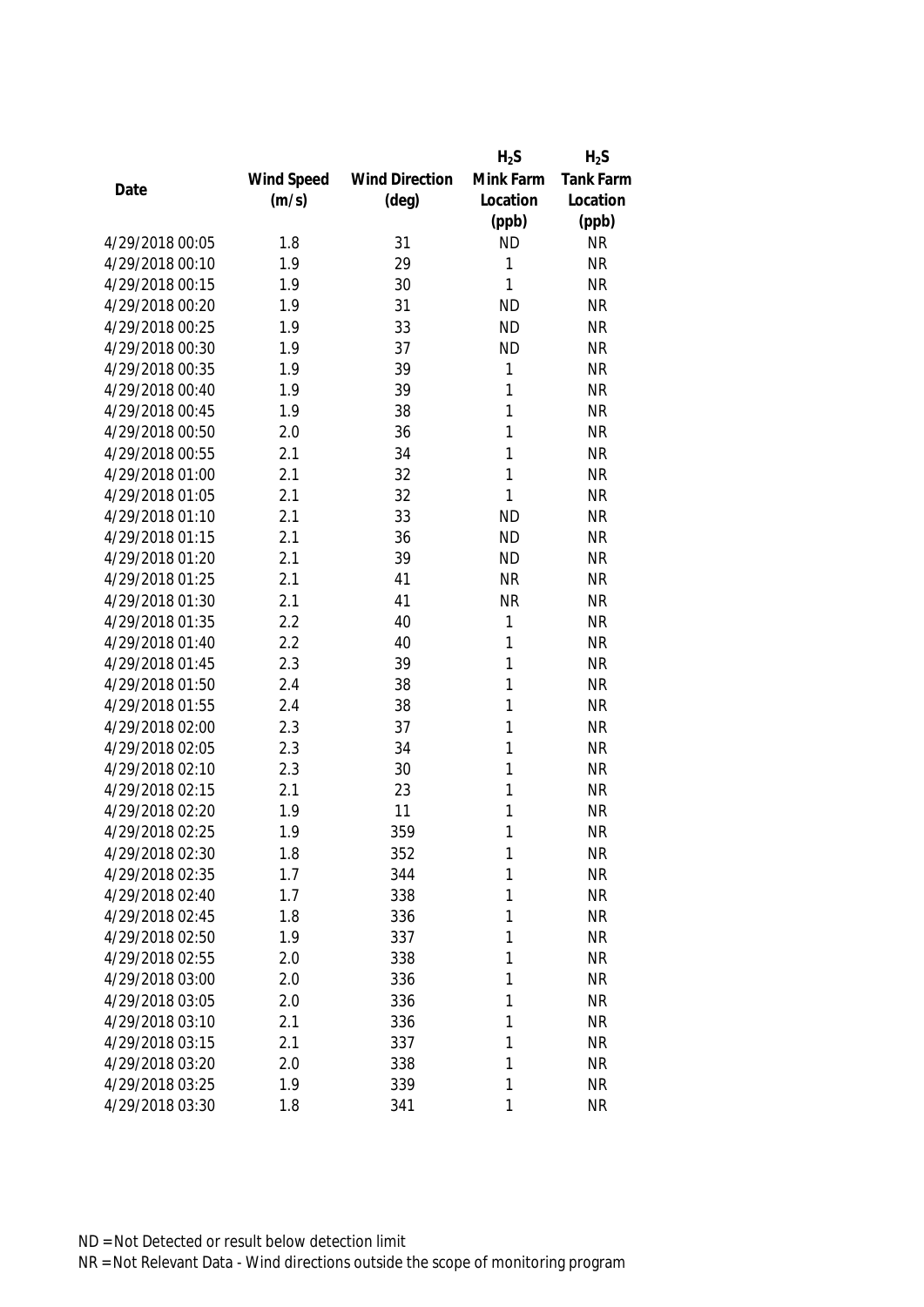|                 |            |                       | $H_2S$         | $H_2S$    |
|-----------------|------------|-----------------------|----------------|-----------|
|                 | Wind Speed | <b>Wind Direction</b> | Mink Farm      | Tank Farm |
| Date            | (m/s)      | $(\text{deg})$        | Location       | Location  |
|                 |            |                       | (ppb)          | (ppb)     |
| 4/29/2018 03:35 | 1.8        | 344                   | 1              | <b>NR</b> |
| 4/29/2018 03:40 | 1.7        | 347                   | $\overline{2}$ | <b>NR</b> |
| 4/29/2018 03:45 | 1.7        | 350                   | $\overline{2}$ | <b>NR</b> |
| 4/29/2018 03:50 | 1.7        | 353                   | 1              | <b>NR</b> |
| 4/29/2018 03:55 | 1.7        | 354                   | 1              | <b>NR</b> |
| 4/29/2018 04:00 | 1.7        | 352                   | 1              | <b>NR</b> |
| 4/29/2018 04:05 | 1.6        | 352                   | 1              | <b>NR</b> |
| 4/29/2018 04:10 | 1.6        | 355                   | 1              | <b>NR</b> |
| 4/29/2018 04:15 | 1.6        | 355                   | 1              | <b>NR</b> |
| 4/29/2018 04:20 | 1.5        | 355                   | 1              | <b>NR</b> |
| 4/29/2018 04:25 | 1.5        | 356                   | 1              | <b>NR</b> |
| 4/29/2018 04:30 | 1.5        | 357                   | 1              | <b>NR</b> |
| 4/29/2018 04:35 | 1.5        | 355                   | 1              | <b>NR</b> |
| 4/29/2018 04:40 | 1.5        | 349                   | 1              | <b>NR</b> |
| 4/29/2018 04:45 | 1.5        | 347                   | 1              | <b>NR</b> |
| 4/29/2018 04:50 | 1.6        | 348                   | 1              | <b>NR</b> |
| 4/29/2018 04:55 | 1.8        | 353                   | 1              | <b>NR</b> |
| 4/29/2018 05:00 | 1.9        | 357                   | 1              | <b>NR</b> |
| 4/29/2018 05:05 | 2.0        | 1                     | 1              | <b>NR</b> |
| 4/29/2018 05:10 | 2.1        | 5                     | <b>ND</b>      | <b>NR</b> |
| 4/29/2018 05:15 | 2.1        | 7                     | <b>ND</b>      | <b>NR</b> |
| 4/29/2018 05:20 | 2.1        | 8                     | 1              | <b>NR</b> |
| 4/29/2018 05:25 | 2.1        | 8                     | 1              | <b>NR</b> |
| 4/29/2018 05:30 | 2.1        | 9                     | 1              | <b>NR</b> |
| 4/29/2018 05:35 | 2.1        | 12                    | <b>ND</b>      | <b>NR</b> |
| 4/29/2018 05:40 | 2.2        | 16                    | <b>ND</b>      | <b>NR</b> |
| 4/29/2018 05:45 | 2.3        | 20                    | <b>ND</b>      | <b>NR</b> |
| 4/29/2018 05:50 | 2.4        | 24                    | 1              | <b>NR</b> |
| 4/29/2018 05:55 | 2.4        | 27                    | 1              | <b>NR</b> |
| 4/29/2018 06:00 | 2.6        | 29                    | 1              | <b>NR</b> |
| 4/29/2018 06:05 | 2.7        | 30                    | 1              | <b>NR</b> |
| 4/29/2018 06:10 | 2.7        | 30                    | 1              | <b>NR</b> |
| 4/29/2018 06:15 | 2.7        | 30                    | 1              | <b>NR</b> |
| 4/29/2018 06:20 | 2.7        | 30                    | 1              | <b>NR</b> |
| 4/29/2018 06:25 | 2.7        | 30                    | 1              | <b>NR</b> |
| 4/29/2018 06:30 | 2.7        | 31                    | 1              | <b>NR</b> |
| 4/29/2018 06:35 | 2.7        | 31                    | 1              | <b>NR</b> |
| 4/29/2018 06:40 | 2.6        | 32                    | 1              | <b>NR</b> |
| 4/29/2018 06:45 | 2.6        | 32                    | 1              | <b>NR</b> |
| 4/29/2018 06:50 | 2.5        | 30                    | 1              | <b>NR</b> |
| 4/29/2018 06:55 | 2.4        | 28                    | 1              | <b>NR</b> |
| 4/29/2018 07:00 | 2.4        | 27                    | 1              | <b>NR</b> |
|                 |            |                       |                |           |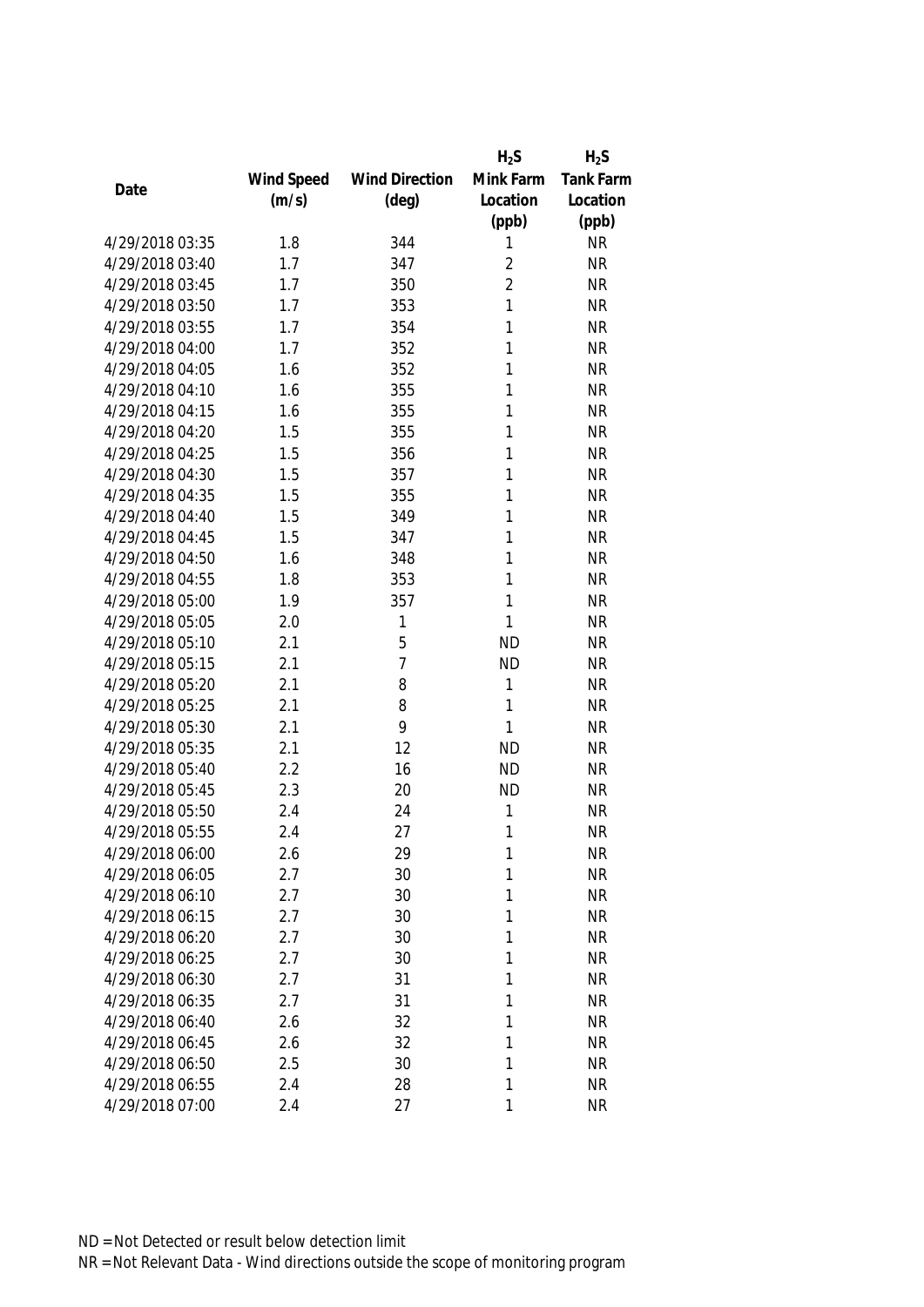|                 |            |                       | $H_2S$    | $H_2S$           |
|-----------------|------------|-----------------------|-----------|------------------|
|                 | Wind Speed | <b>Wind Direction</b> | Mink Farm | <b>Tank Farm</b> |
| Date            | (m/s)      | $(\text{deg})$        | Location  | Location         |
|                 |            |                       | (ppb)     | (ppb)            |
| 4/29/2018 07:05 | 2.4        | 26                    | 1         | <b>NR</b>        |
| 4/29/2018 07:10 | 2.5        | 25                    | 1         | <b>NR</b>        |
| 4/29/2018 07:15 | 2.5        | 25                    | 1         | <b>NR</b>        |
| 4/29/2018 07:20 | 2.5        | 27                    | 1         | <b>NR</b>        |
| 4/29/2018 07:25 | 2.7        | 30                    | 1         | <b>NR</b>        |
| 4/29/2018 07:30 | 2.8        | 31                    | 1         | <b>NR</b>        |
| 4/29/2018 07:35 | 2.9        | 33                    | 1         | <b>NR</b>        |
| 4/29/2018 07:40 | 3.0        | 35                    | 1         | <b>NR</b>        |
| 4/29/2018 07:45 | 3.0        | 38                    | 1         | <b>NR</b>        |
| 4/29/2018 07:50 | 3.2        | 39                    | 1         | <b>NR</b>        |
| 4/29/2018 07:55 | 3.2        | 39                    | 1         | <b>NR</b>        |
| 4/29/2018 08:00 | 3.3        | 41                    | <b>NR</b> | <b>NR</b>        |
| 4/29/2018 08:05 | 3.3        | 42                    | <b>NR</b> | <b>NR</b>        |
| 4/29/2018 08:10 | 3.3        | 42                    | <b>NR</b> | <b>NR</b>        |
| 4/29/2018 08:15 | 3.2        | 44                    | <b>NR</b> | <b>NR</b>        |
| 4/29/2018 08:20 | 3.1        | 46                    | <b>NR</b> | <b>NR</b>        |
| 4/29/2018 08:25 | 3.1        | 48                    | <b>NR</b> | <b>NR</b>        |
| 4/29/2018 08:30 | 3.1        | 50                    | <b>NR</b> | <b>NR</b>        |
| 4/29/2018 08:35 | 3.1        | 49                    | <b>NR</b> | <b>NR</b>        |
| 4/29/2018 08:40 | 3.0        | 48                    | <b>NR</b> | <b>NR</b>        |
| 4/29/2018 08:45 | 3.1        | 50                    | <b>NR</b> | <b>NR</b>        |
| 4/29/2018 08:50 | 3.2        | 49                    | <b>NR</b> | <b>NR</b>        |
| 4/29/2018 08:55 | 2.9        | 52                    | <b>NR</b> | <b>NR</b>        |
| 4/29/2018 09:00 | 2.7        | 53                    | <b>NR</b> | <b>NR</b>        |
| 4/29/2018 09:05 | 2.5        | 56                    | <b>NR</b> | <b>NR</b>        |
| 4/29/2018 09:10 | 2.5        | 60                    | <b>NR</b> | <b>NR</b>        |
| 4/29/2018 09:15 | 2.4        | 63                    | <b>NR</b> | <b>NR</b>        |
| 4/29/2018 09:20 | 2.3        | 66                    | <b>NR</b> | <b>NR</b>        |
| 4/29/2018 09:25 | 2.4        | 67                    | <b>NR</b> | <b>NR</b>        |
| 4/29/2018 09:30 | 2.5        | 71                    | <b>NR</b> | <b>NR</b>        |
| 4/29/2018 09:35 | 2.7        | 68                    | <b>NR</b> | <b>NR</b>        |
| 4/29/2018 09:40 | 2.9        | 64                    | <b>NR</b> | <b>NR</b>        |
| 4/29/2018 09:45 | 2.9        | 62                    | <b>NR</b> | <b>NR</b>        |
| 4/29/2018 09:50 | 2.9        | 62                    | <b>NR</b> | <b>NR</b>        |
| 4/29/2018 09:55 | 3.0        | 58                    | <b>NR</b> | <b>NR</b>        |
| 4/29/2018 10:00 | 2.9        | 57                    | <b>NR</b> | <b>NR</b>        |
| 4/29/2018 10:05 | 2.7        | 60                    | <b>NR</b> | <b>NR</b>        |
| 4/29/2018 10:10 | 2.6        | 67                    | <b>NR</b> | <b>NR</b>        |
| 4/29/2018 10:15 | 2.8        | 67                    | <b>NR</b> | <b>NR</b>        |
| 4/29/2018 10:20 | 2.8        | 67                    | <b>NR</b> | <b>NR</b>        |
| 4/29/2018 10:25 | 2.8        | 68                    | <b>NR</b> | <b>NR</b>        |
|                 |            | 69                    |           |                  |
| 4/29/2018 10:30 | 2.9        |                       | <b>NR</b> | <b>NR</b>        |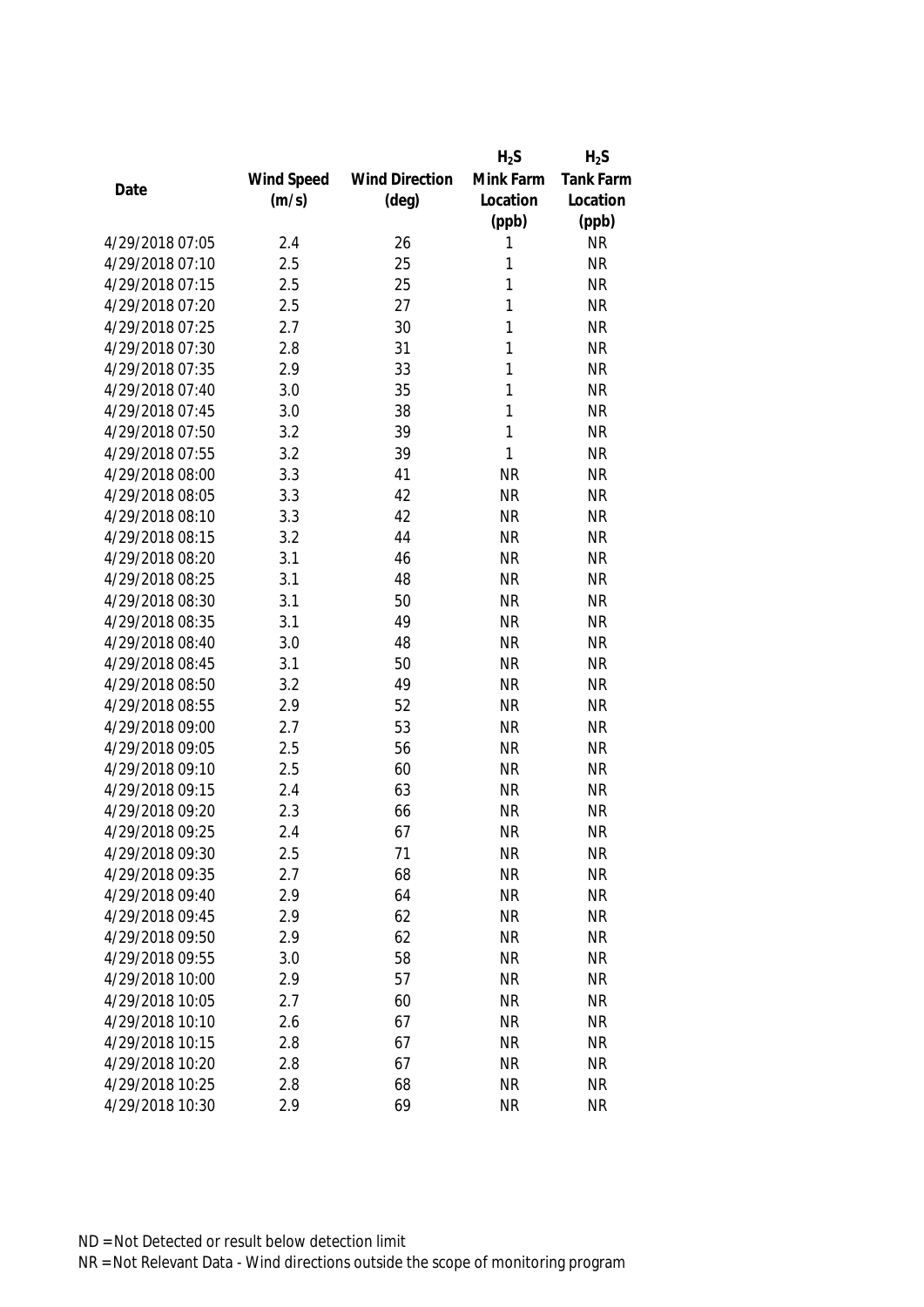|                 |            |                       | $H_2S$    | $H_2S$           |
|-----------------|------------|-----------------------|-----------|------------------|
|                 | Wind Speed | <b>Wind Direction</b> | Mink Farm | <b>Tank Farm</b> |
| Date            | (m/s)      | $(\text{deg})$        | Location  | Location         |
|                 |            |                       | (ppb)     | (ppb)            |
| 4/29/2018 10:35 | 3.0        | 70                    | <b>NR</b> | <b>NR</b>        |
| 4/29/2018 10:40 | 3.0        | 70                    | <b>NR</b> | <b>NR</b>        |
| 4/29/2018 10:45 | 3.1        | 74                    | <b>NR</b> | <b>NR</b>        |
| 4/29/2018 10:50 | 3.0        | 71                    | <b>NR</b> | <b>NR</b>        |
| 4/29/2018 10:55 | 3.1        | 72                    | <b>NR</b> | <b>NR</b>        |
| 4/29/2018 11:00 | 3.0        | 73                    | <b>NR</b> | <b>NR</b>        |
| 4/29/2018 11:05 | 2.8        | 73                    | <b>NR</b> | <b>NR</b>        |
| 4/29/2018 11:10 | 2.9        | 72                    | <b>NR</b> | <b>NR</b>        |
| 4/29/2018 11:15 | 2.8        | 70                    | <b>NR</b> | <b>NR</b>        |
| 4/29/2018 11:20 | 2.8        | 71                    | <b>NR</b> | <b>NR</b>        |
| 4/29/2018 11:25 | 2.7        | 74                    | <b>NR</b> | <b>NR</b>        |
| 4/29/2018 11:30 | 2.7        | 74                    | <b>NR</b> | <b>NR</b>        |
| 4/29/2018 11:35 | 2.8        | 69                    | <b>NR</b> | <b>NR</b>        |
| 4/29/2018 11:40 | 2.9        | 75                    | <b>NR</b> | <b>NR</b>        |
| 4/29/2018 11:45 | 2.9        | 78                    | <b>NR</b> | <b>NR</b>        |
| 4/29/2018 11:50 | 3.1        | 86                    | <b>NR</b> | <b>NR</b>        |
| 4/29/2018 11:55 | 3.1        | 87                    | <b>NR</b> | <b>NR</b>        |
| 4/29/2018 12:00 | 3.1        | 83                    | <b>NR</b> | <b>NR</b>        |
| 4/29/2018 12:05 | 3.1        | 81                    | <b>NR</b> | <b>NR</b>        |
| 4/29/2018 12:10 | 3.0        | 69                    | <b>NR</b> | <b>NR</b>        |
| 4/29/2018 12:15 | 3.2        | 56                    | <b>NR</b> | <b>NR</b>        |
| 4/29/2018 12:20 | 3.0        | 42                    | <b>NR</b> | <b>NR</b>        |
| 4/29/2018 12:25 | 2.8        | 39                    | <b>NR</b> | <b>NR</b>        |
| 4/29/2018 12:30 | 2.7        | 38                    | <b>NR</b> | <b>NR</b>        |
| 4/29/2018 12:35 | 2.7        | 48                    | <b>NR</b> | <b>NR</b>        |
| 4/29/2018 12:40 | 2.6        | 67                    | <b>NR</b> | <b>NR</b>        |
| 4/29/2018 12:45 | 2.2        | 81                    | <b>NR</b> | <b>NR</b>        |
| 4/29/2018 12:50 | 2.2        | 96                    | <b>NR</b> | <b>NR</b>        |
| 4/29/2018 12:55 | 2.3        | 97                    | <b>NR</b> | <b>NR</b>        |
| 4/29/2018 13:00 | 2.2        | 104                   | <b>NR</b> | <b>NR</b>        |
| 4/29/2018 13:05 | 2.2        | 107                   | <b>NR</b> | <b>NR</b>        |
| 4/29/2018 13:10 | 2.2        | 103                   | <b>NR</b> | <b>NR</b>        |
| 4/29/2018 13:15 | 2.3        | 110                   | <b>NR</b> | <b>NR</b>        |
| 4/29/2018 13:20 | 2.3        | 130                   | <b>NR</b> | <b>NR</b>        |
| 4/29/2018 13:25 | 2.3        | 133                   | <b>NR</b> | <b>NR</b>        |
| 4/29/2018 13:30 | 2.4        | 123                   | <b>NR</b> | <b>NR</b>        |
| 4/29/2018 13:35 | 2.4        | 120                   | <b>NR</b> | <b>NR</b>        |
| 4/29/2018 13:40 | 2.4        | 125                   | <b>NR</b> | <b>NR</b>        |
| 4/29/2018 13:45 | 2.1        | 131                   | <b>NR</b> | <b>NR</b>        |
| 4/29/2018 13:50 | 2.0        | 131                   | <b>NR</b> | <b>NR</b>        |
| 4/29/2018 13:55 | 2.0        | 136                   | <b>NR</b> | <b>NR</b>        |
| 4/29/2018 14:00 | 2.0        | 142                   | <b>NR</b> | <b>NR</b>        |
|                 |            |                       |           |                  |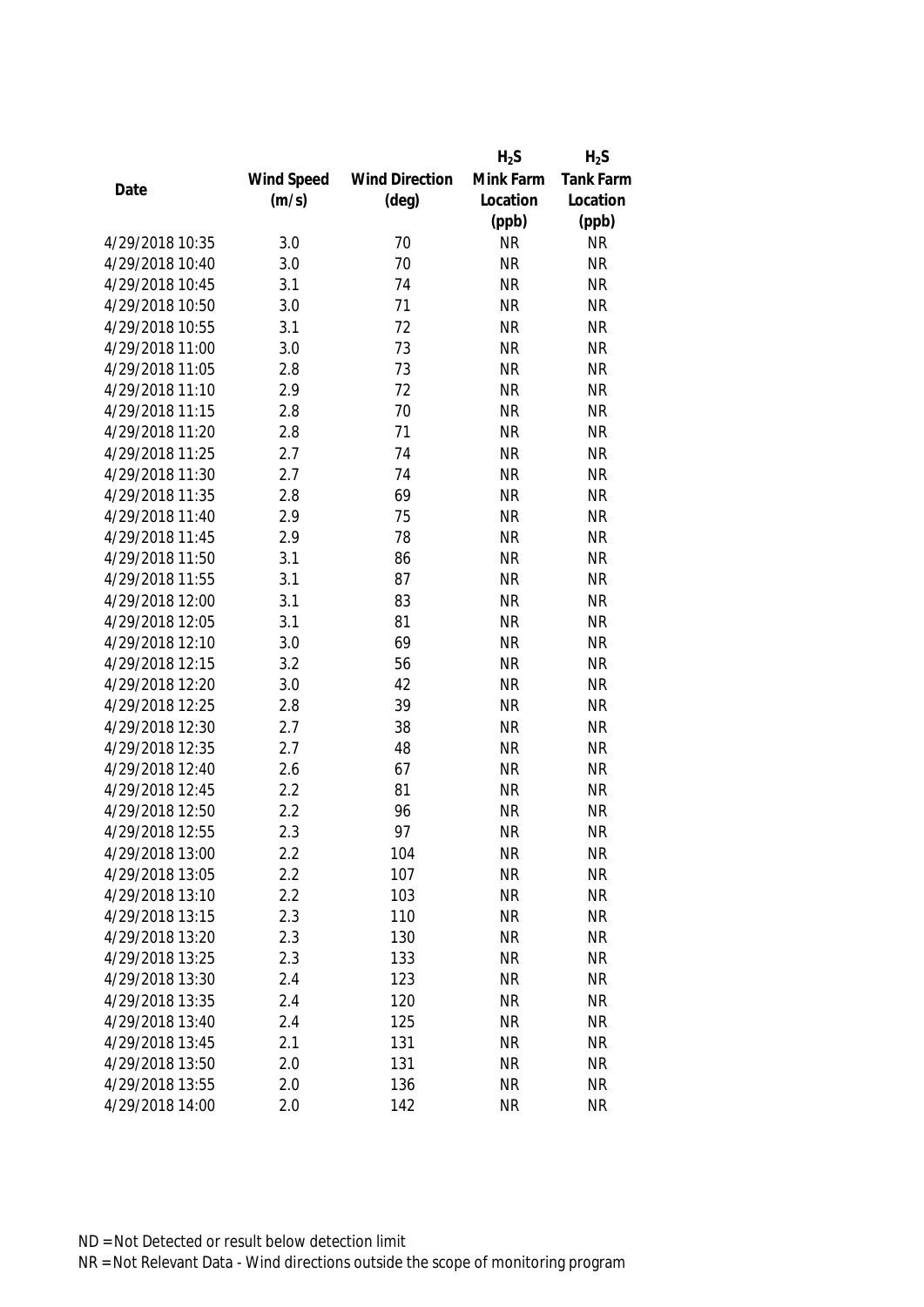|                 |            |                       | $H_2S$    | $H_2S$    |
|-----------------|------------|-----------------------|-----------|-----------|
|                 | Wind Speed | <b>Wind Direction</b> | Mink Farm | Tank Farm |
| Date            | (m/s)      | $(\text{deg})$        | Location  | Location  |
|                 |            |                       | (ppb)     | (ppb)     |
| 4/29/2018 14:05 | 2.0        | 147                   | <b>NR</b> | <b>NR</b> |
| 4/29/2018 14:10 | 2.2        | 137                   | <b>NR</b> | <b>NR</b> |
| 4/29/2018 14:15 | 2.4        | 128                   | <b>NR</b> | <b>NR</b> |
| 4/29/2018 14:20 | 2.4        | 113                   | <b>NR</b> | <b>NR</b> |
| 4/29/2018 14:25 | 2.5        | 97                    | <b>NR</b> | <b>NR</b> |
| 4/29/2018 14:30 | 2.6        | 86                    | <b>NR</b> | <b>NR</b> |
| 4/29/2018 14:35 | 2.7        | 85                    | <b>NR</b> | <b>NR</b> |
| 4/29/2018 14:40 | 2.6        | 87                    | <b>NR</b> | <b>NR</b> |
| 4/29/2018 14:45 | 2.5        | 86                    | <b>NR</b> | <b>NR</b> |
| 4/29/2018 14:50 | 2.4        | 95                    | <b>NR</b> | <b>NR</b> |
| 4/29/2018 14:55 | 2.5        | 109                   | <b>NR</b> | <b>NR</b> |
| 4/29/2018 15:00 | 2.4        | 118                   | <b>NR</b> | <b>NR</b> |
| 4/29/2018 15:05 | 2.2        | 132                   | <b>NR</b> | <b>NR</b> |
| 4/29/2018 15:10 | 1.9        | 140                   | <b>NR</b> | <b>NR</b> |
| 4/29/2018 15:15 | 1.9        | 139                   | <b>NR</b> | <b>NR</b> |
| 4/29/2018 15:20 | 2.1        | 114                   | <b>NR</b> | <b>NR</b> |
| 4/29/2018 15:25 | 1.9        | 94                    | <b>NR</b> | <b>NR</b> |
| 4/29/2018 15:30 | 1.9        | 104                   | <b>NR</b> | <b>NR</b> |
| 4/29/2018 15:35 | 2.0        | 98                    | <b>NR</b> | <b>NR</b> |
| 4/29/2018 15:40 | 2.1        | 110                   | <b>NR</b> | <b>NR</b> |
| 4/29/2018 15:45 | 2.1        | 125                   | <b>NR</b> | <b>NR</b> |
| 4/29/2018 15:50 | 2.2        | 132                   | <b>NR</b> | <b>NR</b> |
| 4/29/2018 15:55 | 2.4        | 137                   | <b>NR</b> | <b>NR</b> |
| 4/29/2018 16:00 | 2.2        | 129                   | <b>NR</b> | <b>NR</b> |
| 4/29/2018 16:05 | 2.0        | 131                   | <b>NR</b> | <b>NR</b> |
| 4/29/2018 16:10 | 2.1        | 130                   | <b>NR</b> | <b>NR</b> |
| 4/29/2018 16:15 | 2.2        | 129                   | <b>NR</b> | <b>NR</b> |
| 4/29/2018 16:20 | 2.2        | 134                   | <b>NR</b> | <b>NR</b> |
| 4/29/2018 16:25 | 2.3        | 147                   | <b>NR</b> | <b>NR</b> |
| 4/29/2018 16:30 | 2.5        | 152                   | <b>NR</b> | <b>NR</b> |
| 4/29/2018 16:35 | 2.7        | 151                   | <b>NR</b> | <b>NR</b> |
| 4/29/2018 16:40 | 2.7        | 149                   | <b>NR</b> | <b>NR</b> |
| 4/29/2018 16:45 | 2.8        | 155                   | <b>NR</b> | <b>NR</b> |
| 4/29/2018 16:50 | 2.7        | 164                   | <b>NR</b> | <b>NR</b> |
| 4/29/2018 16:55 | 2.3        | 161                   | <b>NR</b> | <b>NR</b> |
| 4/29/2018 17:00 | 2.3        | 165                   | <b>NR</b> | <b>NR</b> |
| 4/29/2018 17:05 | 2.2        | 162                   | <b>NR</b> | <b>NR</b> |
| 4/29/2018 17:10 | 2.3        | 175                   | <b>NR</b> | <b>NR</b> |
| 4/29/2018 17:15 | 2.3        | 179                   | <b>NR</b> | <b>NR</b> |
| 4/29/2018 17:20 | 2.4        | 184                   | <b>NR</b> | <b>NR</b> |
| 4/29/2018 17:25 | 2.6        | 184                   | <b>NR</b> | <b>NR</b> |
| 4/29/2018 17:30 | 2.6        | 181                   | <b>NR</b> | <b>NR</b> |
|                 |            |                       |           |           |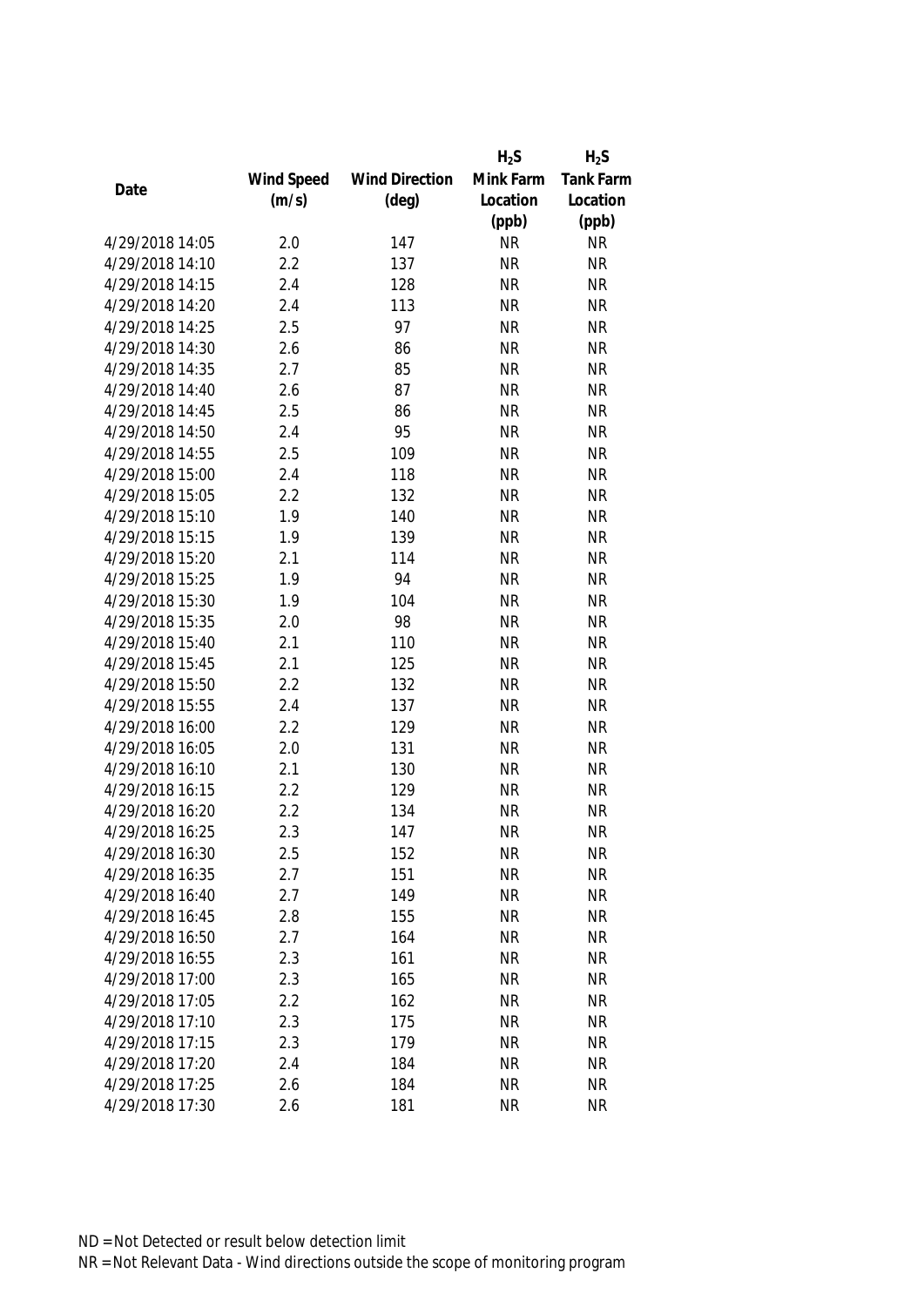|                 |            |                       | $H_2S$    | $H_2S$    |
|-----------------|------------|-----------------------|-----------|-----------|
|                 | Wind Speed | <b>Wind Direction</b> | Mink Farm | Tank Farm |
| Date            | (m/s)      | $(\text{deg})$        | Location  | Location  |
|                 |            |                       | (ppb)     | (ppb)     |
| 4/29/2018 17:35 | 2.7        | 185                   | <b>NR</b> | <b>NR</b> |
| 4/29/2018 17:40 | 2.8        | 173                   | <b>NR</b> | 1         |
| 4/29/2018 17:45 | 2.8        | 163                   | <b>NR</b> | <b>NR</b> |
| 4/29/2018 17:50 | 2.8        | 156                   | <b>NR</b> | <b>NR</b> |
| 4/29/2018 17:55 | 2.6        | 156                   | <b>NR</b> | <b>NR</b> |
| 4/29/2018 18:00 | 2.7        | 157                   | <b>NR</b> | <b>NR</b> |
| 4/29/2018 18:05 | 2.5        | 157                   | <b>NR</b> | <b>NR</b> |
| 4/29/2018 18:10 | 2.3        | 159                   | <b>NR</b> | <b>NR</b> |
| 4/29/2018 18:15 | 2.2        | 157                   | <b>NR</b> | <b>NR</b> |
| 4/29/2018 18:20 | 2.2        | 151                   | <b>NR</b> | <b>NR</b> |
| 4/29/2018 18:25 | 2.4        | 147                   | <b>NR</b> | <b>NR</b> |
| 4/29/2018 18:30 | 2.2        | 146                   | <b>NR</b> | <b>NR</b> |
| 4/29/2018 18:35 | 2.3        | 145                   | <b>NR</b> | <b>NR</b> |
| 4/29/2018 18:40 | 2.5        | 142                   | <b>NR</b> | <b>NR</b> |
| 4/29/2018 18:45 | 2.4        | 144                   | <b>NR</b> | <b>NR</b> |
| 4/29/2018 18:50 | 2.4        | 146                   | <b>NR</b> | <b>NR</b> |
| 4/29/2018 18:55 | 2.2        | 148                   | <b>NR</b> | <b>NR</b> |
| 4/29/2018 19:00 | 2.4        | 144                   | <b>NR</b> | <b>NR</b> |
| 4/29/2018 19:05 | 2.4        | 142                   | <b>NR</b> | <b>NR</b> |
| 4/29/2018 19:10 | 2.4        | 141                   | <b>NR</b> | <b>NR</b> |
| 4/29/2018 19:15 | 2.6        | 136                   | <b>NR</b> | <b>NR</b> |
| 4/29/2018 19:20 | 2.7        | 132                   | <b>NR</b> | <b>NR</b> |
| 4/29/2018 19:25 | 2.9        | 130                   | <b>NR</b> | <b>NR</b> |
| 4/29/2018 19:30 | 2.9        | 129                   | <b>NR</b> | <b>NR</b> |
| 4/29/2018 19:35 | 2.9        | 128                   | <b>NR</b> | <b>NR</b> |
| 4/29/2018 19:40 | 2.9        | 126                   | <b>NR</b> | <b>NR</b> |
| 4/29/2018 19:45 | 2.9        | 127                   | <b>NR</b> | <b>NR</b> |
| 4/29/2018 19:50 | 2.7        | 128                   | <b>NR</b> | <b>NR</b> |
| 4/29/2018 19:55 | 2.8        | 127                   | <b>NR</b> | <b>NR</b> |
| 4/29/2018 20:00 | 2.8        | 127                   | <b>NR</b> | <b>NR</b> |
| 4/29/2018 20:05 | 2.8        | 126                   | <b>NR</b> | <b>NR</b> |
| 4/29/2018 20:10 | 2.9        | 122                   | <b>NR</b> | <b>NR</b> |
| 4/29/2018 20:15 | 3.1        | 120                   | <b>NR</b> | <b>NR</b> |
| 4/29/2018 20:20 | 3.3        | 118                   | <b>NR</b> | <b>NR</b> |
| 4/29/2018 20:25 | 3.5        | 116                   | <b>NR</b> | <b>NR</b> |
| 4/29/2018 20:30 | 3.8        | 115                   | <b>NR</b> | <b>NR</b> |
| 4/29/2018 20:35 | 3.9        | 113                   | <b>NR</b> | <b>NR</b> |
| 4/29/2018 20:40 | 4.1        | 114                   | <b>NR</b> | <b>NR</b> |
| 4/29/2018 20:45 | 4.0        | 115                   | <b>NR</b> | <b>NR</b> |
| 4/29/2018 20:50 | 4.0        | 115                   | <b>NR</b> | <b>NR</b> |
| 4/29/2018 20:55 | 3.8        | 114                   | <b>NR</b> | <b>NR</b> |
| 4/29/2018 21:00 | 3.7        | 114                   | <b>NR</b> | <b>NR</b> |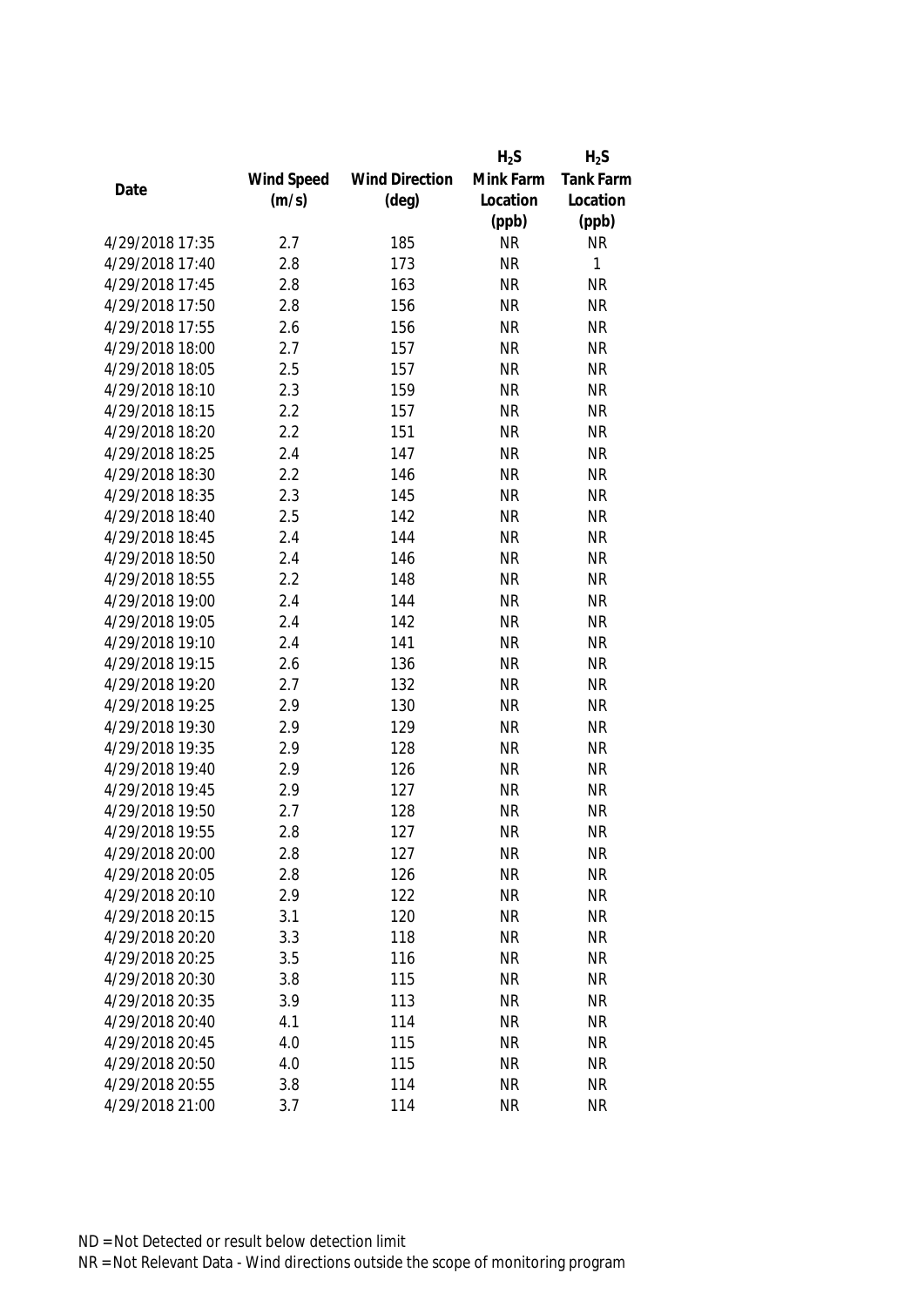|                 |            |                       | $H_2S$    | $H_2S$    |
|-----------------|------------|-----------------------|-----------|-----------|
|                 | Wind Speed | <b>Wind Direction</b> | Mink Farm | Tank Farm |
| Date            | (m/s)      | $(\text{deg})$        | Location  | Location  |
|                 |            |                       | (ppb)     | (ppb)     |
| 4/29/2018 21:05 | 3.7        | 114                   | <b>NR</b> | <b>NR</b> |
| 4/29/2018 21:10 | 3.6        | 113                   | <b>NR</b> | <b>NR</b> |
| 4/29/2018 21:15 | 3.6        | 114                   | <b>NR</b> | <b>NR</b> |
| 4/29/2018 21:20 | 3.6        | 114                   | <b>NR</b> | <b>NR</b> |
| 4/29/2018 21:25 | 3.7        | 115                   | <b>NR</b> | <b>NR</b> |
| 4/29/2018 21:30 | 4.0        | 115                   | <b>NR</b> | <b>NR</b> |
| 4/29/2018 21:35 | 4.1        | 117                   | <b>NR</b> | <b>NR</b> |
| 4/29/2018 21:40 | 4.3        | 118                   | <b>NR</b> | <b>NR</b> |
| 4/29/2018 21:45 | 4.4        | 118                   | <b>NR</b> | <b>NR</b> |
| 4/29/2018 21:50 | 4.5        | 119                   | <b>NR</b> | <b>NR</b> |
| 4/29/2018 21:55 | 4.4        | 120                   | <b>NR</b> | <b>NR</b> |
| 4/29/2018 22:00 | 4.2        | 121                   | <b>NR</b> | <b>NR</b> |
| 4/29/2018 22:05 | 3.9        | 120                   | <b>NR</b> | <b>NR</b> |
| 4/29/2018 22:10 | 3.7        | 119                   | <b>NR</b> | <b>NR</b> |
| 4/29/2018 22:15 | 3.5        | 118                   | <b>NR</b> | <b>NR</b> |
| 4/29/2018 22:20 | 3.3        | 117                   | <b>NR</b> | <b>NR</b> |
| 4/29/2018 22:25 | 3.3        | 116                   | <b>NR</b> | <b>NR</b> |
| 4/29/2018 22:30 | 3.2        | 115                   | <b>NR</b> | <b>NR</b> |
| 4/29/2018 22:35 | 3.1        | 116                   | <b>NR</b> | <b>NR</b> |
| 4/29/2018 22:40 | 3.1        | 118                   | <b>NR</b> | <b>NR</b> |
| 4/29/2018 22:45 | 2.9        | 119                   | <b>NR</b> | <b>NR</b> |
| 4/29/2018 22:50 | 2.8        | 121                   | <b>NR</b> | <b>NR</b> |
| 4/29/2018 22:55 | 2.6        | 122                   | <b>NR</b> | <b>NR</b> |
| 4/29/2018 23:00 | 2.6        | 123                   | <b>NR</b> | <b>NR</b> |
| 4/29/2018 23:05 | 2.6        | 124                   | <b>NR</b> | <b>NR</b> |
| 4/29/2018 23:10 | 2.6        | 125                   | <b>NR</b> | <b>NR</b> |
| 4/29/2018 23:15 | 2.6        | 127                   | <b>NR</b> | <b>NR</b> |
| 4/29/2018 23:20 | 2.5        | 128                   | <b>NR</b> | <b>NR</b> |
| 4/29/2018 23:25 | 2.4        | 130                   | <b>NR</b> | <b>NR</b> |
| 4/29/2018 23:30 | 2.3        | 131                   | <b>NR</b> | <b>NR</b> |
| 4/29/2018 23:35 | 2.3        | 133                   | <b>NR</b> | <b>NR</b> |
| 4/29/2018 23:40 | 2.2        | 135                   | <b>NR</b> | <b>NR</b> |
| 4/29/2018 23:45 | 2.0        | 136                   | <b>NR</b> | <b>NR</b> |
| 4/29/2018 23:50 | 2.0        | 137                   | <b>NR</b> | <b>NR</b> |
| 4/29/2018 23:55 | 2.0        | 139                   | <b>NR</b> | <b>NR</b> |
| 4/29/2018 24:00 | 2.0        | 141                   | <b>NR</b> | <b>NR</b> |
| 4/30/2018 00:05 | 2.0        | 142                   | <b>NR</b> | <b>NR</b> |
| 4/30/2018 00:10 | 2.0        | 143                   | <b>NR</b> | <b>NR</b> |
| 4/30/2018 00:15 | 2.0        | 144                   | <b>NR</b> | <b>NR</b> |
| 4/30/2018 00:20 | 2.0        | 144                   | <b>NR</b> | <b>NR</b> |
| 4/30/2018 00:25 | 2.1        | 145                   | <b>NR</b> | <b>NR</b> |
| 4/30/2018 00:30 | 2.1        | 145                   | <b>NR</b> | <b>NR</b> |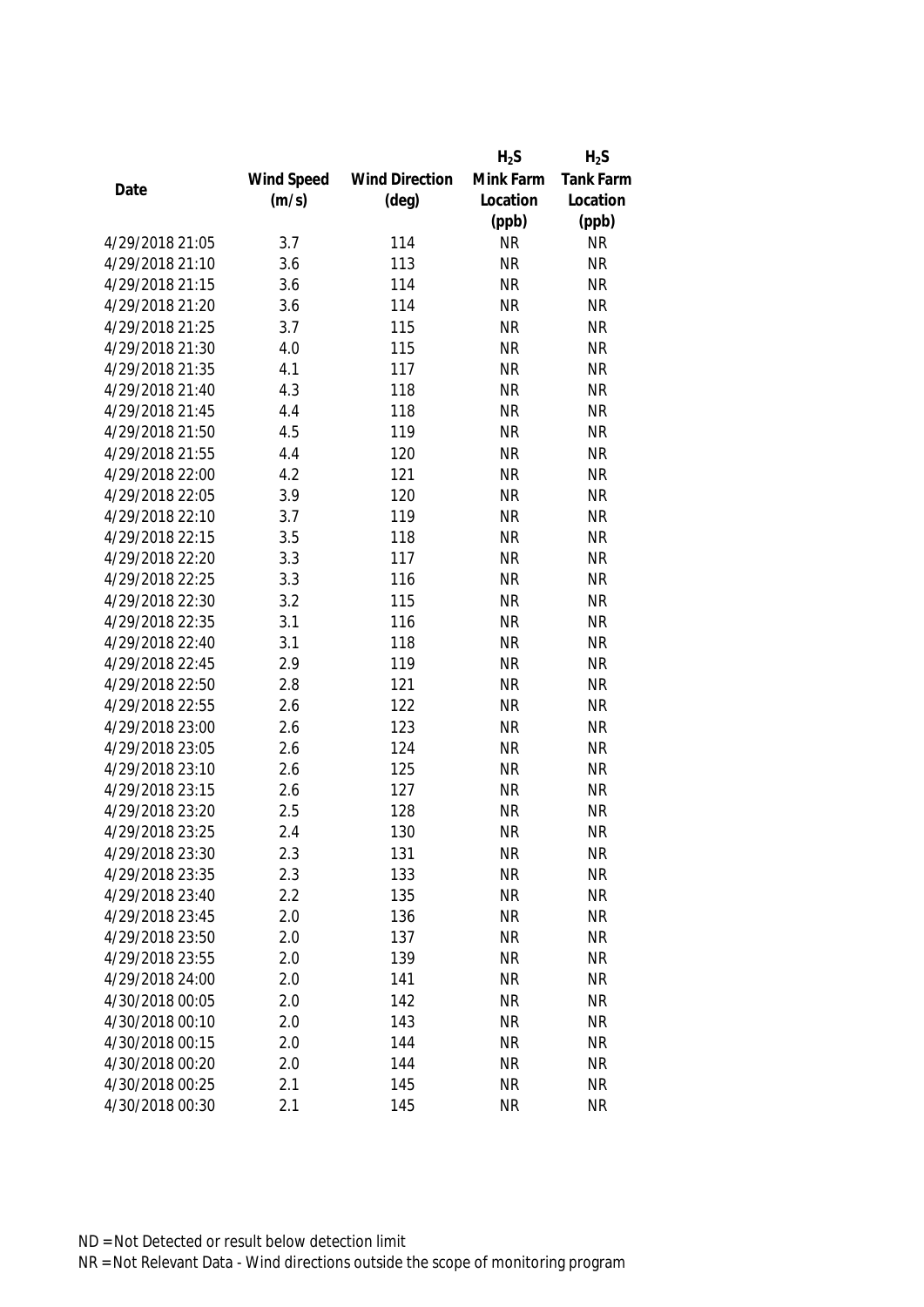| Mink Farm<br>Wind Speed<br><b>Wind Direction</b><br>Date<br>(m/s)<br>$(\text{deg})$<br>Location | <b>Tank Farm</b><br>Location |
|-------------------------------------------------------------------------------------------------|------------------------------|
|                                                                                                 |                              |
|                                                                                                 |                              |
| (ppb)                                                                                           | (ppb)                        |
| 4/30/2018 00:35<br>2.1<br>145<br><b>NR</b>                                                      | <b>NR</b>                    |
| 4/30/2018 00:40<br>2.2<br>146<br><b>NR</b>                                                      | <b>NR</b>                    |
| 2.3<br>4/30/2018 00:45<br>146<br><b>NR</b>                                                      | <b>NR</b>                    |
| 4/30/2018 00:50<br>2.4<br><b>NR</b><br>147                                                      | <b>NR</b>                    |
| <b>NR</b><br>4/30/2018 00:55<br>2.5<br>146                                                      | <b>NR</b>                    |
| 2.8<br>148<br><b>NR</b><br>4/30/2018 01:00                                                      | <b>NR</b>                    |
| 2.9<br>149<br><b>NR</b><br>4/30/2018 01:05                                                      | <b>NR</b>                    |
| 4/30/2018 01:10<br><b>NR</b><br>3.0<br>148                                                      | <b>NR</b>                    |
| 4/30/2018 01:15<br>147<br><b>NR</b><br>3.1                                                      | <b>NR</b>                    |
| 4/30/2018 01:20<br>3.1<br>146<br><b>NR</b>                                                      | <b>NR</b>                    |
| 3.1<br>145<br>4/30/2018 01:25<br><b>NR</b>                                                      | <b>NR</b>                    |
| 3.0<br><b>NR</b><br>4/30/2018 01:30<br>145                                                      | <b>NR</b>                    |
| 145<br>4/30/2018 01:35<br>2.9<br><b>NR</b>                                                      | <b>NR</b>                    |
| 3.0<br>146<br><b>NR</b><br>4/30/2018 01:40                                                      | <b>NR</b>                    |
| 3.0<br>147<br>4/30/2018 01:45<br><b>NR</b>                                                      | <b>NR</b>                    |
| 4/30/2018 01:50<br><b>NR</b><br>3.0<br>148                                                      | <b>NR</b>                    |
| 4/30/2018 01:55<br><b>NR</b><br>3.1<br>148                                                      | <b>NR</b>                    |
| 3.2<br>147<br><b>NR</b><br>4/30/2018 02:00                                                      | <b>NR</b>                    |
| 4/30/2018 02:05<br>3.2<br><b>NR</b><br>146                                                      | <b>NR</b>                    |
| 4/30/2018 02:10<br><b>NR</b><br>3.3<br>145                                                      | <b>NR</b>                    |
| 145<br><b>NR</b><br>4/30/2018 02:15<br>3.3                                                      | <b>NR</b>                    |
| 3.3<br>146<br><b>NR</b><br>4/30/2018 02:20                                                      | <b>NR</b>                    |
| 3.3<br>146<br>4/30/2018 02:25<br><b>NR</b>                                                      | <b>NR</b>                    |
| 4/30/2018 02:30<br><b>NR</b><br>3.4<br>146                                                      | <b>NR</b>                    |
| 4/30/2018 02:35<br>3.5<br>146<br><b>NR</b>                                                      | <b>NR</b>                    |
| 3.5<br><b>NR</b><br>4/30/2018 02:40<br>147                                                      | <b>NR</b>                    |
| 4/30/2018 02:45<br>3.6<br><b>NR</b><br>147                                                      | <b>NR</b>                    |
| 4/30/2018 02:50<br>3.5<br>147<br><b>NR</b>                                                      | <b>NR</b>                    |
| <b>NR</b><br>4/30/2018 02:55<br>3.4<br>148                                                      | <b>NR</b>                    |
| <b>NR</b><br>4/30/2018 03:00<br>3.3<br>149                                                      | <b>NR</b>                    |
| 4/30/2018 03:05<br>3.2<br>149<br><b>NR</b>                                                      | <b>NR</b>                    |
| 4/30/2018 03:10<br>3.1<br>149<br><b>NR</b>                                                      | <b>NR</b>                    |
| 4/30/2018 03:15<br>3.1<br>150<br><b>NR</b>                                                      | <b>NR</b>                    |
| 151<br>4/30/2018 03:20<br>3.1<br><b>NR</b>                                                      | <b>NR</b>                    |
| 4/30/2018 03:25<br>152<br><b>NR</b><br>3.2                                                      | <b>NR</b>                    |
| 4/30/2018 03:30<br>153<br><b>NR</b><br>3.2                                                      | <b>NR</b>                    |
| 4/30/2018 03:35<br>3.3<br>154<br><b>NR</b>                                                      | <b>NR</b>                    |
| 4/30/2018 03:40<br>3.5<br>154<br><b>NR</b>                                                      | <b>NR</b>                    |
| 4/30/2018 03:45<br>3.6<br>155<br><b>NR</b>                                                      | <b>NR</b>                    |
| 4/30/2018 03:50<br>156<br><b>NR</b><br>3.6                                                      | <b>NR</b>                    |
| 4/30/2018 03:55<br>3.6<br>156<br><b>NR</b>                                                      | <b>NR</b>                    |
| 4/30/2018 04:00<br>3.6<br>156<br><b>NR</b>                                                      | <b>NR</b>                    |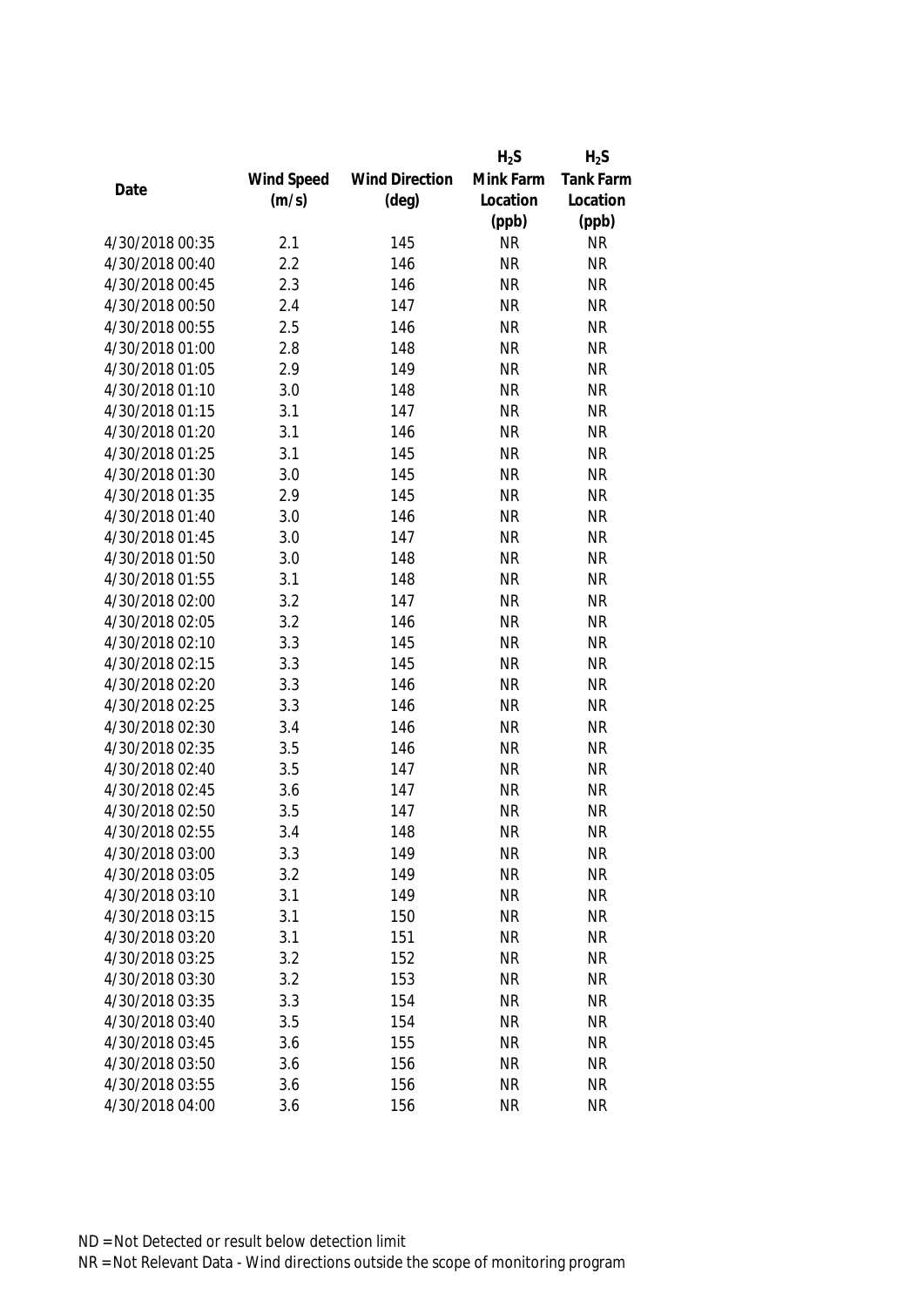|                 |            |                       | $H_2S$    | $H_2S$       |
|-----------------|------------|-----------------------|-----------|--------------|
|                 | Wind Speed | <b>Wind Direction</b> | Mink Farm | Tank Farm    |
| Date            | (m/s)      | $(\text{deg})$        | Location  | Location     |
|                 |            |                       | (ppb)     | (ppb)        |
| 4/30/2018 04:05 | 3.5        | 157                   | <b>NR</b> | <b>NR</b>    |
| 4/30/2018 04:10 | 3.3        | 159                   | <b>NR</b> | <b>NR</b>    |
| 4/30/2018 04:15 | 3.3        | 160                   | <b>NR</b> | <b>NR</b>    |
| 4/30/2018 04:20 | 3.4        | 161                   | <b>NR</b> | <b>NR</b>    |
| 4/30/2018 04:25 | 3.3        | 163                   | <b>NR</b> | <b>NR</b>    |
| 4/30/2018 04:30 | 3.4        | 164                   | <b>NR</b> | <b>NR</b>    |
| 4/30/2018 04:35 | 3.5        | 165                   | <b>NR</b> | <b>NR</b>    |
| 4/30/2018 04:40 | 3.7        | 165                   | <b>NR</b> | <b>NR</b>    |
| 4/30/2018 04:45 | 3.8        | 165                   | <b>NR</b> | <b>NR</b>    |
| 4/30/2018 04:50 | 3.9        | 165                   | <b>NR</b> | <b>NR</b>    |
| 4/30/2018 04:55 | 4.1        | 166                   | <b>NR</b> | <b>NR</b>    |
| 4/30/2018 05:00 | 4.2        | 167                   | <b>NR</b> | <b>NR</b>    |
| 4/30/2018 05:05 | 4.3        | 168                   | <b>NR</b> | <b>NR</b>    |
| 4/30/2018 05:10 | 4.2        | 168                   | <b>NR</b> | <b>NR</b>    |
| 4/30/2018 05:15 | 4.3        | 169                   | <b>NR</b> | <b>NR</b>    |
| 4/30/2018 05:20 | 4.2        | 170                   | <b>NR</b> | $\mathbf{1}$ |
| 4/30/2018 05:25 | 4.1        | 170                   | <b>NR</b> | 1            |
| 4/30/2018 05:30 | 4.0        | 170                   | <b>NR</b> | $\mathbf{1}$ |
| 4/30/2018 05:35 | 3.9        | 170                   | <b>NR</b> | <b>ND</b>    |
| 4/30/2018 05:40 | 3.9        | 171                   | <b>NR</b> | 1            |
| 4/30/2018 05:45 | 3.8        | 171                   | <b>NR</b> | $\mathbf{1}$ |
| 4/30/2018 05:50 | 3.9        | 171                   | <b>NR</b> | $\mathbf{1}$ |
| 4/30/2018 05:55 | 4.0        | 172                   | <b>NR</b> | $\mathbf{1}$ |
| 4/30/2018 06:00 | 4.1        | 172                   | <b>NR</b> | $\mathbf{1}$ |
| 4/30/2018 06:05 | 4.1        | 172                   | <b>NR</b> | $\mathbf{1}$ |
| 4/30/2018 06:10 | 4.2        | 172                   | <b>NR</b> | 1            |
| 4/30/2018 06:15 | 4.3        | 171                   | <b>NR</b> | 1            |
| 4/30/2018 06:20 | 4.2        | 171                   | <b>NR</b> | 1            |
| 4/30/2018 06:25 | 4.2        | 172                   | <b>NR</b> | 1            |
| 4/30/2018 06:30 | 4.3        | 172                   | <b>NR</b> | 1            |
| 4/30/2018 06:35 | 4.3        | 172                   | <b>NR</b> | 1            |
| 4/30/2018 06:40 | 4.2        | 172                   | <b>NR</b> | 1            |
| 4/30/2018 06:45 | 4.2        | 173                   | <b>NR</b> | 1            |
| 4/30/2018 06:50 | 4.0        | 173                   | <b>NR</b> | 1            |
| 4/30/2018 06:55 | 3.8        | 175                   | <b>NR</b> | 1            |
| 4/30/2018 07:00 | 3.7        | 177                   | <b>NR</b> | 1            |
| 4/30/2018 07:05 | 3.6        | 178                   | <b>NR</b> | 1            |
| 4/30/2018 07:10 | 3.6        | 180                   | <b>NR</b> | 1            |
| 4/30/2018 07:15 | 3.5        | 183                   | <b>NR</b> | 1            |
| 4/30/2018 07:20 | 3.7        | 185                   | <b>NR</b> | 1            |
| 4/30/2018 07:25 | 3.7        | 186                   | <b>NR</b> | 1            |
| 4/30/2018 07:30 | 3.9        | 186                   | <b>NR</b> | 1            |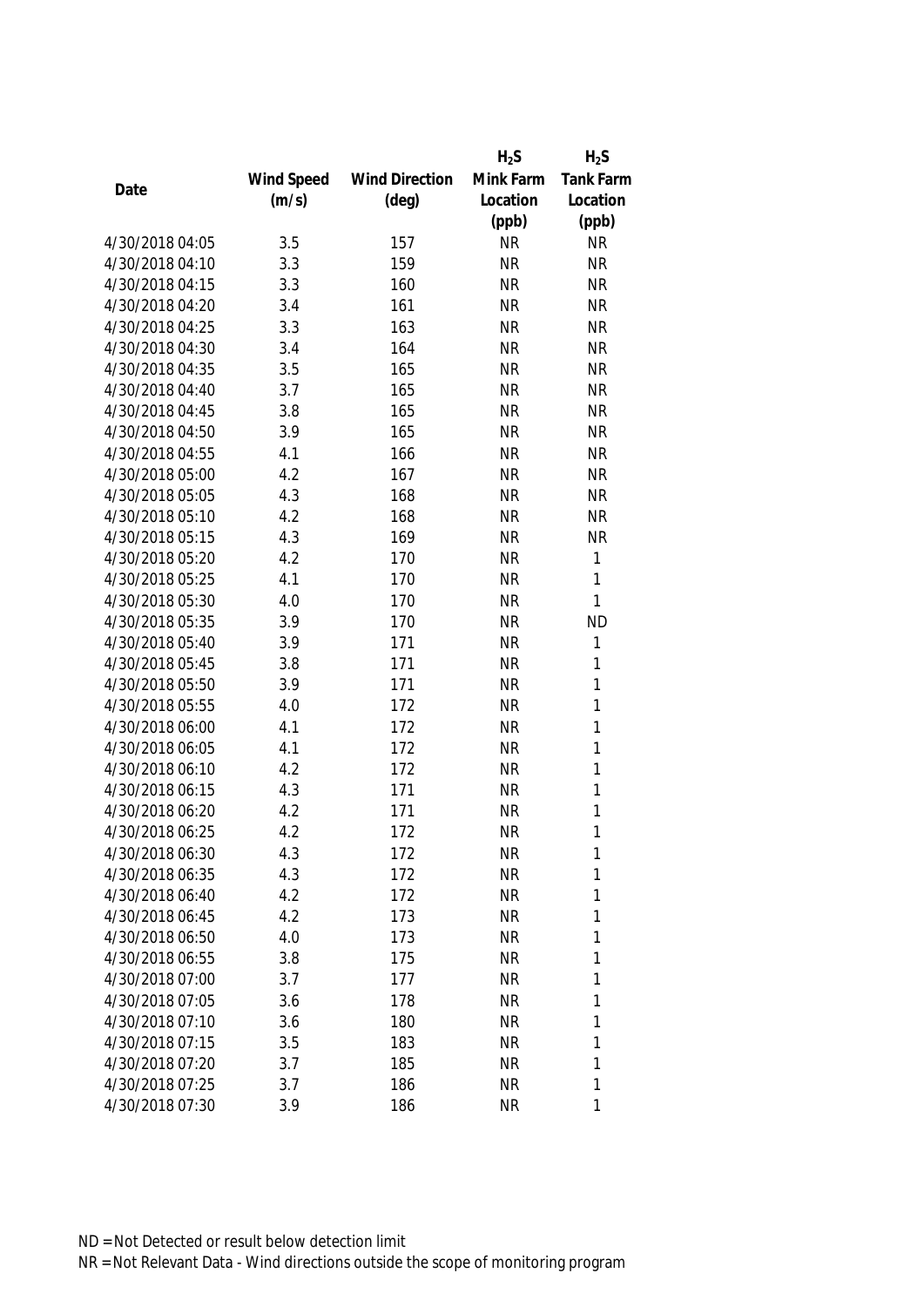|                 |            |                       | $H_2S$    | $H_2S$           |
|-----------------|------------|-----------------------|-----------|------------------|
|                 | Wind Speed | <b>Wind Direction</b> | Mink Farm | <b>Tank Farm</b> |
| Date            | (m/s)      | $(\text{deg})$        | Location  | Location         |
|                 |            |                       | (ppb)     | (ppb)            |
| 4/30/2018 07:35 | 3.9        | 187                   | <b>NR</b> | 1                |
| 4/30/2018 07:40 | 4.0        | 187                   | <b>NR</b> | 1                |
| 4/30/2018 07:45 | 4.0        | 187                   | <b>NR</b> | 1                |
| 4/30/2018 07:50 | 4.1        | 187                   | <b>NR</b> | 1                |
| 4/30/2018 07:55 | 4.1        | 187                   | <b>NR</b> | 1                |
| 4/30/2018 08:00 | 3.9        | 187                   | <b>NR</b> | 1                |
| 4/30/2018 08:05 | 3.9        | 187                   | <b>NR</b> | 1                |
| 4/30/2018 08:10 | 3.8        | 189                   | <b>NR</b> | 1                |
| 4/30/2018 08:15 | 3.7        | 191                   | <b>NR</b> | 1                |
| 4/30/2018 08:20 | 3.6        | 193                   | <b>NR</b> | 1                |
| 4/30/2018 08:25 | 3.6        | 195                   | <b>NR</b> | 1                |
| 4/30/2018 08:30 | 3.7        | 199                   | <b>NR</b> | 1                |
| 4/30/2018 08:35 | 4.1        | 201                   | <b>NR</b> | 1                |
| 4/30/2018 08:40 | 4.3        | 200                   | <b>NR</b> | 1                |
| 4/30/2018 08:45 | 4.5        | 201                   | <b>NR</b> | 1                |
| 4/30/2018 08:50 | 4.7        | 201                   | <b>NR</b> | $\mathbf{1}$     |
| 4/30/2018 08:55 | 5.1        | 200                   | <b>NR</b> | 1                |
| 4/30/2018 09:00 | 5.2        | 198                   | <b>NR</b> | 1                |
| 4/30/2018 09:05 | 5.3        | 195                   | <b>NR</b> | 1                |
| 4/30/2018 09:10 | 5.4        | 197                   | <b>NR</b> | 1                |
| 4/30/2018 09:15 | 5.4        | 194                   | <b>NR</b> | 1                |
| 4/30/2018 09:20 | 5.5        | 196                   | <b>NR</b> | $\mathbf{1}$     |
| 4/30/2018 09:25 | 5.5        | 198                   | <b>NR</b> | 1                |
| 4/30/2018 09:30 | 5.5        | 198                   | <b>NR</b> | 1                |
| 4/30/2018 09:35 | 5.5        | 202                   | <b>NR</b> | 1                |
| 4/30/2018 09:40 | 5.5        | 202                   | <b>NR</b> | 1                |
| 4/30/2018 09:45 | 5.6        | 205                   | <b>NR</b> | 1                |
| 4/30/2018 09:50 | 5.6        | 204                   | <b>NR</b> | 1                |
| 4/30/2018 09:55 | 5.3        | 202                   | <b>NR</b> | 1                |
| 4/30/2018 10:00 | 5.3        | 204                   | <b>NR</b> | 1                |
| 4/30/2018 10:05 | 5.2        | 200                   | <b>NR</b> | 1                |
| 4/30/2018 10:10 | 5.2        | 200                   | <b>NR</b> | 1                |
| 4/30/2018 10:15 | 5.1        | 197                   | <b>NR</b> | 1                |
| 4/30/2018 10:20 | 5.2        | 201                   | <b>NR</b> | 1                |
| 4/30/2018 10:25 | 5.3        | 202                   | <b>NR</b> | 1                |
| 4/30/2018 10:30 | 5.2        | 200                   | <b>NR</b> | 1                |
| 4/30/2018 10:35 | 5.3        | 202                   | <b>NR</b> | 1                |
| 4/30/2018 10:40 | 5.2        | 202                   | <b>NR</b> | 1                |
| 4/30/2018 10:45 | 5.1        | 201                   | <b>NR</b> | 1                |
| 4/30/2018 10:50 | 5.0        | 196                   | <b>NR</b> | 1                |
| 4/30/2018 10:55 | 5.0        | 194                   | <b>NR</b> | 1                |
| 4/30/2018 11:00 | 5.1        | 194                   | <b>NR</b> | 1                |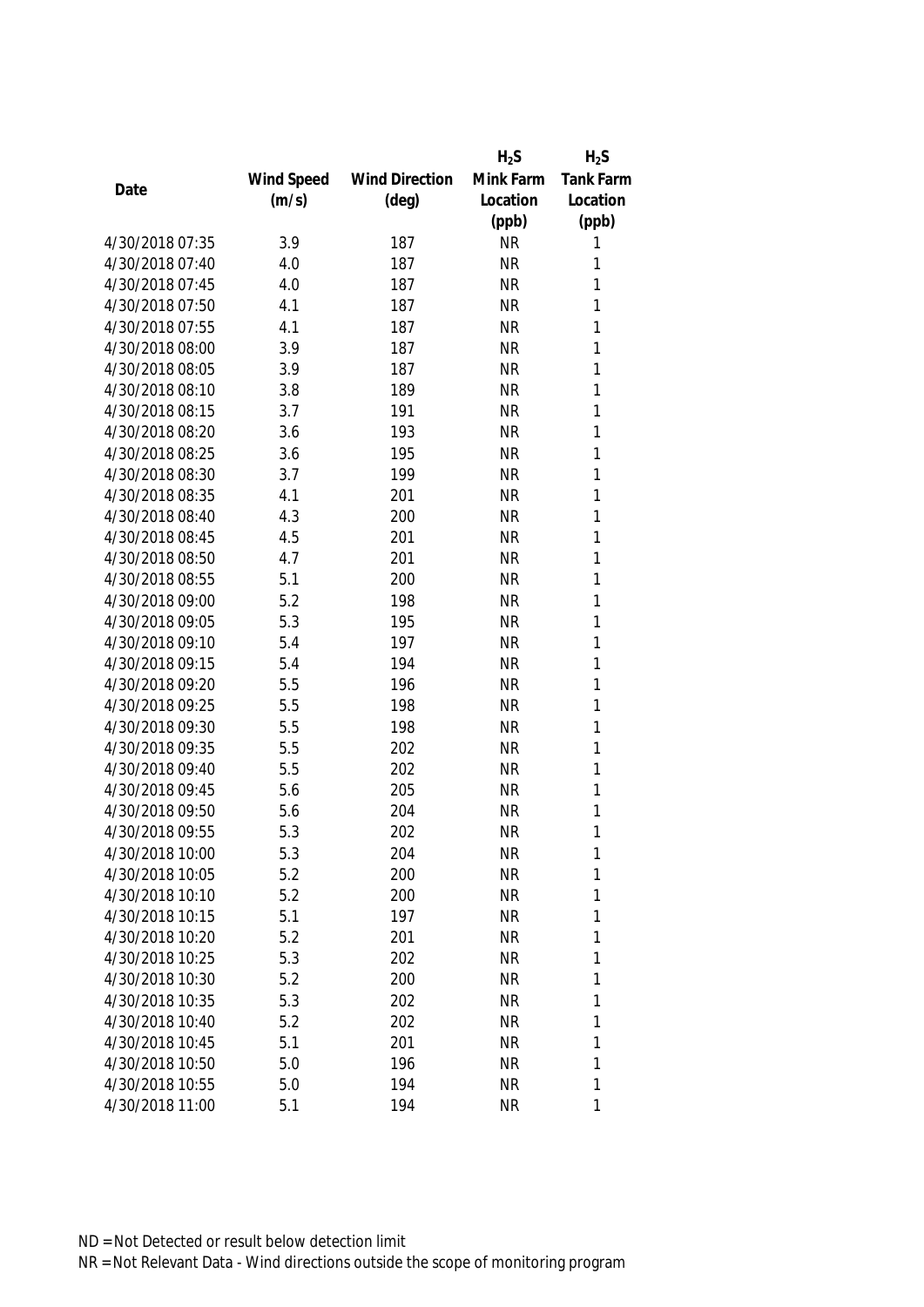|                 |            |                       | $H_2S$    | $H_2S$         |
|-----------------|------------|-----------------------|-----------|----------------|
|                 | Wind Speed | <b>Wind Direction</b> | Mink Farm | Tank Farm      |
| Date            | (m/s)      | $(\text{deg})$        | Location  | Location       |
|                 |            |                       | (ppb)     | (ppb)          |
| 4/30/2018 11:05 | 5.1        | 194                   | <b>NR</b> | 1              |
| 4/30/2018 11:10 | 5.0        | 195                   | <b>NR</b> | 1              |
| 4/30/2018 11:15 | 5.1        | 195                   | <b>NR</b> | 1              |
| 4/30/2018 11:20 | 5.1        | 193                   | <b>NR</b> | 1              |
| 4/30/2018 11:25 | 5.1        | 191                   | <b>NR</b> | 1              |
| 4/30/2018 11:30 | 5.1        | 187                   | <b>NR</b> | 1              |
| 4/30/2018 11:35 | 5.3        | 184                   | <b>NR</b> | $\overline{2}$ |
| 4/30/2018 11:40 | 5.4        | 180                   | <b>NR</b> | $\mathbf{1}$   |
| 4/30/2018 11:45 | 5.5        | 184                   | <b>NR</b> | 1              |
| 4/30/2018 11:50 | 5.6        | 190                   | <b>NR</b> | 1              |
| 4/30/2018 11:55 | 5.7        | 192                   | <b>NR</b> | 1              |
| 4/30/2018 12:00 | 5.9        | 196                   | <b>NR</b> | 1              |
| 4/30/2018 12:05 | 5.8        | 199                   | <b>NR</b> | 1              |
| 4/30/2018 12:10 | 5.8        | 200                   | <b>NR</b> | 1              |
| 4/30/2018 12:15 | 6.0        | 197                   | <b>NR</b> | 1              |
| 4/30/2018 12:20 | 6.0        | 195                   | <b>NR</b> | $\mathbf{1}$   |
| 4/30/2018 12:25 | 6.0        | 195                   | <b>NR</b> | 1              |
| 4/30/2018 12:30 | 5.9        | 196                   | <b>NR</b> | 1              |
| 4/30/2018 12:35 | 6.0        | 199                   | <b>NR</b> | 1              |
| 4/30/2018 12:40 | 6.1        | 202                   | <b>NR</b> | 1              |
| 4/30/2018 12:45 | 5.9        | 204                   | <b>NR</b> | 1              |
| 4/30/2018 12:50 | 5.9        | 201                   | <b>NR</b> | 1              |
| 4/30/2018 12:55 | 5.8        | 199                   | <b>NR</b> | 1              |
| 4/30/2018 13:00 | 5.8        | 200                   | <b>NR</b> | 1              |
| 4/30/2018 13:05 | 5.6        | 197                   | <b>NR</b> | 1              |
| 4/30/2018 13:10 | 5.5        | 199                   | <b>NR</b> | 1              |
| 4/30/2018 13:15 | 5.5        | 198                   | <b>NR</b> | 1              |
| 4/30/2018 13:20 | 5.5        | 202                   | <b>NR</b> | 1              |
| 4/30/2018 13:25 | 5.7        | 204                   | <b>NR</b> | 1              |
| 4/30/2018 13:30 | 5.7        | 205                   | <b>NR</b> | 1              |
| 4/30/2018 13:35 | 5.8        | 205                   | <b>NR</b> | 1              |
| 4/30/2018 13:40 | 5.7        | 203                   | <b>NR</b> | 1              |
| 4/30/2018 13:45 | 5.8        | 201                   | <b>NR</b> | 1              |
| 4/30/2018 13:50 | 5.9        | 199                   | NR        | 1              |
| 4/30/2018 13:55 | 5.8        | 197                   | <b>NR</b> | 1              |
| 4/30/2018 14:00 | 5.7        | 195                   | <b>NR</b> | 1              |
| 4/30/2018 14:05 | 5.9        | 196                   | <b>NR</b> | 1              |
| 4/30/2018 14:10 | 6.0        | 196                   | <b>NR</b> | 1              |
| 4/30/2018 14:15 | 5.7        | 195                   | <b>NR</b> | 1              |
| 4/30/2018 14:20 | 5.8        | 196                   | <b>NR</b> | 1              |
| 4/30/2018 14:25 | 5.8        | 195                   | <b>NR</b> | 1              |
| 4/30/2018 14:30 | 5.8        | 196                   | <b>NR</b> | 1              |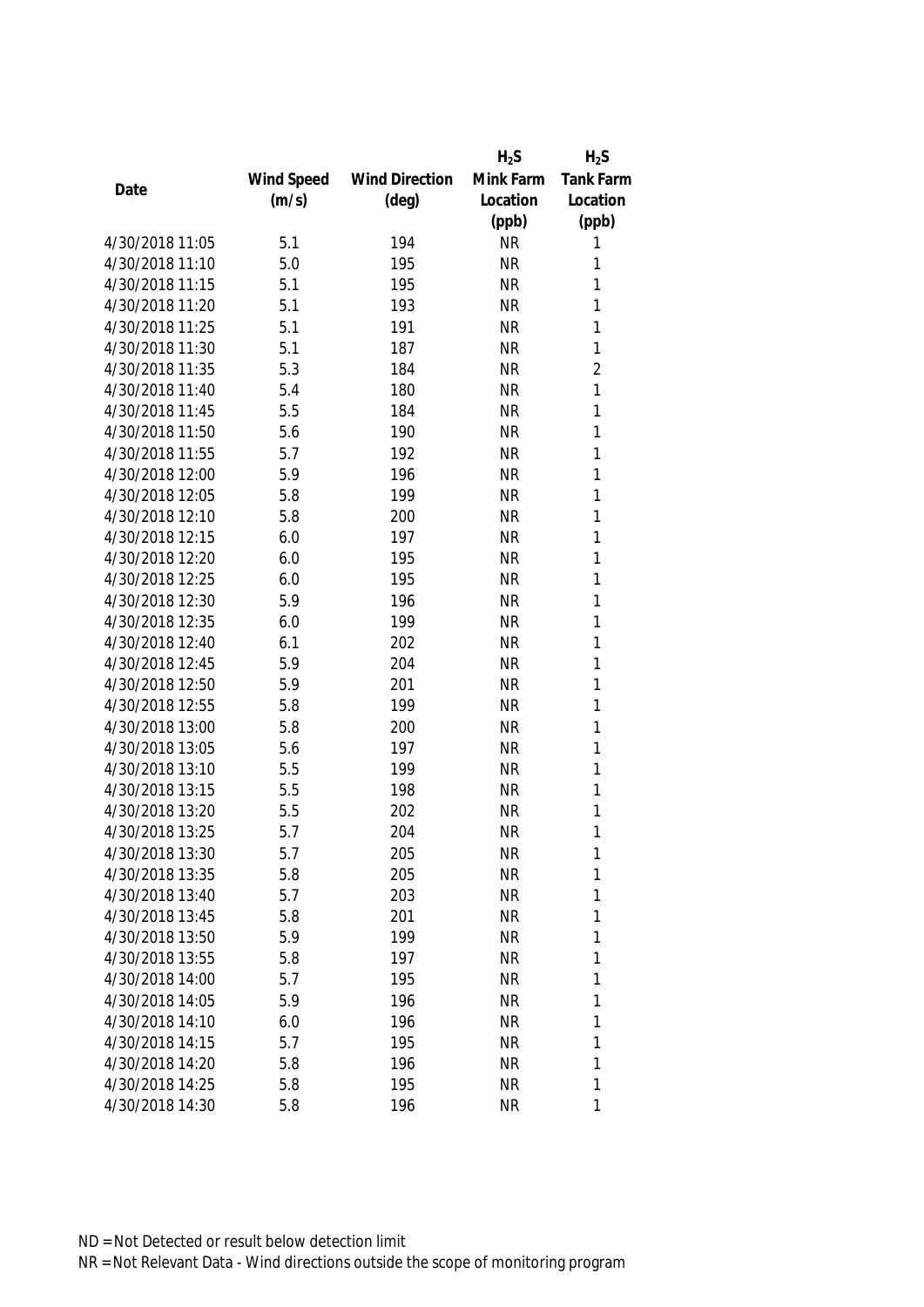|                 |            |                       | $H_2S$    | $H_2S$           |
|-----------------|------------|-----------------------|-----------|------------------|
|                 | Wind Speed | <b>Wind Direction</b> | Mink Farm | <b>Tank Farm</b> |
| Date            | (m/s)      | $(\text{deg})$        | Location  | Location         |
|                 |            |                       | (ppb)     | (ppb)            |
| 4/30/2018 14:35 | 5.5        | 193                   | <b>NR</b> | 1                |
| 4/30/2018 14:40 | 5.8        | 191                   | <b>NR</b> | 1                |
| 4/30/2018 14:45 | 6.0        | 189                   | <b>NR</b> | 1                |
| 4/30/2018 14:50 | 6.1        | 189                   | <b>NR</b> | 1                |
| 4/30/2018 14:55 | 6.1        | 190                   | <b>NR</b> | 1                |
| 4/30/2018 15:00 | 6.1        | 189                   | <b>NR</b> | 1                |
| 4/30/2018 15:05 | 6.0        | 191                   | <b>NR</b> | 1                |
| 4/30/2018 15:10 | 5.9        | 196                   | <b>NR</b> | 1                |
| 4/30/2018 15:15 | 5.9        | 195                   | <b>NR</b> | 1                |
| 4/30/2018 15:20 | 5.8        | 195                   | <b>NR</b> | 1                |
| 4/30/2018 15:25 | 5.8        | 198                   | <b>NR</b> | 1                |
| 4/30/2018 15:30 | 6.0        | 197                   | <b>NR</b> | 1                |
| 4/30/2018 15:35 | 6.2        | 194                   | <b>NR</b> | 1                |
| 4/30/2018 15:40 | 6.1        | 191                   | <b>NR</b> | 1                |
| 4/30/2018 15:45 | 6.0        | 193                   | <b>NR</b> | 1                |
| 4/30/2018 15:50 | 5.9        | 191                   | <b>NR</b> | $\mathbf{1}$     |
| 4/30/2018 15:55 | 6.1        | 190                   | <b>NR</b> | 1                |
| 4/30/2018 16:00 | 6.0        | 193                   | <b>NR</b> | 1                |
| 4/30/2018 16:05 | 6.1        | 197                   | <b>NR</b> | $\mathbf{1}$     |
| 4/30/2018 16:10 | 6.1        | 198                   | <b>NR</b> | 1                |
| 4/30/2018 16:15 | 6.4        | 198                   | <b>NR</b> | 1                |
| 4/30/2018 16:20 | 6.6        | 200                   | <b>NR</b> | 1                |
| 4/30/2018 16:25 | 6.3        | 198                   | <b>NR</b> | $\mathbf{1}$     |
| 4/30/2018 16:30 | 6.2        | 193                   | <b>NR</b> | 1                |
| 4/30/2018 16:35 | 6.1        | 190                   | <b>NR</b> | 1                |
| 4/30/2018 16:40 | 6.1        | 186                   | <b>NR</b> | 1                |
| 4/30/2018 16:45 | 5.9        | 188                   | <b>NR</b> | 1                |
| 4/30/2018 16:50 | 5.8        | 189                   | <b>NR</b> | 1                |
| 4/30/2018 16:55 | 5.7        | 191                   | <b>NR</b> | 1                |
| 4/30/2018 17:00 | 5.7        | 191                   | <b>NR</b> | 1                |
| 4/30/2018 17:05 | 5.7        | 194                   | <b>NR</b> | 1                |
| 4/30/2018 17:10 | 5.8        | 197                   | <b>NR</b> | 1                |
| 4/30/2018 17:15 | 5.8        | 196                   | <b>NR</b> | 1                |
| 4/30/2018 17:20 | 5.8        | 193                   | NR        | 1                |
| 4/30/2018 17:25 | 5.9        | 191                   | <b>NR</b> | 1                |
| 4/30/2018 17:30 | 6.0        | 192                   | <b>NR</b> | 1                |
| 4/30/2018 17:35 | 6.1        | 193                   | <b>NR</b> | 1                |
| 4/30/2018 17:40 | 6.0        | 192                   | <b>NR</b> | 1                |
| 4/30/2018 17:45 | 6.0        | 193                   | <b>NR</b> | 1                |
| 4/30/2018 17:50 | 6.1        | 194                   | <b>NR</b> | 1                |
| 4/30/2018 17:55 | 6.1        | 195                   | <b>NR</b> | 1                |
| 4/30/2018 18:00 | 6.2        | 198                   | <b>NR</b> | 1                |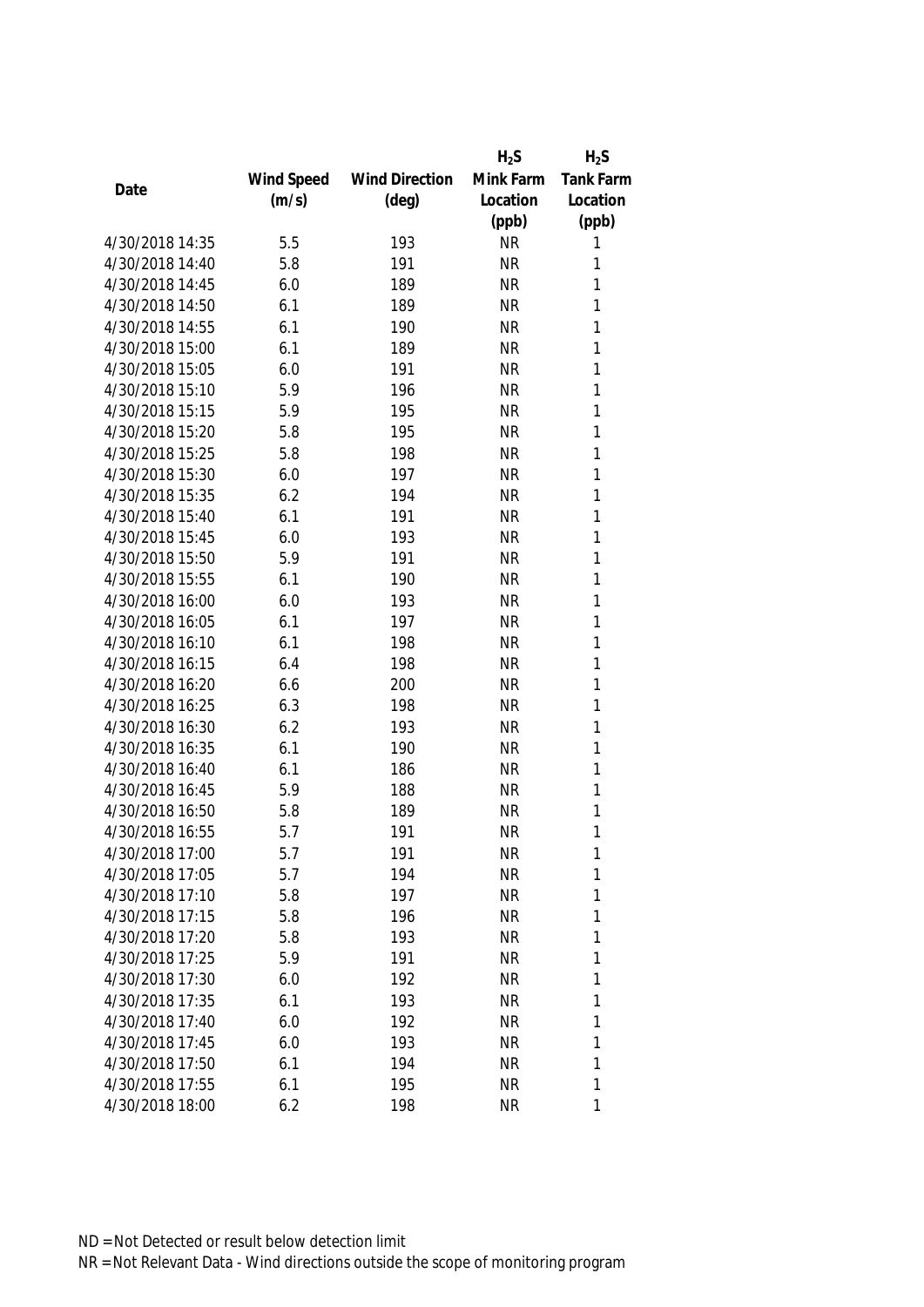|                 |            |                       | $H_2S$    | $H_2S$       |
|-----------------|------------|-----------------------|-----------|--------------|
|                 | Wind Speed | <b>Wind Direction</b> | Mink Farm | Tank Farm    |
| Date            | (m/s)      | $(\text{deg})$        | Location  | Location     |
|                 |            |                       | (ppb)     | (ppb)        |
| 4/30/2018 18:05 | 6.0        | 199                   | <b>NR</b> | 1            |
| 4/30/2018 18:10 | 6.0        | 198                   | <b>NR</b> | 1            |
| 4/30/2018 18:15 | 6.0        | 194                   | <b>NR</b> | 1            |
| 4/30/2018 18:20 | 5.9        | 192                   | <b>NR</b> | 1            |
| 4/30/2018 18:25 | 5.7        | 194                   | <b>NR</b> | 1            |
| 4/30/2018 18:30 | 5.4        | 190                   | <b>NR</b> | 1            |
| 4/30/2018 18:35 | 5.5        | 186                   | <b>NR</b> | 1            |
| 4/30/2018 18:40 | 5.4        | 185                   | <b>NR</b> | <b>ND</b>    |
| 4/30/2018 18:45 | 5.2        | 185                   | <b>NR</b> | 1            |
| 4/30/2018 18:50 | 4.9        | 186                   | <b>NR</b> | 1            |
| 4/30/2018 18:55 | 5.1        | 185                   | <b>NR</b> | 1            |
| 4/30/2018 19:00 | 5.2        | 185                   | <b>NR</b> | 1            |
| 4/30/2018 19:05 | 4.9        | 185                   | <b>NR</b> | 1            |
| 4/30/2018 19:10 | 5.0        | 185                   | <b>NR</b> | 1            |
| 4/30/2018 19:15 | 5.0        | 184                   | <b>NR</b> | 1            |
| 4/30/2018 19:20 | 5.0        | 184                   | <b>NR</b> | $\mathbf{1}$ |
| 4/30/2018 19:25 | 4.9        | 180                   | <b>NR</b> | 1            |
| 4/30/2018 19:30 | 4.8        | 179                   | <b>NR</b> | 1            |
| 4/30/2018 19:35 | 4.9        | 179                   | <b>NR</b> | 1            |
| 4/30/2018 19:40 | 5.0        | 179                   | <b>NR</b> | 1            |
| 4/30/2018 19:45 | 4.9        | 180                   | <b>NR</b> | 1            |
| 4/30/2018 19:50 | 5.0        | 179                   | <b>NR</b> | 1            |
| 4/30/2018 19:55 | 5.0        | 181                   | <b>NR</b> | $\mathbf{1}$ |
| 4/30/2018 20:00 | 5.1        | 182                   | <b>NR</b> | 1            |
| 4/30/2018 20:05 | 5.2        | 183                   | <b>NR</b> | 1            |
| 4/30/2018 20:10 | 5.1        | 183                   | <b>NR</b> | 1            |
| 4/30/2018 20:15 | 5.1        | 183                   | <b>NR</b> | 1            |
| 4/30/2018 20:20 | 5.3        | 182                   | <b>NR</b> | 1            |
| 4/30/2018 20:25 | 5.3        | 182                   | <b>NR</b> | 1            |
| 4/30/2018 20:30 | 5.3        | 181                   | <b>NR</b> | 1            |
| 4/30/2018 20:35 | 5.3        | 180                   | <b>NR</b> | 1            |
| 4/30/2018 20:40 | 5.3        | 179                   | <b>NR</b> | 1            |
| 4/30/2018 20:45 | 5.3        | 178                   | <b>NR</b> | 1            |
| 4/30/2018 20:50 | 5.3        | 178                   | <b>NR</b> | 1            |
| 4/30/2018 20:55 | 5.4        | 179                   | <b>NR</b> | 1            |
| 4/30/2018 21:00 | 5.5        | 178                   | <b>NR</b> | 1            |
| 4/30/2018 21:05 | 5.5        | 179                   | <b>NR</b> | 1            |
| 4/30/2018 21:10 | 5.5        | 179                   | <b>NR</b> | 1            |
| 4/30/2018 21:15 | 5.5        | 181                   | <b>NR</b> | 1            |
| 4/30/2018 21:20 | 5.5        | 182                   | <b>NR</b> | 1            |
| 4/30/2018 21:25 | 5.6        | 183                   | <b>NR</b> | 1            |
| 4/30/2018 21:30 | 5.6        | 184                   | <b>NR</b> | 1            |
|                 |            |                       |           |              |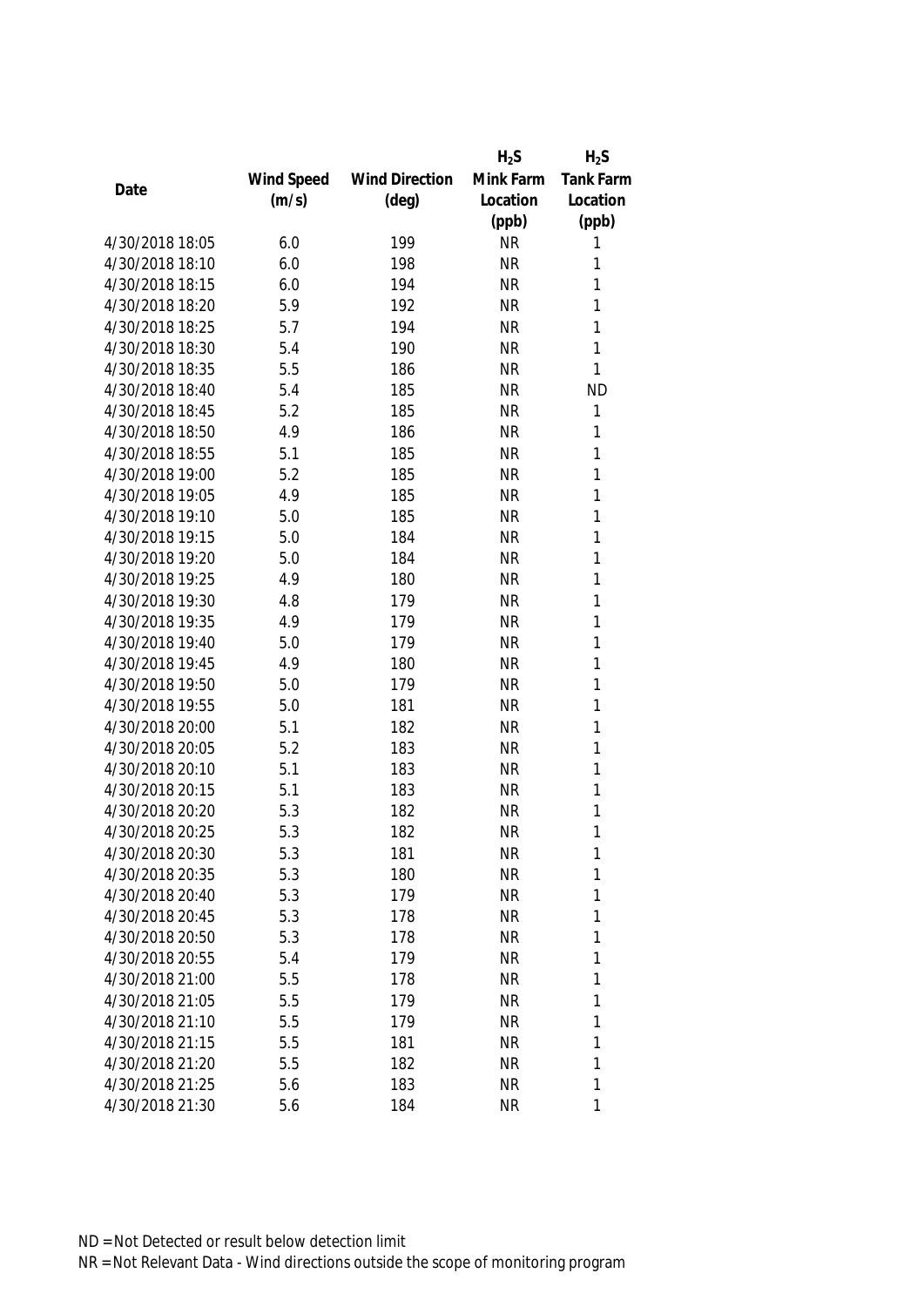|                 |            |                       | $H_2S$    | $H_2S$         |
|-----------------|------------|-----------------------|-----------|----------------|
|                 | Wind Speed | <b>Wind Direction</b> | Mink Farm | Tank Farm      |
| Date            | (m/s)      | $(\text{deg})$        | Location  | Location       |
|                 |            |                       | (ppb)     | (ppb)          |
| 4/30/2018 21:35 | 5.5        | 184                   | <b>NR</b> | 1              |
| 4/30/2018 21:40 | 5.5        | 184                   | <b>NR</b> | 1              |
| 4/30/2018 21:45 | 5.6        | 185                   | <b>NR</b> | 1              |
| 4/30/2018 21:50 | 5.5        | 184                   | <b>NR</b> | 1              |
| 4/30/2018 21:55 | 5.5        | 185                   | <b>NR</b> | 1              |
| 4/30/2018 22:00 | 5.5        | 185                   | <b>NR</b> | 1              |
| 4/30/2018 22:05 | 5.6        | 186                   | <b>NR</b> | 1              |
| 4/30/2018 22:10 | 5.6        | 188                   | <b>NR</b> | $\mathbf{1}$   |
| 4/30/2018 22:15 | 5.5        | 189                   | <b>NR</b> | $\overline{2}$ |
| 4/30/2018 22:20 | 5.5        | 191                   | <b>NR</b> | $\overline{2}$ |
| 4/30/2018 22:25 | 5.5        | 192                   | <b>NR</b> | $\overline{2}$ |
| 4/30/2018 22:30 | 5.5        | 193                   | <b>NR</b> | $\overline{2}$ |
| 4/30/2018 22:35 | 5.5        | 193                   | <b>NR</b> | 1              |
| 4/30/2018 22:40 | 5.5        | 194                   | <b>NR</b> | 1              |
| 4/30/2018 22:45 | 5.5        | 194                   | <b>NR</b> | 1              |
| 4/30/2018 22:50 | 5.5        | 193                   | <b>NR</b> | $\mathbf{1}$   |
| 4/30/2018 22:55 | 5.5        | 193                   | <b>NR</b> | 1              |
| 4/30/2018 23:00 | 5.5        | 193                   | <b>NR</b> | 1              |
| 4/30/2018 23:05 | 5.5        | 192                   | <b>NR</b> | 1              |
| 4/30/2018 23:10 | 5.4        | 192                   | <b>NR</b> | 1              |
| 4/30/2018 23:15 | 5.3        | 192                   | <b>NR</b> | 1              |
| 4/30/2018 23:20 | 5.2        | 193                   | <b>NR</b> | 1              |
| 4/30/2018 23:25 | 5.1        | 193                   | <b>NR</b> | 1              |
| 4/30/2018 23:30 | 5.2        | 193                   | <b>NR</b> | 1              |
| 4/30/2018 23:35 | 5.2        | 194                   | <b>NR</b> | 1              |
| 4/30/2018 23:40 | 5.3        | 196                   | <b>NR</b> | 1              |
| 4/30/2018 23:45 | 5.6        | 196                   | <b>NR</b> | 1              |
| 4/30/2018 23:50 | 5.9        | 197                   | <b>NR</b> | 1              |
| 4/30/2018 23:55 | 6.2        | 197                   | <b>NR</b> | 1              |
| 4/30/2018 24:00 | 6.1        | 197                   | <b>NR</b> | 1              |
| 5/1/2018 00:05  | 6.3        | 196                   | <b>NR</b> | 1              |
| 5/1/2018 00:10  | 6.2        | 196                   | <b>NR</b> | 1              |
| 5/1/2018 00:15  | 6.1        | 195                   | <b>NR</b> | 1              |
| 5/1/2018 00:20  | 5.9        | 195                   | NR        | 1              |
| 5/1/2018 00:25  | 5.8        | 195                   | <b>NR</b> | 1              |
| 5/1/2018 00:30  | 5.9        | 196                   | <b>NR</b> | 1              |
| 5/1/2018 00:35  | 5.8        | 198                   | <b>NR</b> | 1              |
| 5/1/2018 00:40  | 5.8        | 198                   | <b>NR</b> | 1              |
| 5/1/2018 00:45  | 5.7        | 198                   | <b>NR</b> | 1              |
| 5/1/2018 00:50  | 5.7        | 199                   | <b>NR</b> | 1              |
| 5/1/2018 00:55  | 5.7        | 199                   | <b>NR</b> | 1              |
| 5/1/2018 01:00  | 5.6        | 199                   | <b>NR</b> | 1              |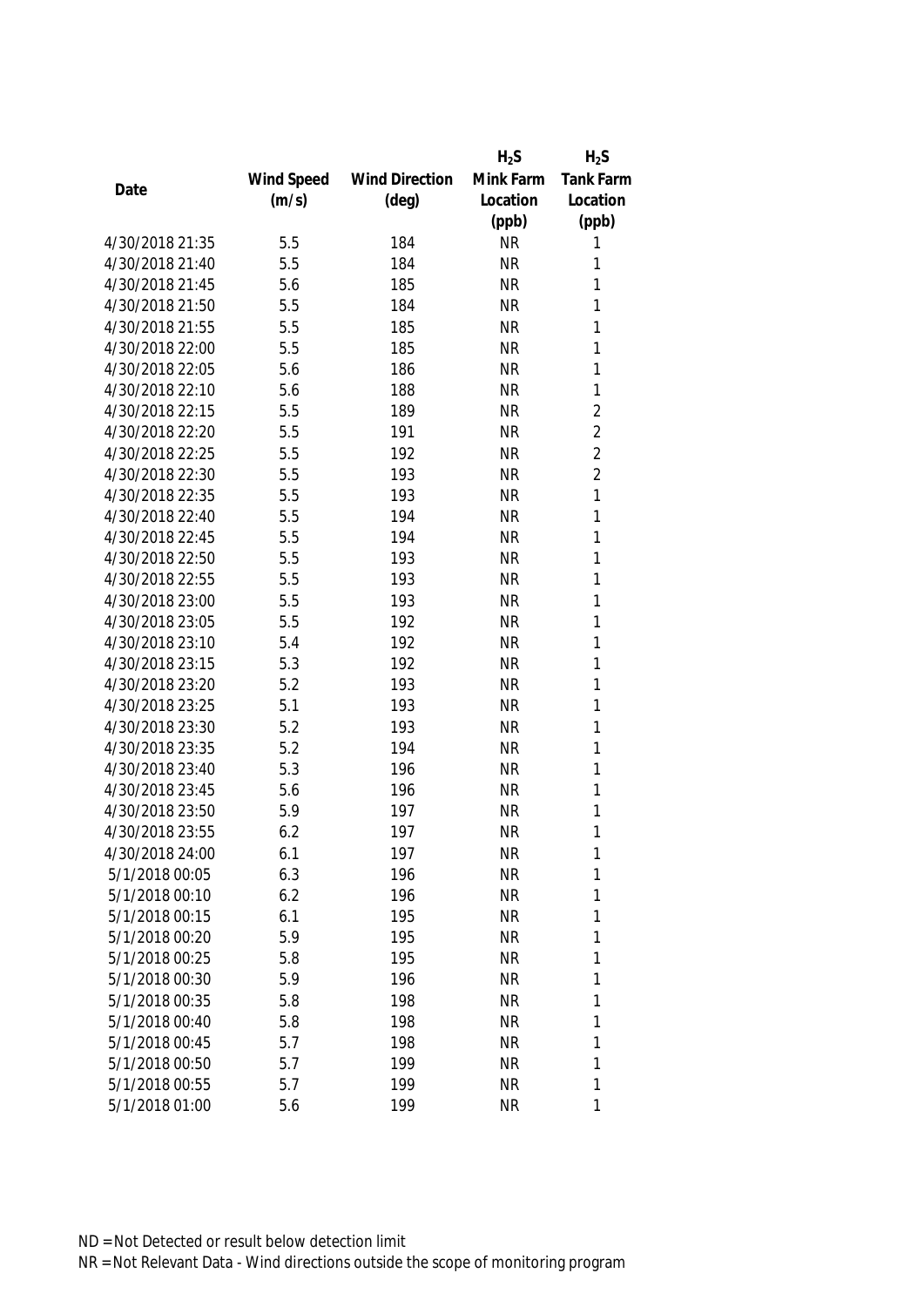|                |            |                       | $H_2S$    | $H_2S$           |
|----------------|------------|-----------------------|-----------|------------------|
|                | Wind Speed | <b>Wind Direction</b> | Mink Farm | <b>Tank Farm</b> |
| Date           | (m/s)      | $(\text{deg})$        | Location  | Location         |
|                |            |                       | (ppb)     | (ppb)            |
| 5/1/2018 01:05 | 5.5        | 200                   | <b>NR</b> | 1                |
| 5/1/2018 01:10 | 5.5        | 200                   | <b>NR</b> | 1                |
| 5/1/2018 01:15 | 5.4        | 200                   | <b>NR</b> | 1                |
| 5/1/2018 01:20 | 5.4        | 201                   | <b>NR</b> | 1                |
| 5/1/2018 01:25 | 5.4        | 201                   | <b>NR</b> | 1                |
| 5/1/2018 01:30 | 5.3        | 201                   | <b>NR</b> | 1                |
| 5/1/2018 01:35 | 5.3        | 202                   | <b>NR</b> | 1                |
| 5/1/2018 01:40 | 5.3        | 201                   | <b>NR</b> | 1                |
| 5/1/2018 01:45 | 5.2        | 201                   | <b>NR</b> | $\mathbf{1}$     |
| 5/1/2018 01:50 | 5.1        | 201                   | <b>NR</b> | 1                |
| 5/1/2018 01:55 | 5.1        | 202                   | <b>NR</b> | 1                |
| 5/1/2018 02:00 | 5.0        | 203                   | <b>NR</b> | 1                |
| 5/1/2018 02:05 | 4.8        | 204                   | <b>NR</b> | 1                |
| 5/1/2018 02:10 | 4.6        | 205                   | <b>NR</b> | 1                |
| 5/1/2018 02:15 | 4.6        | 206                   | <b>NR</b> | 1                |
| 5/1/2018 02:20 | 4.6        | 207                   | <b>NR</b> | 1                |
| 5/1/2018 02:25 | 4.7        | 208                   | <b>NR</b> | 1                |
| 5/1/2018 02:30 | 4.7        | 209                   | <b>NR</b> | 1                |
| 5/1/2018 02:35 | 4.8        | 209                   | <b>NR</b> | 1                |
| 5/1/2018 02:40 | 4.8        | 210                   | <b>NR</b> | 1                |
| 5/1/2018 02:45 | 4.8        | 210                   | <b>NR</b> | 1                |
| 5/1/2018 02:50 | 4.6        | 209                   | <b>NR</b> | 1                |
| 5/1/2018 02:55 | 4.5        | 208                   | <b>NR</b> | 1                |
| 5/1/2018 03:00 | 4.4        | 207                   | <b>NR</b> | $\mathbf{1}$     |
| 5/1/2018 03:05 | 4.4        | 206                   | <b>NR</b> | 1                |
| 5/1/2018 03:10 | 4.2        | 204                   | <b>NR</b> | 1                |
| 5/1/2018 03:15 | 4.2        | 203                   | <b>NR</b> | 1                |
| 5/1/2018 03:20 | 4.2        | 203                   | <b>NR</b> | 1                |
| 5/1/2018 03:25 | 4.3        | 202                   | <b>NR</b> | 1                |
| 5/1/2018 03:30 | 4.3        | 200                   | <b>NR</b> | 1                |
| 5/1/2018 03:35 | 4.5        | 198                   | <b>NR</b> | 1                |
| 5/1/2018 03:40 | 4.7        | 198                   | <b>NR</b> | 1                |
| 5/1/2018 03:45 | 4.8        | 197                   | <b>NR</b> | 1                |
| 5/1/2018 03:50 | 4.7        | 197                   | <b>NR</b> | 1                |
| 5/1/2018 03:55 | 4.7        | 197                   | <b>NR</b> | 1                |
| 5/1/2018 04:00 | 4.5        | 196                   | <b>NR</b> | 1                |
| 5/1/2018 04:05 | 4.4        | 195                   | <b>NR</b> | 1                |
| 5/1/2018 04:10 | 4.3        | 193                   | <b>NR</b> | 1                |
| 5/1/2018 04:15 | 4.1        | 191                   | <b>NR</b> | 1                |
| 5/1/2018 04:20 | 4.1        | 189                   | <b>NR</b> | 1                |
| 5/1/2018 04:25 | 4.0        | 187                   | <b>NR</b> | 1                |
| 5/1/2018 04:30 | 4.0        | 185                   | <b>NR</b> | 1                |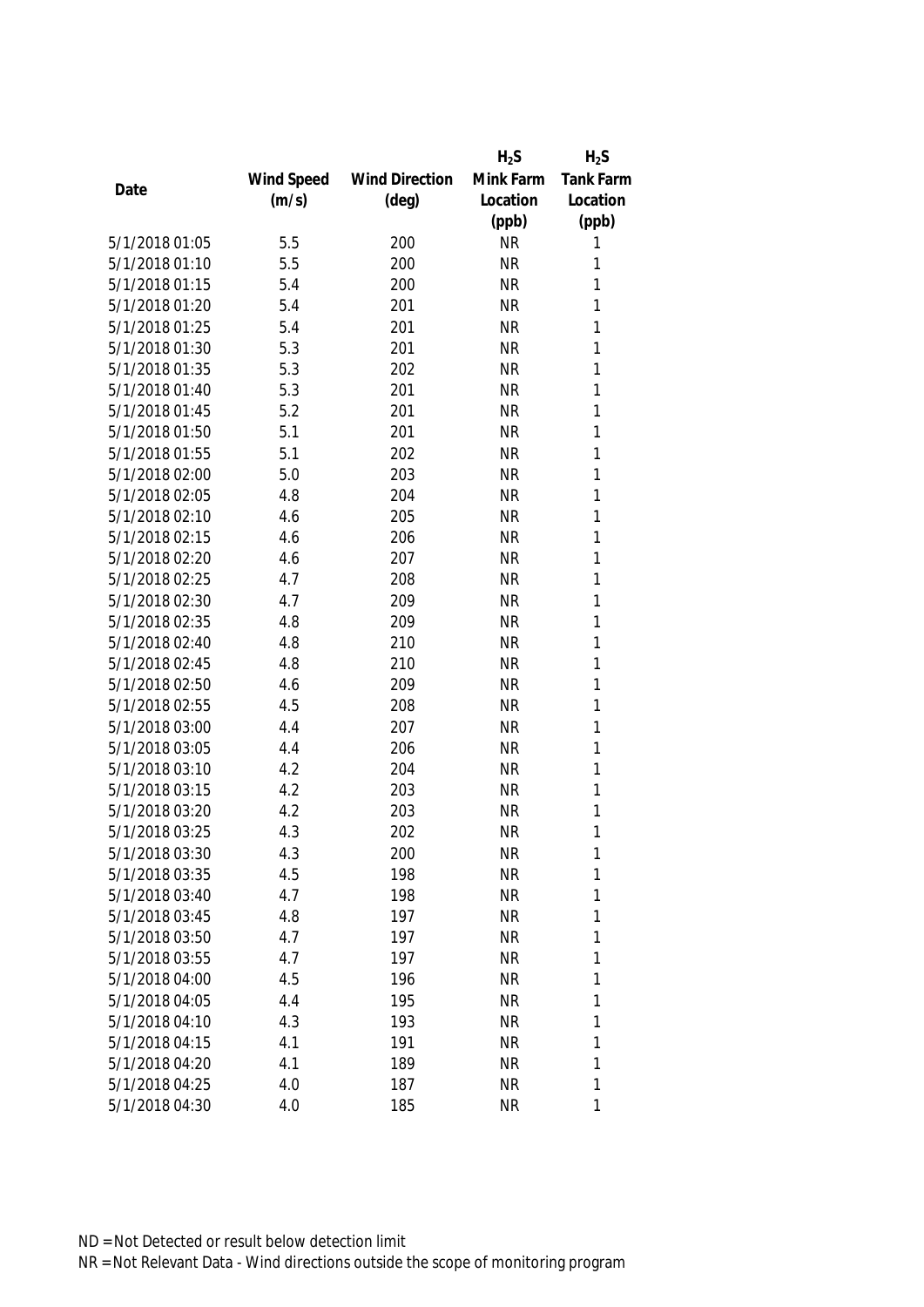|                |            |                       | $H_2S$    | $H_2S$           |
|----------------|------------|-----------------------|-----------|------------------|
|                | Wind Speed | <b>Wind Direction</b> | Mink Farm | <b>Tank Farm</b> |
| Date           | (m/s)      | $(\text{deg})$        | Location  | Location         |
|                |            |                       | (ppb)     | (ppb)            |
| 5/1/2018 04:35 | 3.9        | 183                   | <b>NR</b> | 1                |
| 5/1/2018 04:40 | 3.9        | 181                   | <b>NR</b> | 1                |
| 5/1/2018 04:45 | 4.0        | 179                   | <b>NR</b> | 1                |
| 5/1/2018 04:50 | 3.9        | 177                   | <b>NR</b> | 1                |
| 5/1/2018 04:55 | 4.0        | 175                   | <b>NR</b> | $\mathbf{1}$     |
| 5/1/2018 05:00 | 3.9        | 172                   | <b>NR</b> | $\mathbf{1}$     |
| 5/1/2018 05:05 | 3.7        | 170                   | <b>NR</b> | $\mathbf{1}$     |
| 5/1/2018 05:10 | 3.5        | 168                   | <b>NR</b> | <b>NR</b>        |
| 5/1/2018 05:15 | 3.4        | 166                   | <b>NR</b> | <b>NR</b>        |
| 5/1/2018 05:20 | 3.3        | 164                   | <b>NR</b> | <b>NR</b>        |
| 5/1/2018 05:25 | 3.3        | 163                   | <b>NR</b> | <b>NR</b>        |
| 5/1/2018 05:30 | 3.3        | 163                   | <b>NR</b> | <b>NR</b>        |
| 5/1/2018 05:35 | 3.4        | 163                   | <b>NR</b> | <b>NR</b>        |
| 5/1/2018 05:40 | 3.5        | 164                   | <b>NR</b> | <b>NR</b>        |
| 5/1/2018 05:45 | 3.5        | 164                   | <b>NR</b> | <b>NR</b>        |
| 5/1/2018 05:50 | 3.6        | 165                   | <b>NR</b> | <b>NR</b>        |
| 5/1/2018 05:55 | 3.7        | 166                   | <b>NR</b> | <b>NR</b>        |
| 5/1/2018 06:00 | 3.8        | 166                   | <b>NR</b> | <b>NR</b>        |
| 5/1/2018 06:05 | 3.9        | 167                   | <b>NR</b> | <b>NR</b>        |
| 5/1/2018 06:10 | 4.0        | 167                   | <b>NR</b> | <b>NR</b>        |
| 5/1/2018 06:15 | 4.1        | 167                   | <b>NR</b> | <b>NR</b>        |
| 5/1/2018 06:20 | 4.1        | 167                   | <b>NR</b> | <b>NR</b>        |
| 5/1/2018 06:25 | 4.0        | 166                   | <b>NR</b> | <b>NR</b>        |
| 5/1/2018 06:30 | 3.9        | 166                   | <b>NR</b> | <b>NR</b>        |
| 5/1/2018 06:35 | 3.8        | 165                   | <b>NR</b> | <b>NR</b>        |
| 5/1/2018 06:40 | 3.8        | 165                   | <b>NR</b> | <b>NR</b>        |
| 5/1/2018 06:45 | 3.7        | 165                   | <b>NR</b> | <b>NR</b>        |
| 5/1/2018 06:50 | 3.8        | 164                   | <b>NR</b> | <b>NR</b>        |
| 5/1/2018 06:55 | 3.8        | 165                   | <b>NR</b> | <b>NR</b>        |
| 5/1/2018 07:00 | 3.8        | 166                   | <b>NR</b> | <b>NR</b>        |
| 5/1/2018 07:05 | 3.7        | 167                   | <b>NR</b> | <b>NR</b>        |
| 5/1/2018 07:10 | 3.7        | 168                   | <b>NR</b> | <b>NR</b>        |
| 5/1/2018 07:15 | 3.7        | 170                   | <b>NR</b> | $\mathbf{1}$     |
| 5/1/2018 07:20 | 3.6        | 172                   | <b>NR</b> | 1                |
| 5/1/2018 07:25 | 3.5        | 173                   | <b>NR</b> | 1                |
| 5/1/2018 07:30 | 3.4        | 174                   | <b>NR</b> | $\mathbf{1}$     |
| 5/1/2018 07:35 | 3.4        | 177                   | <b>NR</b> | 1                |
| 5/1/2018 07:40 | 3.3        | 180                   | <b>NR</b> | 1                |
| 5/1/2018 07:45 | 3.4        | 182                   | <b>NR</b> | 1                |
| 5/1/2018 07:50 | 3.6        | 184                   | <b>NR</b> | 1                |
| 5/1/2018 07:55 | 3.7        | 185                   | <b>NR</b> | 1                |
| 5/1/2018 08:00 | 3.9        | 186                   | <b>NR</b> | 1                |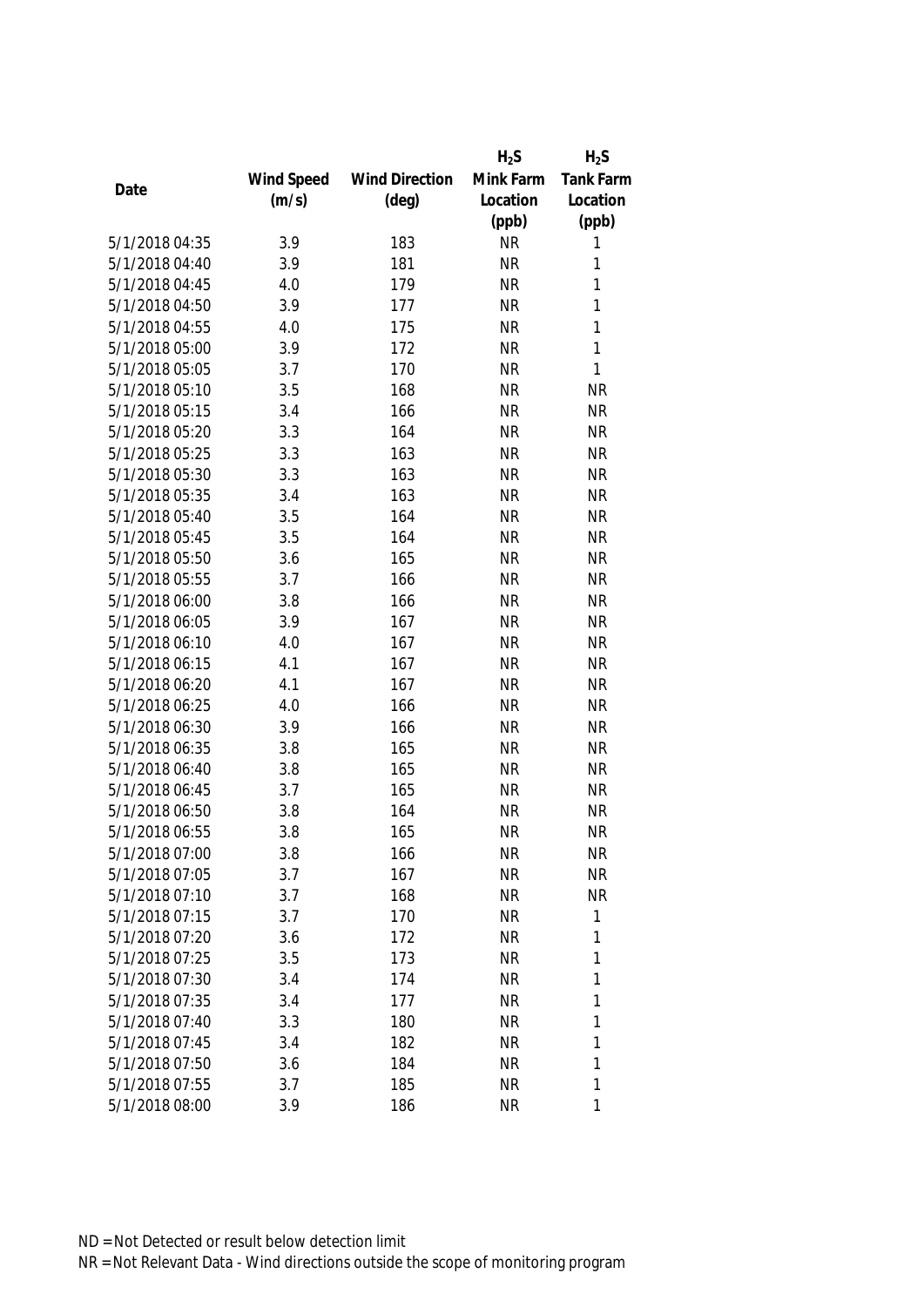|                |            |                       | $H_2S$    | $H_2S$           |
|----------------|------------|-----------------------|-----------|------------------|
|                | Wind Speed | <b>Wind Direction</b> | Mink Farm | <b>Tank Farm</b> |
| Date           | (m/s)      | $(\text{deg})$        | Location  | Location         |
|                |            |                       | (ppb)     | (ppb)            |
| 5/1/2018 08:05 | 4.1        | 187                   | <b>NR</b> | 1                |
| 5/1/2018 08:10 | 4.3        | 186                   | <b>NR</b> | 1                |
| 5/1/2018 08:15 | 4.3        | 188                   | <b>NR</b> | 1                |
| 5/1/2018 08:20 | 4.2        | 190                   | <b>NR</b> | 1                |
| 5/1/2018 08:25 | 4.3        | 192                   | <b>NR</b> | 1                |
| 5/1/2018 08:30 | 4.3        | 195                   | <b>NR</b> | 1                |
| 5/1/2018 08:35 | 4.5        | 198                   | <b>NR</b> | 1                |
| 5/1/2018 08:40 | 4.5        | 202                   | <b>NR</b> | 1                |
| 5/1/2018 08:45 | 4.5        | 203                   | <b>NR</b> | $\mathbf{1}$     |
| 5/1/2018 08:50 | 4.7        | 202                   | <b>NR</b> | 1                |
| 5/1/2018 08:55 | 4.9        | 205                   | <b>NR</b> | 1                |
| 5/1/2018 09:00 | 5.0        | 206                   | <b>NR</b> | 1                |
| 5/1/2018 09:05 | 4.9        | 205                   | <b>NR</b> | 1                |
| 5/1/2018 09:10 | 4.9        | 205                   | <b>NR</b> | 1                |
| 5/1/2018 09:15 | 5.2        | 206                   | <b>NR</b> | 1                |
| 5/1/2018 09:20 | 5.3        | 209                   | <b>NR</b> | 1                |
| 5/1/2018 09:25 | 5.1        | 207                   | <b>NR</b> | 1                |
| 5/1/2018 09:30 | 5.1        | 207                   | <b>NR</b> | 1                |
| 5/1/2018 09:35 | 5.0        | 209                   | <b>NR</b> | 1                |
| 5/1/2018 09:40 | 5.3        | 211                   | <b>NR</b> | 1                |
| 5/1/2018 09:45 | 5.5        | 213                   | <b>NR</b> | 1                |
| 5/1/2018 09:50 | 5.5        | 215                   | <b>NR</b> | 1                |
| 5/1/2018 09:55 | 5.7        | 219                   | <b>NR</b> | 1                |
| 5/1/2018 10:00 | 6.0        | 223                   | <b>NR</b> | $\mathbf{1}$     |
| 5/1/2018 10:05 | 6.3        | 223                   | <b>NR</b> | 1                |
| 5/1/2018 10:10 | 6.1        | 222                   | <b>NR</b> | 1                |
| 5/1/2018 10:15 | 6.0        | 220                   | <b>NR</b> | 1                |
| 5/1/2018 10:20 | 5.9        | 215                   | <b>NR</b> | 1                |
| 5/1/2018 10:25 | 5.8        | 212                   | <b>NR</b> | 1                |
| 5/1/2018 10:30 | 5.7        | 213                   | <b>NR</b> | 1                |
| 5/1/2018 10:35 | 5.7        | 212                   | <b>NR</b> | 1                |
| 5/1/2018 10:40 | 5.7        | 213                   | <b>NR</b> | 1                |
| 5/1/2018 10:45 | 5.7        | 216                   | <b>NR</b> | 1                |
| 5/1/2018 10:50 | 5.8        | 221                   | <b>NR</b> | 1                |
| 5/1/2018 10:55 | 5.8        | 224                   | <b>NR</b> | 1                |
| 5/1/2018 11:00 | 5.9        | 221                   | <b>NR</b> | 1                |
| 5/1/2018 11:05 | 5.8        | 222                   | <b>NR</b> | 1                |
| 5/1/2018 11:10 | 5.8        | 219                   | <b>NR</b> | 1                |
| 5/1/2018 11:15 | 6.1        | 217                   | <b>NR</b> | 1                |
| 5/1/2018 11:20 | 6.3        | 216                   | <b>NR</b> | 1                |
| 5/1/2018 11:25 | 6.5        | 215                   | <b>NR</b> | 1                |
| 5/1/2018 11:30 | 6.7        | 216                   | <b>NR</b> | 1                |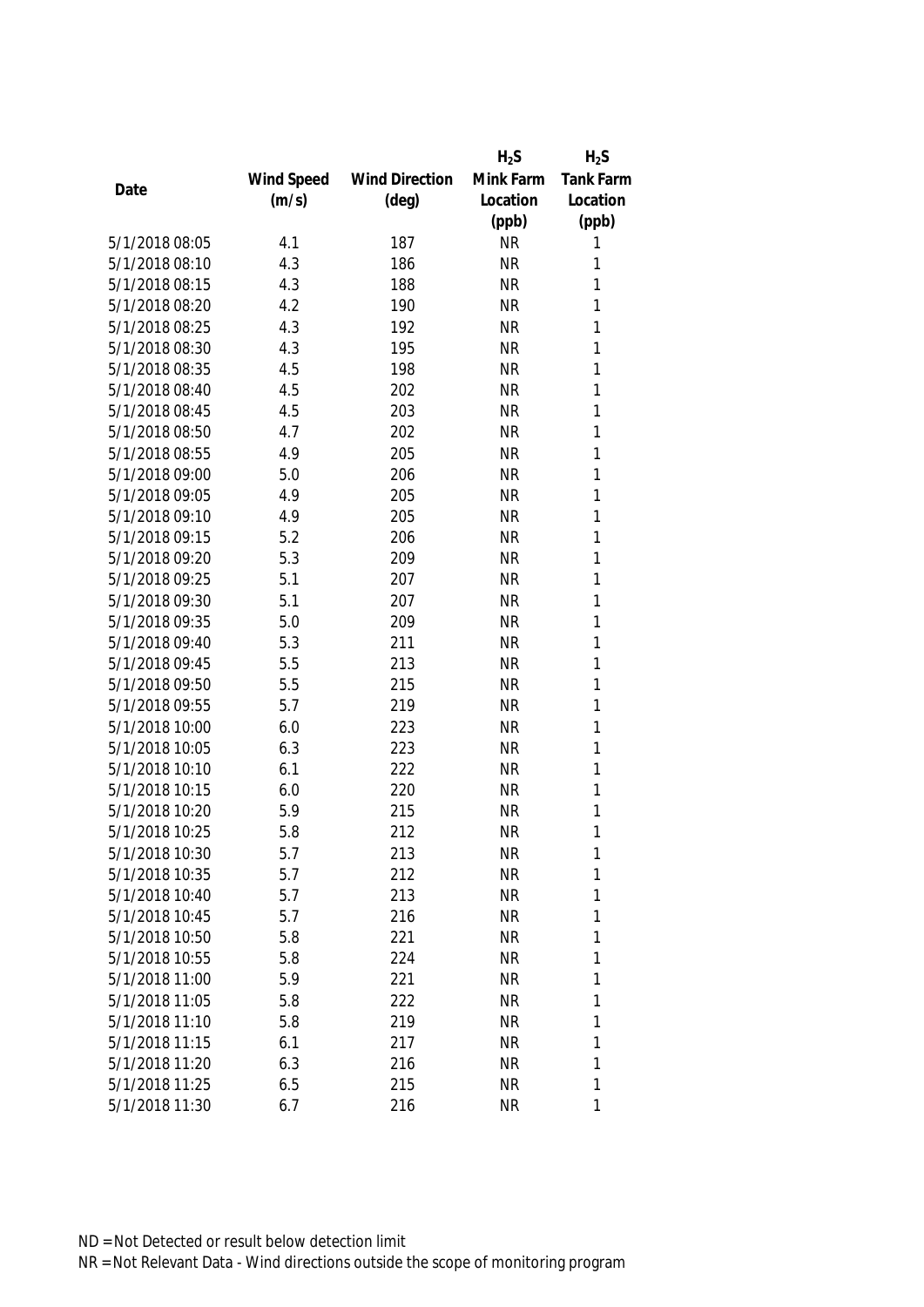|                |            |                       | $H_2S$    | $H_2S$           |
|----------------|------------|-----------------------|-----------|------------------|
|                | Wind Speed | <b>Wind Direction</b> | Mink Farm | <b>Tank Farm</b> |
| Date           | (m/s)      | $(\text{deg})$        | Location  | Location         |
|                |            |                       | (ppb)     | (ppb)            |
| 5/1/2018 11:35 | 6.8        | 216                   | <b>NR</b> | 1                |
| 5/1/2018 11:40 | 6.9        | 216                   | <b>NR</b> | 1                |
| 5/1/2018 11:45 | 6.7        | 215                   | <b>NR</b> | 1                |
| 5/1/2018 11:50 | 7.1        | 215                   | <b>NR</b> | 1                |
| 5/1/2018 11:55 | 7.2        | 216                   | <b>NR</b> | 1                |
| 5/1/2018 12:00 | 7.2        | 217                   | <b>NR</b> | 1                |
| 5/1/2018 12:05 | 6.9        | 219                   | <b>NR</b> | 1                |
| 5/1/2018 12:10 | 6.9        | 226                   | <b>NR</b> | 1                |
| 5/1/2018 12:15 | 7.2        | 233                   | <b>ND</b> | 1                |
| 5/1/2018 12:20 | 6.9        | 237                   | <b>ND</b> | 1                |
| 5/1/2018 12:25 | 6.9        | 241                   | <b>ND</b> | 1                |
| 5/1/2018 12:30 | 6.7        | 245                   | <b>ND</b> | 1                |
| 5/1/2018 12:35 | 7.0        | 243                   | 1         | 1                |
| 5/1/2018 12:40 | 7.4        | 240                   | 1         | 1                |
| 5/1/2018 12:45 | 7.4        | 234                   | 1         | 1                |
| 5/1/2018 12:50 | 7.5        | 230                   | 1         | $\mathbf{1}$     |
| 5/1/2018 12:55 | 7.7        | 226                   | <b>NR</b> | 1                |
| 5/1/2018 13:00 | 7.9        | 223                   | <b>NR</b> | 1                |
| 5/1/2018 13:05 | 7.8        | 221                   | <b>NR</b> | 1                |
| 5/1/2018 13:10 | 8.0        | 217                   | <b>NR</b> | 1                |
| 5/1/2018 13:15 | 8.1        | 215                   | <b>NR</b> | 1                |
| 5/1/2018 13:20 | 7.9        | 213                   | <b>NR</b> | 1                |
| 5/1/2018 13:25 | 7.7        | 210                   | <b>NR</b> | 1                |
| 5/1/2018 13:30 | 7.7        | 208                   | <b>NR</b> | 1                |
| 5/1/2018 13:35 | 7.9        | 210                   | <b>NR</b> | 1                |
| 5/1/2018 13:40 | 7.7        | 211                   | <b>NR</b> | 1                |
| 5/1/2018 13:45 | 7.4        | 209                   | <b>NR</b> | 1                |
| 5/1/2018 13:50 | 7.2        | 209                   | <b>NR</b> | 1                |
| 5/1/2018 13:55 | 6.9        | 210                   | <b>NR</b> | 1                |
| 5/1/2018 14:00 | 6.8        | 209                   | <b>NR</b> | 1                |
| 5/1/2018 14:05 | 6.6        | 208                   | <b>NR</b> | 1                |
| 5/1/2018 14:10 | 6.7        | 205                   | <b>NR</b> | 1                |
| 5/1/2018 14:15 | 6.9        | 209                   | <b>NR</b> | 1                |
| 5/1/2018 14:20 | 7.2        | 210                   | <b>NR</b> | 1                |
| 5/1/2018 14:25 | 7.4        | 207                   | <b>NR</b> | 1                |
| 5/1/2018 14:30 | 7.5        | 204                   | <b>NR</b> | 1                |
| 5/1/2018 14:35 | 7.5        | 204                   | <b>NR</b> | 1                |
| 5/1/2018 14:40 | 7.4        | 207                   | <b>NR</b> | 1                |
| 5/1/2018 14:45 | 7.2        | 206                   | <b>NR</b> | 1                |
| 5/1/2018 14:50 | 7.1        | 207                   | <b>NR</b> | 1                |
| 5/1/2018 14:55 | 7.0        | 208                   | <b>NR</b> | 1                |
| 5/1/2018 15:00 | 7.1        | 207                   | <b>NR</b> | 1                |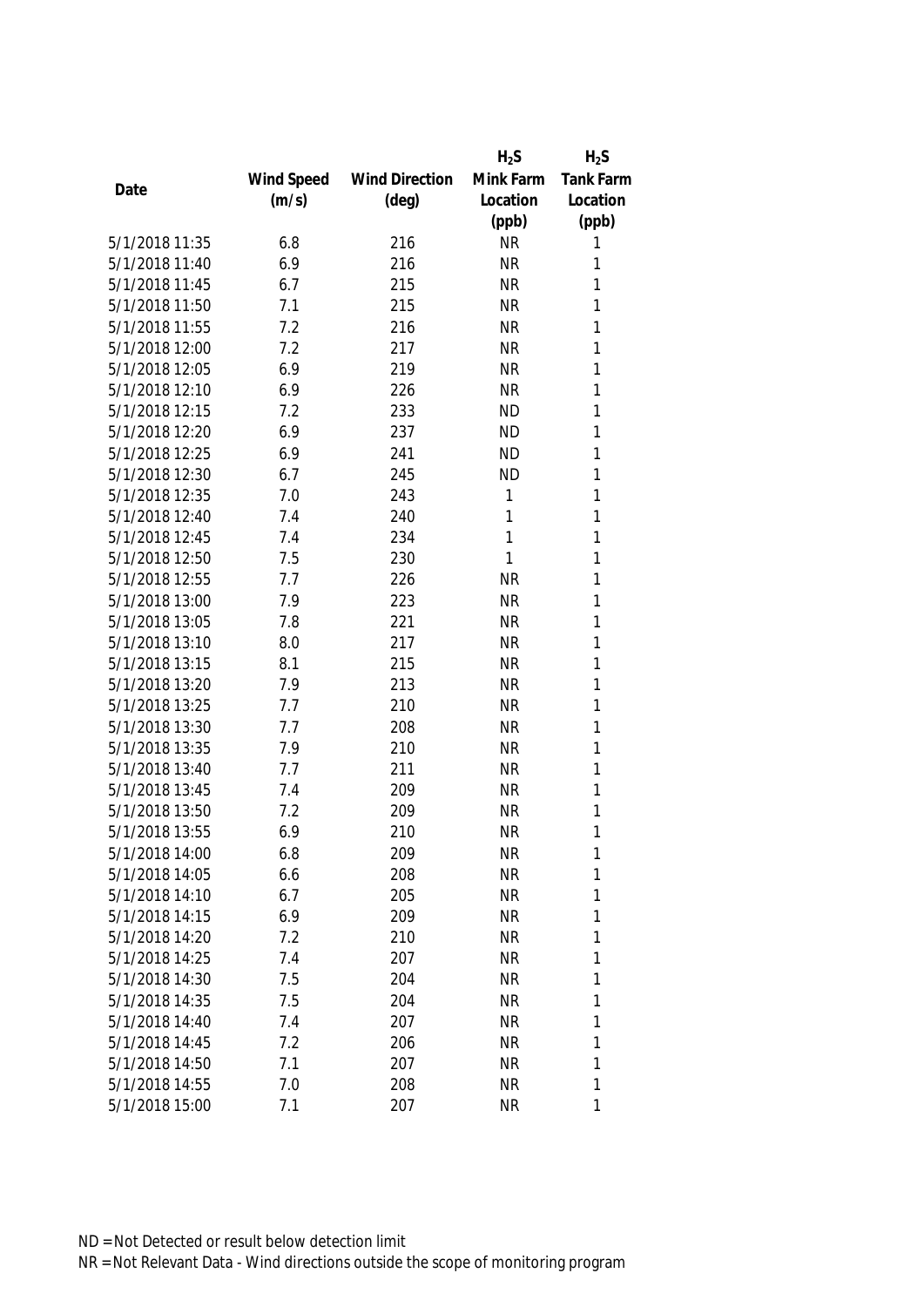|                |            |                       | $H_2S$    | $H_2S$           |
|----------------|------------|-----------------------|-----------|------------------|
|                | Wind Speed | <b>Wind Direction</b> | Mink Farm | <b>Tank Farm</b> |
| Date           | (m/s)      | $(\text{deg})$        | Location  | Location         |
|                |            |                       | (ppb)     | (ppb)            |
| 5/1/2018 15:05 | 7.1        | 207                   | <b>NR</b> | 1                |
| 5/1/2018 15:10 | 6.9        | 206                   | <b>NR</b> | 1                |
| 5/1/2018 15:15 | 7.1        | 202                   | <b>NR</b> | 1                |
| 5/1/2018 15:20 | 7.1        | 198                   | <b>NR</b> | 1                |
| 5/1/2018 15:25 | 7.0        | 199                   | <b>NR</b> | 1                |
| 5/1/2018 15:30 | 7.0        | 202                   | <b>NR</b> | 1                |
| 5/1/2018 15:35 | 7.0        | 204                   | <b>NR</b> | 1                |
| 5/1/2018 15:40 | 7.0        | 204                   | <b>NR</b> | 1                |
| 5/1/2018 15:45 | 6.8        | 207                   | <b>NR</b> | 1                |
| 5/1/2018 15:50 | 7.0        | 209                   | <b>NR</b> | 1                |
| 5/1/2018 15:55 | 7.2        | 206                   | <b>NR</b> | 1                |
| 5/1/2018 16:00 | 7.2        | 206                   | <b>NR</b> | 1                |
| 5/1/2018 16:05 | 7.2        | 205                   | <b>NR</b> | 1                |
| 5/1/2018 16:10 | 7.3        | 204                   | <b>NR</b> | 1                |
| 5/1/2018 16:15 | 7.4        | 206                   | <b>NR</b> | 1                |
| 5/1/2018 16:20 | 7.4        | 207                   | <b>NR</b> | $\mathbf{1}$     |
| 5/1/2018 16:25 | 7.4        | 210                   | <b>NR</b> | 1                |
| 5/1/2018 16:30 | 7.4        | 211                   | <b>NR</b> | 1                |
| 5/1/2018 16:35 | 7.4        | 212                   | <b>NR</b> | 1                |
| 5/1/2018 16:40 | 7.1        | 215                   | <b>NR</b> | 1                |
| 5/1/2018 16:45 | 6.9        | 214                   | <b>NR</b> | 1                |
| 5/1/2018 16:50 | 6.7        | 215                   | <b>NR</b> | $\mathbf{1}$     |
| 5/1/2018 16:55 | 6.3        | 216                   | <b>NR</b> | 1                |
| 5/1/2018 17:00 | 6.1        | 214                   | <b>NR</b> | 1                |
| 5/1/2018 17:05 | 6.1        | 213                   | <b>NR</b> | 1                |
| 5/1/2018 17:10 | 6.3        | 213                   | <b>NR</b> | 1                |
| 5/1/2018 17:15 | 6.4        | 211                   | <b>NR</b> | 1                |
| 5/1/2018 17:20 | 6.5        | 209                   | <b>NR</b> | 1                |
| 5/1/2018 17:25 | 7.0        | 210                   | <b>NR</b> | 1                |
| 5/1/2018 17:30 | 7.4        | 211                   | <b>NR</b> | 1                |
| 5/1/2018 17:35 | 7.5        | 213                   | <b>NR</b> | 1                |
| 5/1/2018 17:40 | 7.6        | 212                   | <b>NR</b> | 1                |
| 5/1/2018 17:45 | 7.4        | 213                   | <b>NR</b> | 1                |
| 5/1/2018 17:50 | 7.5        | 215                   | <b>NR</b> | 1                |
| 5/1/2018 17:55 | 7.4        | 215                   | <b>NR</b> | $\mathbf{1}$     |
| 5/1/2018 18:00 | 7.4        | 214                   | <b>NR</b> | $\overline{2}$   |
| 5/1/2018 18:05 | 7.4        | 214                   | <b>NR</b> | $\overline{2}$   |
| 5/1/2018 18:10 | 7.4        | 214                   | <b>NR</b> | $\overline{2}$   |
| 5/1/2018 18:15 | 7.4        | 211                   | <b>NR</b> | $\overline{2}$   |
| 5/1/2018 18:20 | 7.3        | 207                   | <b>NR</b> | 1                |
| 5/1/2018 18:25 | 7.1        | 205                   | <b>NR</b> | 1                |
| 5/1/2018 18:30 | 6.9        | 201                   | <b>NR</b> | 1                |
|                |            |                       |           |                  |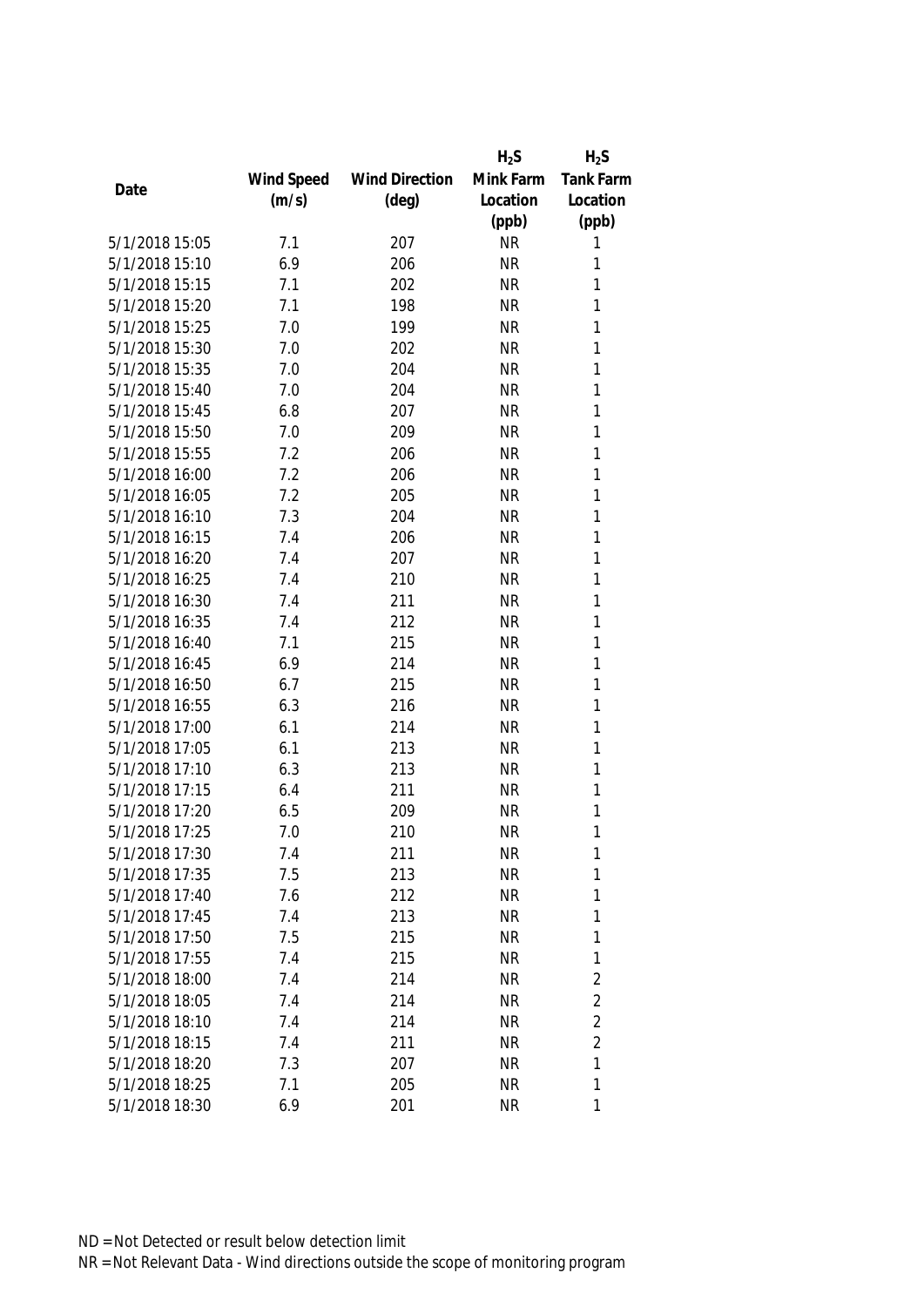|                |            |                       | $H_2S$    | $H_2S$           |
|----------------|------------|-----------------------|-----------|------------------|
|                | Wind Speed | <b>Wind Direction</b> | Mink Farm | <b>Tank Farm</b> |
| Date           | (m/s)      | $(\text{deg})$        | Location  | Location         |
|                |            |                       | (ppb)     | (ppb)            |
| 5/1/2018 18:35 | 6.7        | 198                   | <b>NR</b> | 1                |
| 5/1/2018 18:40 | 6.8        | 195                   | <b>NR</b> | 1                |
| 5/1/2018 18:45 | 7.1        | 194                   | <b>NR</b> | 1                |
| 5/1/2018 18:50 | 7.2        | 192                   | <b>NR</b> | 1                |
| 5/1/2018 18:55 | 7.4        | 192                   | <b>NR</b> | 1                |
| 5/1/2018 19:00 | 7.1        | 191                   | <b>NR</b> | 1                |
| 5/1/2018 19:05 | 7.2        | 190                   | <b>NR</b> | 1                |
| 5/1/2018 19:10 | 7.4        | 191                   | <b>NR</b> | 1                |
| 5/1/2018 19:15 | 7.3        | 192                   | <b>NR</b> | $\mathbf{1}$     |
| 5/1/2018 19:20 | 7.1        | 191                   | <b>NR</b> | 1                |
| 5/1/2018 19:25 | 7.1        | 191                   | <b>NR</b> | 1                |
| 5/1/2018 19:30 | 7.4        | 192                   | <b>NR</b> | 1                |
| 5/1/2018 19:35 | 7.4        | 191                   | <b>NR</b> | 1                |
| 5/1/2018 19:40 | 6.9        | 192                   | <b>NR</b> | <b>ND</b>        |
| 5/1/2018 19:45 | 6.7        | 192                   | <b>NR</b> | <b>ND</b>        |
| 5/1/2018 19:50 | 6.6        | 193                   | <b>NR</b> | 1                |
| 5/1/2018 19:55 | 6.5        | 194                   | <b>NR</b> | 1                |
| 5/1/2018 20:00 | 6.2        | 195                   | <b>NR</b> | 1                |
| 5/1/2018 20:05 | 6.1        | 197                   | <b>NR</b> | 1                |
| 5/1/2018 20:10 | 6.0        | 197                   | <b>NR</b> | 1                |
| 5/1/2018 20:15 | 6.1        | 198                   | <b>NR</b> | 1                |
| 5/1/2018 20:20 | 5.9        | 199                   | <b>NR</b> | $\mathbf{1}$     |
| 5/1/2018 20:25 | 5.7        | 198                   | <b>NR</b> | 1                |
| 5/1/2018 20:30 | 5.7        | 197                   | <b>NR</b> | 1                |
| 5/1/2018 20:35 | 5.8        | 196                   | <b>NR</b> | 1                |
| 5/1/2018 20:40 | 5.9        | 194                   | <b>NR</b> | 1                |
| 5/1/2018 20:45 | 6.0        | 194                   | <b>NR</b> | 1                |
| 5/1/2018 20:50 | 6.1        | 195                   | <b>NR</b> | 1                |
| 5/1/2018 20:55 | 6.3        | 194                   | <b>NR</b> | 1                |
| 5/1/2018 21:00 | 6.5        | 194                   | <b>NR</b> | 1                |
| 5/1/2018 21:05 | 6.4        | 195                   | <b>NR</b> | 1                |
| 5/1/2018 21:10 | 6.5        | 196                   | <b>NR</b> | 1                |
| 5/1/2018 21:15 | 6.5        | 195                   | <b>NR</b> | 1                |
| 5/1/2018 21:20 | 6.5        | 195                   | <b>NR</b> | 1                |
| 5/1/2018 21:25 | 6.6        | 196                   | <b>NR</b> | 1                |
| 5/1/2018 21:30 | 6.7        | 197                   | <b>NR</b> | 1                |
| 5/1/2018 21:35 | 6.7        | 197                   | <b>NR</b> | 1                |
| 5/1/2018 21:40 | 6.6        | 197                   | <b>NR</b> | 1                |
| 5/1/2018 21:45 | 6.5        | 198                   | <b>NR</b> | 1                |
| 5/1/2018 21:50 | 6.2        | 198                   | <b>NR</b> | 1                |
| 5/1/2018 21:55 | 6.1        | 198                   | <b>NR</b> | 1                |
| 5/1/2018 22:00 | 6.1        | 198                   | <b>NR</b> | 1                |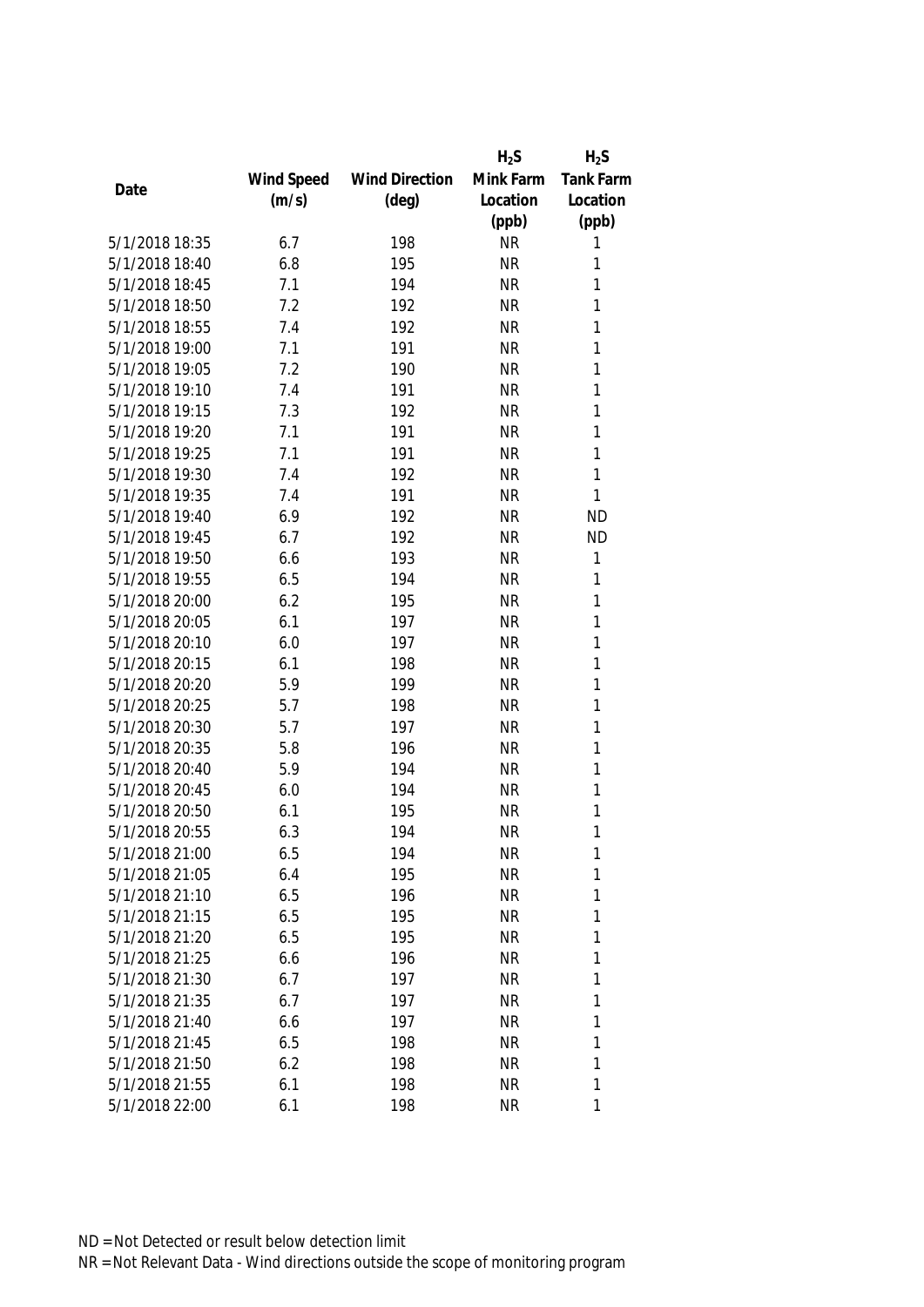|                |            |                       | $H_2S$    | $H_2S$           |
|----------------|------------|-----------------------|-----------|------------------|
|                | Wind Speed | <b>Wind Direction</b> | Mink Farm | <b>Tank Farm</b> |
| Date           | (m/s)      | $(\text{deg})$        | Location  | Location         |
|                |            |                       | (ppb)     | (ppb)            |
| 5/1/2018 22:05 | 6.1        | 198                   | <b>NR</b> | 1                |
| 5/1/2018 22:10 | 6.2        | 199                   | <b>NR</b> | 1                |
| 5/1/2018 22:15 | 6.2        | 199                   | <b>NR</b> | 1                |
| 5/1/2018 22:20 | 6.3        | 199                   | <b>NR</b> | 1                |
| 5/1/2018 22:25 | 6.2        | 201                   | <b>NR</b> | 1                |
| 5/1/2018 22:30 | 6.1        | 201                   | <b>NR</b> | 1                |
| 5/1/2018 22:35 | 6.0        | 202                   | <b>NR</b> | 1                |
| 5/1/2018 22:40 | 5.9        | 203                   | <b>NR</b> | 1                |
| 5/1/2018 22:45 | 5.9        | 203                   | <b>NR</b> | 1                |
| 5/1/2018 22:50 | 5.8        | 203                   | <b>NR</b> | 1                |
| 5/1/2018 22:55 | 5.8        | 203                   | <b>NR</b> | 1                |
| 5/1/2018 23:00 | 5.8        | 204                   | <b>NR</b> | 1                |
| 5/1/2018 23:05 | 5.9        | 203                   | <b>NR</b> | 1                |
| 5/1/2018 23:10 | 6.1        | 204                   | <b>NR</b> | 1                |
| 5/1/2018 23:15 | 6.2        | 203                   | <b>NR</b> | 1                |
| 5/1/2018 23:20 | 6.3        | 204                   | <b>NR</b> | 1                |
| 5/1/2018 23:25 | 6.5        | 203                   | <b>NR</b> | 1                |
| 5/1/2018 23:30 | 6.6        | 203                   | <b>NR</b> | 1                |
| 5/1/2018 23:35 | 6.7        | 203                   | <b>NR</b> | 1                |
| 5/1/2018 23:40 | 6.7        | 204                   | <b>NR</b> | 1                |
| 5/1/2018 23:45 | 6.8        | 208                   | <b>NR</b> | 1                |
| 5/1/2018 23:50 | 6.9        | 209                   | <b>NR</b> | 1                |
| 5/1/2018 23:55 | 7.3        | 211                   | <b>NR</b> | $\overline{2}$   |
| 5/1/2018 24:00 | 7.4        | 212                   | <b>NR</b> | $\overline{2}$   |
| 5/2/2018 00:05 | 7.5        | 213                   | <b>NR</b> | $\overline{2}$   |
| 5/2/2018 00:10 | 7.7        | 213                   | <b>NR</b> | 1                |
| 5/2/2018 00:15 | 7.9        | 211                   | <b>NR</b> | 1                |
| 5/2/2018 00:20 | 8.0        | 210                   | <b>NR</b> | 1                |
| 5/2/2018 00:25 | 7.6        | 209                   | <b>NR</b> | 1                |
| 5/2/2018 00:30 | 7.4        | 210                   | <b>NR</b> | 1                |
| 5/2/2018 00:35 | 7.4        | 211                   | <b>NR</b> | 1                |
| 5/2/2018 00:40 | 7.6        | 211                   | <b>NR</b> | 1                |
| 5/2/2018 00:45 | 7.4        | 211                   | <b>NR</b> | 1                |
| 5/2/2018 00:50 | 7.2        | 213                   | <b>NR</b> | 1                |
| 5/2/2018 00:55 | 7.1        | 213                   | <b>NR</b> | 1                |
| 5/2/2018 01:00 | 7.2        | 212                   | <b>NR</b> | 1                |
| 5/2/2018 01:05 | 7.3        | 213                   | <b>NR</b> | 1                |
| 5/2/2018 01:10 | 7.1        | 212                   | <b>NR</b> | 1                |
| 5/2/2018 01:15 | 6.9        | 212                   | <b>NR</b> | 1                |
| 5/2/2018 01:20 | 6.9        | 211                   | <b>NR</b> | 1                |
| 5/2/2018 01:25 | 6.9        | 210                   | <b>NR</b> | 1                |
| 5/2/2018 01:30 | 6.9        | 210                   | <b>NR</b> | 1                |
|                |            |                       |           |                  |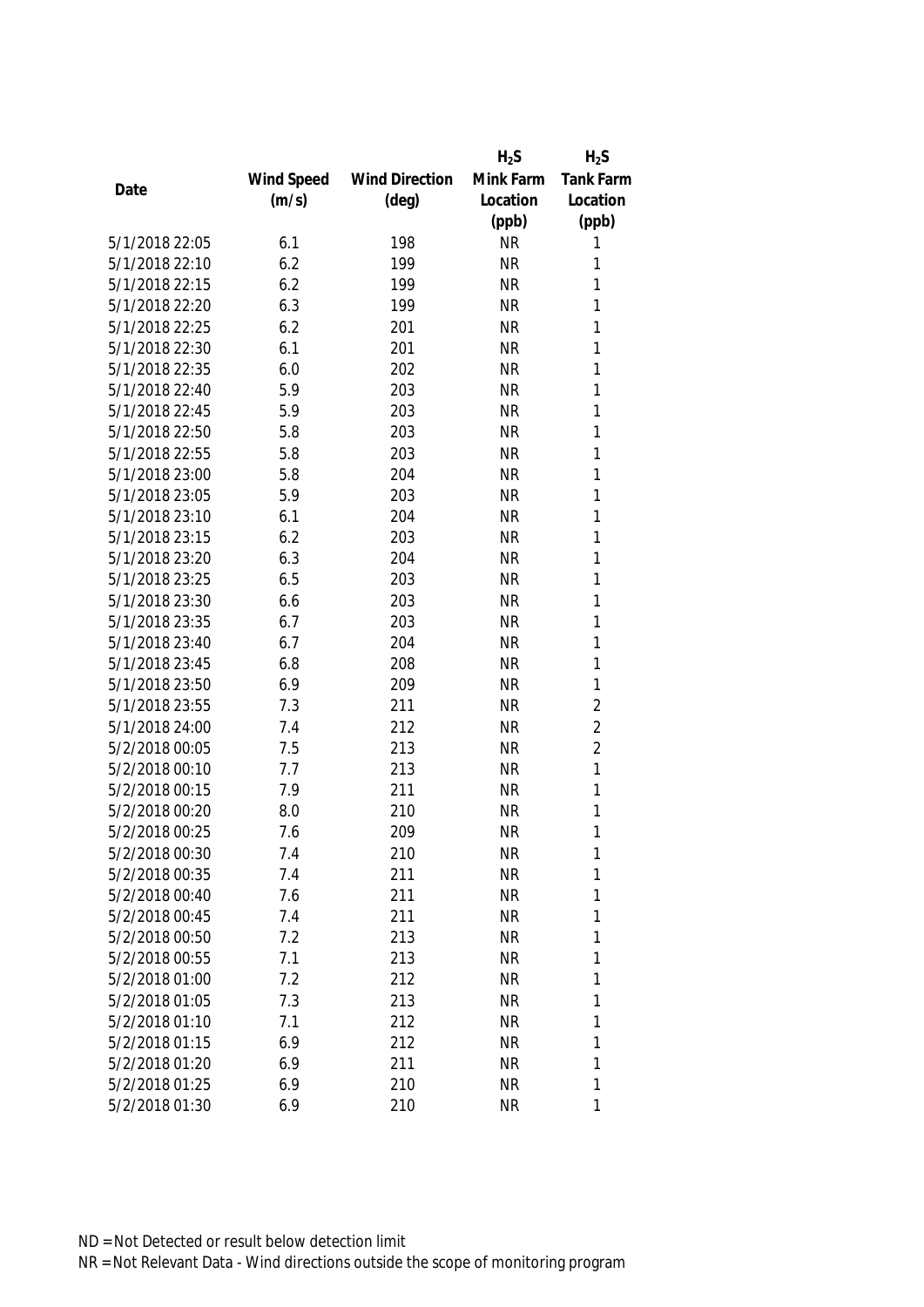|                |            |                       | $H_2S$    | $H_2S$         |
|----------------|------------|-----------------------|-----------|----------------|
|                | Wind Speed | <b>Wind Direction</b> | Mink Farm | Tank Farm      |
| Date           | (m/s)      | $(\text{deg})$        | Location  | Location       |
|                |            |                       | (ppb)     | (ppb)          |
| 5/2/2018 01:35 | 6.7        | 209                   | <b>NR</b> | 1              |
| 5/2/2018 01:40 | 6.6        | 209                   | <b>NR</b> | 1              |
| 5/2/2018 01:45 | 6.8        | 208                   | <b>NR</b> | 1              |
| 5/2/2018 01:50 | 6.6        | 208                   | <b>NR</b> | $\mathbf{1}$   |
| 5/2/2018 01:55 | 6.7        | 210                   | <b>NR</b> | $\overline{2}$ |
| 5/2/2018 02:00 | 6.7        | 211                   | <b>NR</b> | $\overline{2}$ |
| 5/2/2018 02:05 | 7.0        | 213                   | <b>NR</b> | $\overline{2}$ |
| 5/2/2018 02:10 | 7.1        | 213                   | <b>NR</b> | $\overline{2}$ |
| 5/2/2018 02:15 | 7.1        | 214                   | <b>NR</b> | $\overline{2}$ |
| 5/2/2018 02:20 | 7.1        | 214                   | <b>NR</b> | $\overline{2}$ |
| 5/2/2018 02:25 | 7.2        | 215                   | <b>NR</b> | 1              |
| 5/2/2018 02:30 | 7.1        | 216                   | <b>NR</b> | 1              |
| 5/2/2018 02:35 | 6.9        | 214                   | <b>NR</b> | 1              |
| 5/2/2018 02:40 | 6.8        | 213                   | <b>NR</b> | 1              |
| 5/2/2018 02:45 | 6.8        | 213                   | <b>NR</b> | 1              |
| 5/2/2018 02:50 | 6.8        | 213                   | <b>NR</b> | $\mathbf{1}$   |
| 5/2/2018 02:55 | 6.5        | 210                   | <b>NR</b> | 1              |
| 5/2/2018 03:00 | 6.3        | 209                   | <b>NR</b> | 1              |
| 5/2/2018 03:05 | 6.3        | 210                   | <b>NR</b> | 1              |
| 5/2/2018 03:10 | 6.2        | 212                   | <b>NR</b> | 1              |
| 5/2/2018 03:15 | 6.1        | 211                   | <b>NR</b> | 1              |
| 5/2/2018 03:20 | 6.1        | 211                   | <b>NR</b> | 1              |
| 5/2/2018 03:25 | 6.2        | 213                   | <b>NR</b> | 1              |
| 5/2/2018 03:30 | 6.2        | 213                   | <b>NR</b> | 1              |
| 5/2/2018 03:35 | 6.1        | 213                   | <b>NR</b> | 1              |
| 5/2/2018 03:40 | 6.0        | 211                   | <b>NR</b> | 1              |
| 5/2/2018 03:45 | 5.9        | 211                   | <b>NR</b> | 1              |
| 5/2/2018 03:50 | 6.0        | 210                   | <b>NR</b> | 1              |
| 5/2/2018 03:55 | 5.8        | 210                   | <b>NR</b> | 1              |
| 5/2/2018 04:00 | 5.7        | 207                   | <b>NR</b> | 1              |
| 5/2/2018 04:05 | 5.7        | 206                   | <b>NR</b> | 1              |
| 5/2/2018 04:10 | 5.7        | 207                   | <b>NR</b> | 1              |
| 5/2/2018 04:15 | 5.8        | 210                   | <b>NR</b> | 1              |
| 5/2/2018 04:20 | 5.7        | 211                   | <b>NR</b> | 1              |
| 5/2/2018 04:25 | 5.7        | 212                   | <b>NR</b> | 1              |
| 5/2/2018 04:30 | 5.8        | 215                   | <b>NR</b> | 1              |
| 5/2/2018 04:35 | 5.8        | 218                   | <b>NR</b> | 1              |
| 5/2/2018 04:40 | 5.8        | 219                   | <b>NR</b> | 1              |
| 5/2/2018 04:45 | 5.7        | 217                   | <b>NR</b> | 1              |
| 5/2/2018 04:50 | 5.5        | 216                   | <b>NR</b> | 1              |
| 5/2/2018 04:55 | 5.5        | 215                   | <b>NR</b> | 1              |
| 5/2/2018 05:00 | 5.4        | 214                   | <b>NR</b> | 1              |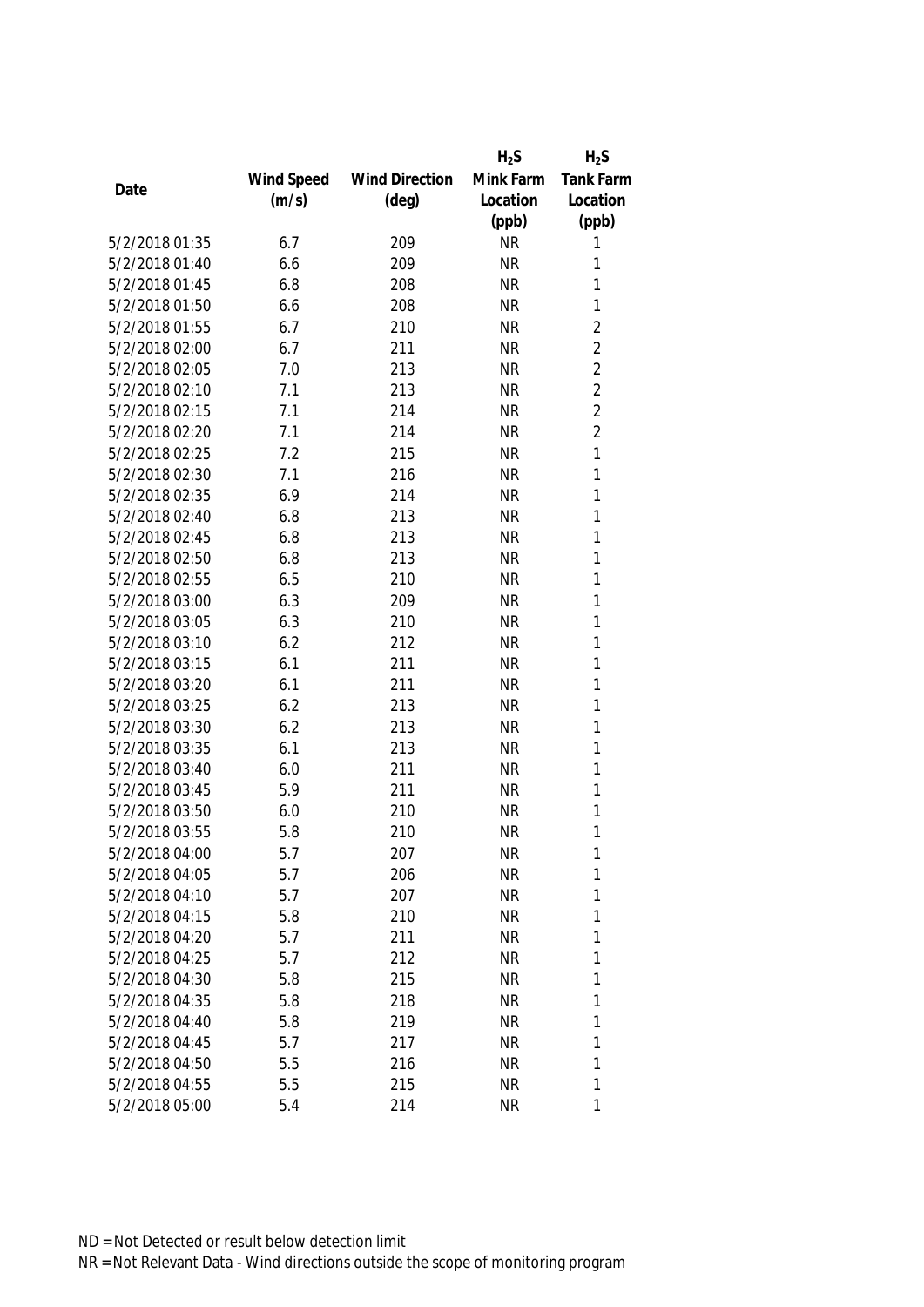|                |            |                       | $H_2S$    | $H_2S$           |
|----------------|------------|-----------------------|-----------|------------------|
|                | Wind Speed | <b>Wind Direction</b> | Mink Farm | <b>Tank Farm</b> |
| Date           | (m/s)      | $(\text{deg})$        | Location  | Location         |
|                |            |                       | (ppb)     | (ppb)            |
| 5/2/2018 05:05 | 5.2        | 213                   | <b>NR</b> | 1                |
| 5/2/2018 05:10 | 5.2        | 211                   | <b>NR</b> | 1                |
| 5/2/2018 05:15 | 5.3        | 211                   | <b>NR</b> | 1                |
| 5/2/2018 05:20 | 5.3        | 211                   | <b>NR</b> | 1                |
| 5/2/2018 05:25 | 5.3        | 211                   | <b>NR</b> | 1                |
| 5/2/2018 05:30 | 5.2        | 212                   | <b>NR</b> | 1                |
| 5/2/2018 05:35 | 5.2        | 212                   | <b>NR</b> | 1                |
| 5/2/2018 05:40 | 5.0        | 211                   | <b>NR</b> | 1                |
| 5/2/2018 05:45 | 4.8        | 209                   | <b>NR</b> | $\mathbf{1}$     |
| 5/2/2018 05:50 | 4.6        | 209                   | <b>NR</b> | 1                |
| 5/2/2018 05:55 | 4.7        | 208                   | <b>NR</b> | 1                |
| 5/2/2018 06:00 | 4.6        | 207                   | <b>NR</b> | 1                |
| 5/2/2018 06:05 | 4.5        | 206                   | <b>NR</b> | 1                |
| 5/2/2018 06:10 | 4.6        | 207                   | <b>NR</b> | 1                |
| 5/2/2018 06:15 | 4.6        | 210                   | <b>NR</b> | 1                |
| 5/2/2018 06:20 | 4.5        | 209                   | <b>NR</b> | 1                |
| 5/2/2018 06:25 | 4.4        | 209                   | <b>NR</b> | 1                |
| 5/2/2018 06:30 | 4.4        | 207                   | <b>NR</b> | 1                |
| 5/2/2018 06:35 | 4.5        | 207                   | <b>NR</b> | 1                |
| 5/2/2018 06:40 | 4.4        | 206                   | <b>NR</b> | 1                |
| 5/2/2018 06:45 | 4.3        | 203                   | <b>NR</b> | 1                |
| 5/2/2018 06:50 | 4.4        | 202                   | <b>NR</b> | 1                |
| 5/2/2018 06:55 | 4.5        | 201                   | <b>NR</b> | 1                |
| 5/2/2018 07:00 | 4.5        | 200                   | <b>NR</b> | $\mathbf{1}$     |
| 5/2/2018 07:05 | 4.6        | 198                   | <b>NR</b> | 1                |
| 5/2/2018 07:10 | 4.8        | 197                   | <b>NR</b> | 1                |
| 5/2/2018 07:15 | 4.9        | 196                   | <b>NR</b> | 1                |
| 5/2/2018 07:20 | 5.0        | 196                   | <b>NR</b> | 1                |
| 5/2/2018 07:25 | 5.1        | 197                   | <b>NR</b> | 1                |
| 5/2/2018 07:30 | 5.1        | 199                   | <b>NR</b> | 1                |
| 5/2/2018 07:35 | 5.2        | 200                   | <b>NR</b> | 1                |
| 5/2/2018 07:40 | 5.1        | 201                   | <b>NR</b> | 1                |
| 5/2/2018 07:45 | 5.1        | 202                   | <b>NR</b> | 1                |
| 5/2/2018 07:50 | 5.2        | 205                   | <b>NR</b> | 1                |
| 5/2/2018 07:55 | 5.1        | 207                   | <b>NR</b> | 1                |
| 5/2/2018 08:00 | 5.3        | 210                   | <b>NR</b> | 1                |
| 5/2/2018 08:05 | 5.3        | 211                   | <b>NR</b> | 1                |
| 5/2/2018 08:10 | 5.6        | 214                   | <b>NR</b> | 1                |
| 5/2/2018 08:15 | 5.6        | 216                   | <b>NR</b> | 1                |
| 5/2/2018 08:20 | 5.6        | 217                   | <b>NR</b> | 1                |
| 5/2/2018 08:25 | 5.8        | 219                   | <b>NR</b> | 1                |
| 5/2/2018 08:30 | 5.8        | 218                   | <b>NR</b> | 1                |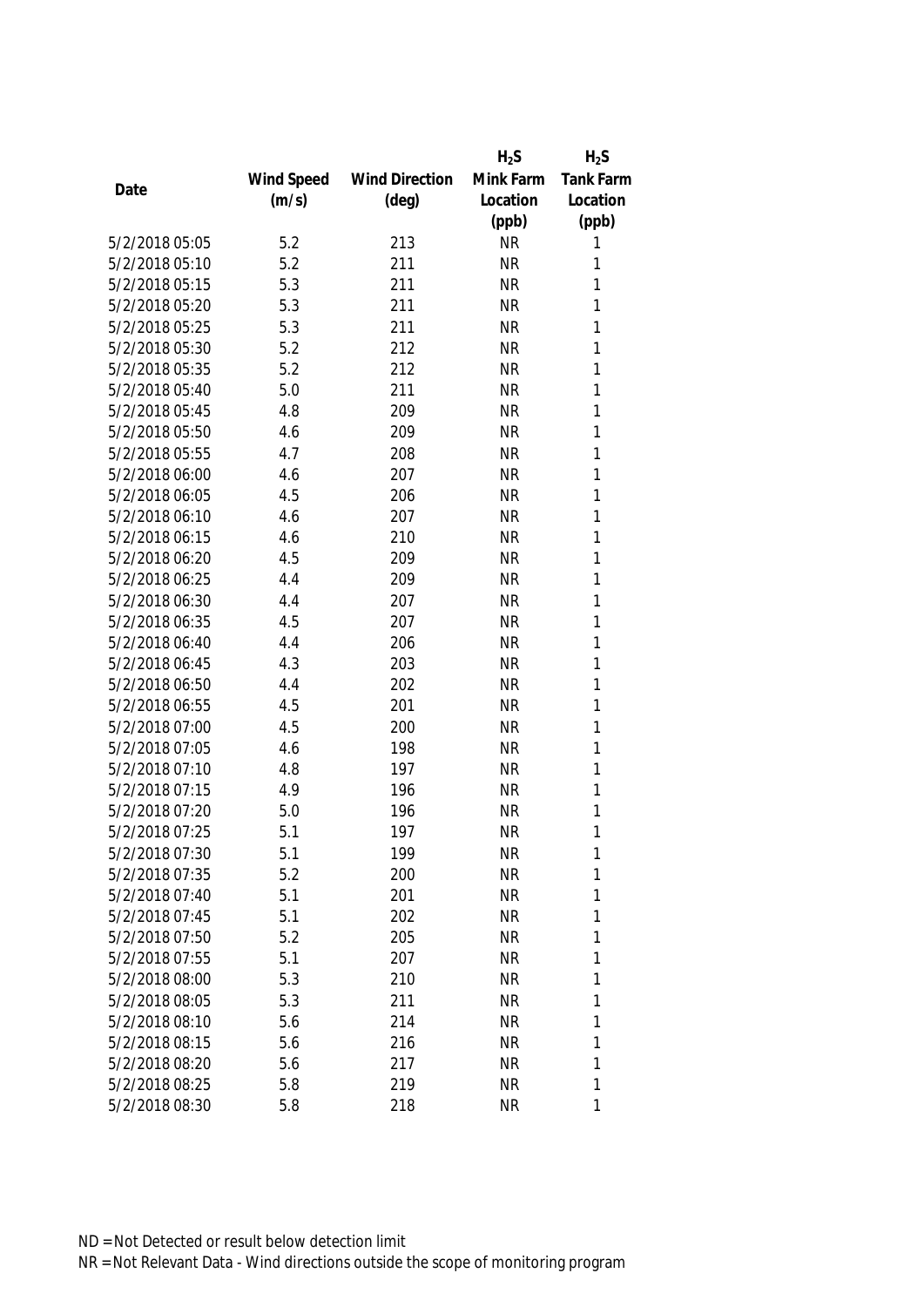|                |            |                       | $H_2S$    | $H_2S$         |
|----------------|------------|-----------------------|-----------|----------------|
|                | Wind Speed | <b>Wind Direction</b> | Mink Farm | Tank Farm      |
| Date           | (m/s)      | $(\text{deg})$        | Location  | Location       |
|                |            |                       | (ppb)     | (ppb)          |
| 5/2/2018 08:35 | 5.9        | 220                   | <b>NR</b> | 1              |
| 5/2/2018 08:40 | 6.0        | 222                   | <b>NR</b> | 1              |
| 5/2/2018 08:45 | 6.2        | 223                   | <b>NR</b> | 1              |
| 5/2/2018 08:50 | 6.3        | 222                   | <b>NR</b> | 1              |
| 5/2/2018 08:55 | 6.0        | 222                   | <b>NR</b> | 1              |
| 5/2/2018 09:00 | 6.1        | 224                   | <b>NR</b> | 1              |
| 5/2/2018 09:05 | 6.0        | 224                   | <b>NR</b> | 1              |
| 5/2/2018 09:10 | 6.0        | 225                   | <b>NR</b> | 1              |
| 5/2/2018 09:15 | 5.7        | 230                   | 1         | 1              |
| 5/2/2018 09:20 | 5.8        | 235                   | 1         | 1              |
| 5/2/2018 09:25 | 5.9        | 239                   | 1         | 1              |
| 5/2/2018 09:30 | 6.0        | 244                   | 1         | 1              |
| 5/2/2018 09:35 | 6.4        | 245                   | 1         | 1              |
| 5/2/2018 09:40 | 6.3        | 245                   | 1         | 1              |
| 5/2/2018 09:45 | 6.7        | 241                   | 1         | 1              |
| 5/2/2018 09:50 | 6.8        | 236                   | <b>ND</b> | $\mathbf{1}$   |
| 5/2/2018 09:55 | 7.4        | 232                   | <b>ND</b> | 1              |
| 5/2/2018 10:00 | 7.5        | 228                   | <b>NR</b> | 1              |
| 5/2/2018 10:05 | 7.5        | 225                   | <b>NR</b> | 1              |
| 5/2/2018 10:10 | 7.6        | 222                   | <b>NR</b> | 1              |
| 5/2/2018 10:15 | 7.4        | 223                   | <b>NR</b> | 1              |
| 5/2/2018 10:20 | 7.2        | 225                   | <b>NR</b> | 1              |
| 5/2/2018 10:25 | 6.8        | 225                   | <b>NR</b> | 1              |
| 5/2/2018 10:30 | 6.8        | 225                   | <b>NR</b> | 1              |
| 5/2/2018 10:35 | 6.5        | 226                   | <b>NR</b> | 1              |
| 5/2/2018 10:40 | 6.2        | 226                   | <b>NR</b> | 1              |
| 5/2/2018 10:45 | 6.2        | 226                   | <b>NR</b> | 1              |
| 5/2/2018 10:50 | 6.4        | 223                   | <b>NR</b> | 1              |
| 5/2/2018 10:55 | 6.5        | 226                   | <b>NR</b> | 1              |
| 5/2/2018 11:00 | 6.3        | 228                   | <b>NR</b> | 1              |
| 5/2/2018 11:05 | 6.4        | 231                   | 1         | 1              |
| 5/2/2018 11:10 | 7.1        | 236                   | 1         | 1              |
| 5/2/2018 11:15 | 7.3        | 240                   | 1         | $\overline{2}$ |
| 5/2/2018 11:20 | 7.1        | 242                   | 1         | $\overline{2}$ |
| 5/2/2018 11:25 | 7.0        | 242                   | 1         | 1              |
| 5/2/2018 11:30 | 7.1        | 244                   | 1         | 1              |
| 5/2/2018 11:35 | 6.8        | 242                   | 1         | 1              |
| 5/2/2018 11:40 | 6.6        | 238                   | 1         | $\overline{2}$ |
| 5/2/2018 11:45 | 6.5        | 235                   | 1         | 1              |
| 5/2/2018 11:50 | 6.7        | 236                   | 1         | 1              |
| 5/2/2018 11:55 | 6.7        | 236                   | 1         | 1              |
| 5/2/2018 12:00 | 6.8        | 236                   | 1         | 1              |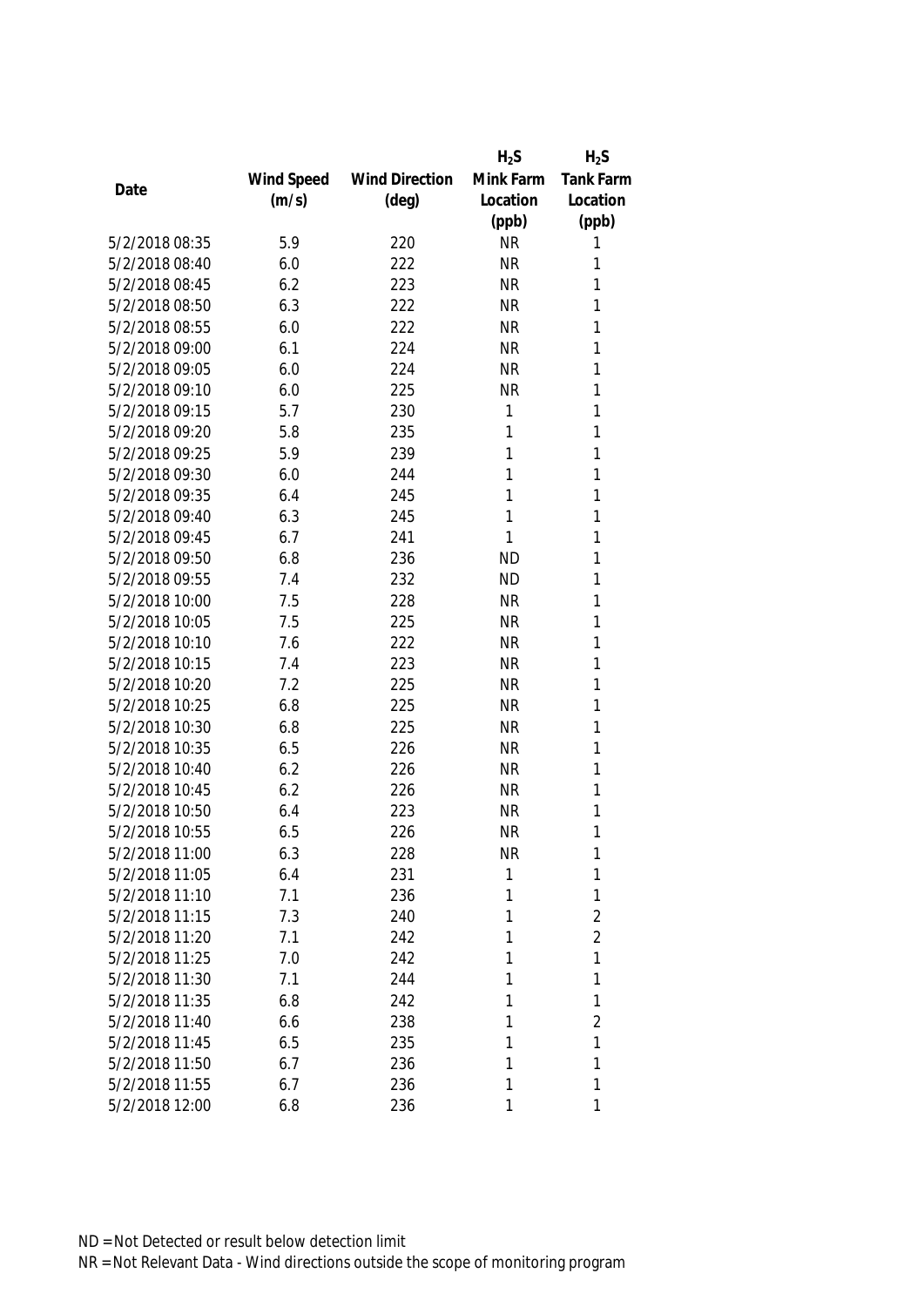|                |            |                       | $H_2S$    | $H_2S$           |
|----------------|------------|-----------------------|-----------|------------------|
|                | Wind Speed | <b>Wind Direction</b> | Mink Farm | <b>Tank Farm</b> |
| Date           | (m/s)      | $(\text{deg})$        | Location  | Location         |
|                |            |                       | (ppb)     | (ppb)            |
| 5/2/2018 12:05 | 7.1        | 237                   | 1         | 1                |
| 5/2/2018 12:10 | 7.0        | 240                   | 1         | 1                |
| 5/2/2018 12:15 | 7.1        | 244                   | 1         | 1                |
| 5/2/2018 12:20 | 7.0        | 248                   | 1         | 1                |
| 5/2/2018 12:25 | 7.1        | 250                   | 1         | 1                |
| 5/2/2018 12:30 | 7.0        | 250                   | 1         | 1                |
| 5/2/2018 12:35 | 6.8        | 249                   | 1         | 1                |
| 5/2/2018 12:40 | 7.0        | 248                   | 1         | 1                |
| 5/2/2018 12:45 | 6.8        | 244                   | 1         | 1                |
| 5/2/2018 12:50 | 6.8        | 244                   | 1         | 1                |
| 5/2/2018 12:55 | 6.8        | 239                   | 1         | 1                |
| 5/2/2018 13:00 | 6.8        | 237                   | 1         | 1                |
| 5/2/2018 13:05 | 6.7        | 238                   | 1         | 1                |
| 5/2/2018 13:10 | 6.4        | 241                   | 1         | $\overline{2}$   |
| 5/2/2018 13:15 | 6.4        | 243                   | 1         | 1                |
| 5/2/2018 13:20 | 6.5        | 242                   | 1         | 1                |
| 5/2/2018 13:25 | 6.3        | 247                   | 1         | 1                |
| 5/2/2018 13:30 | 6.1        | 246                   | <b>ND</b> | 1                |
| 5/2/2018 13:35 | 5.9        | 245                   | 1         | 1                |
| 5/2/2018 13:40 | 5.8        | 242                   | 1         | 1                |
| 5/2/2018 13:45 | 5.7        | 242                   | 1         | 1                |
| 5/2/2018 13:50 | 5.8        | 238                   | <b>ND</b> | 1                |
| 5/2/2018 13:55 | 5.5        | 235                   | <b>ND</b> | 1                |
| 5/2/2018 14:00 | 5.6        | 238                   | <b>ND</b> | 1                |
| 5/2/2018 14:05 | 5.7        | 236                   | 1         | 1                |
| 5/2/2018 14:10 | 5.8        | 233                   | 1         | 1                |
| 5/2/2018 14:15 | 5.6        | 235                   | 1         | 1                |
| 5/2/2018 14:20 | 5.5        | 234                   | 1         | 1                |
| 5/2/2018 14:25 | 5.6        | 231                   | 1         | 1                |
| 5/2/2018 14:30 | 5.6        | 225                   | <b>NR</b> | 1                |
| 5/2/2018 14:35 | 5.8        | 226                   | <b>NR</b> | 1                |
| 5/2/2018 14:40 | 5.9        | 227                   | <b>NR</b> | 1                |
| 5/2/2018 14:45 | 5.9        | 223                   | <b>NR</b> | 1                |
| 5/2/2018 14:50 | 5.7        | 223                   | <b>NR</b> | 1                |
| 5/2/2018 14:55 | 5.7        | 223                   | <b>NR</b> | 1                |
| 5/2/2018 15:00 | 5.5        | 224                   | <b>NR</b> | 1                |
| 5/2/2018 15:05 | 5.3        | 224                   | <b>NR</b> | 1                |
| 5/2/2018 15:10 | 5.3        | 222                   | <b>NR</b> | 1                |
| 5/2/2018 15:15 | 5.2        | 223                   | <b>NR</b> | 1                |
| 5/2/2018 15:20 | 5.1        | 225                   | <b>NR</b> | 1                |
| 5/2/2018 15:25 | 5.3        | 226                   | <b>NR</b> | 1                |
| 5/2/2018 15:30 | 5.4        | 225                   | <b>NR</b> | 1                |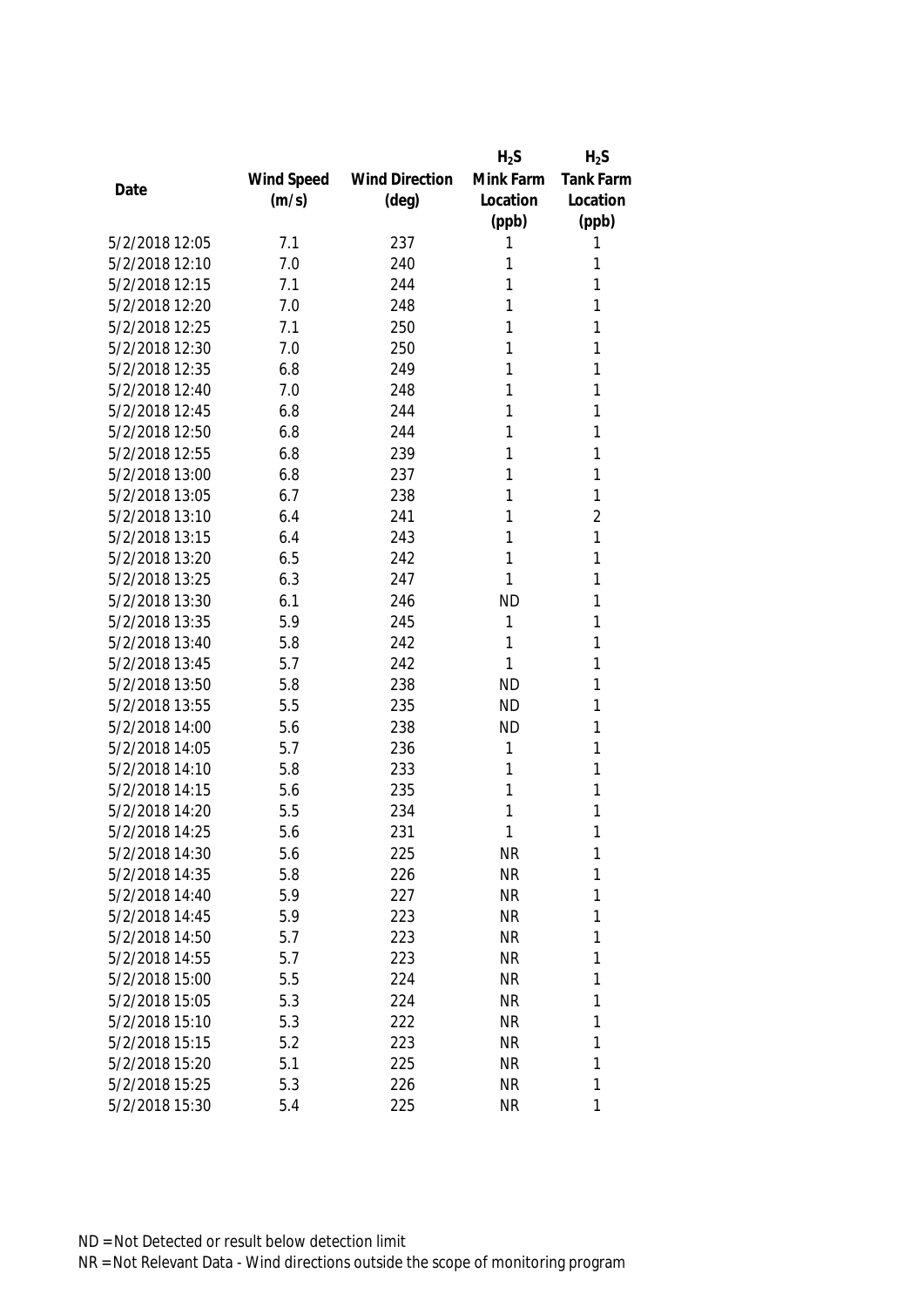|                |            |                       | $H_2S$    | $H_2S$    |
|----------------|------------|-----------------------|-----------|-----------|
|                | Wind Speed | <b>Wind Direction</b> | Mink Farm | Tank Farm |
| Date           | (m/s)      | $(\text{deg})$        | Location  | Location  |
|                |            |                       | (ppb)     | (ppb)     |
| 5/2/2018 15:35 | 5.5        | 223                   | <b>NR</b> | 1         |
| 5/2/2018 15:40 | 5.5        | 223                   | <b>NR</b> | 1         |
| 5/2/2018 15:45 | 5.6        | 222                   | <b>NR</b> | 1         |
| 5/2/2018 15:50 | 5.6        | 218                   | <b>NR</b> | 1         |
| 5/2/2018 15:55 | 5.9        | 218                   | <b>NR</b> | 1         |
| 5/2/2018 16:00 | 5.7        | 217                   | <b>NR</b> | 1         |
| 5/2/2018 16:05 | 5.6        | 218                   | <b>NR</b> | 1         |
| 5/2/2018 16:10 | 5.5        | 216                   | <b>NR</b> | 1         |
| 5/2/2018 16:15 | 5.4        | 214                   | <b>NR</b> | 1         |
| 5/2/2018 16:20 | 5.5        | 214                   | <b>NR</b> | 1         |
| 5/2/2018 16:25 | 5.5        | 213                   | <b>NR</b> | 1         |
| 5/2/2018 16:30 | 5.6        | 214                   | <b>NR</b> | 1         |
| 5/2/2018 16:35 | 5.7        | 215                   | <b>NR</b> | 1         |
| 5/2/2018 16:40 | 6.0        | 216                   | <b>NR</b> | 1         |
| 5/2/2018 16:45 | 6.2        | 220                   | <b>NR</b> | 1         |
| 5/2/2018 16:50 | 6.8        | 227                   | <b>NR</b> | 1         |
| 5/2/2018 16:55 | 6.8        | 232                   | 1         | 1         |
| 5/2/2018 17:00 | 6.9        | 232                   | 1         | 1         |
| 5/2/2018 17:05 | 6.4        | 229                   | <b>NR</b> | 1         |
| 5/2/2018 17:10 | 5.6        | 225                   | <b>NR</b> | 1         |
| 5/2/2018 17:15 | 4.7        | 217                   | <b>NR</b> | 1         |
| 5/2/2018 17:20 | 3.4        | 204                   | <b>NR</b> | 1         |
| 5/2/2018 17:25 | 2.4        | 185                   | <b>NR</b> | 1         |
| 5/2/2018 17:30 | 1.7        | 166                   | <b>NR</b> | <b>NR</b> |
| 5/2/2018 17:35 | 1.3        | 156                   | <b>NR</b> | <b>NR</b> |
| 5/2/2018 17:40 | 1.2        | 155                   | <b>NR</b> | <b>NR</b> |
| 5/2/2018 17:45 | 1.3        | 156                   | <b>NR</b> | <b>NR</b> |
| 5/2/2018 17:50 | 1.4        | 158                   | <b>NR</b> | <b>NR</b> |
| 5/2/2018 17:55 | 1.6        | 164                   | <b>NR</b> | <b>NR</b> |
| 5/2/2018 18:00 | 1.8        | 167                   | <b>NR</b> | NR        |
| 5/2/2018 18:05 | 1.9        | 166                   | <b>NR</b> | <b>NR</b> |
| 5/2/2018 18:10 | 1.9        | 164                   | <b>NR</b> | <b>NR</b> |
| 5/2/2018 18:15 | 1.7        | 155                   | <b>NR</b> | <b>NR</b> |
| 5/2/2018 18:20 | 1.6        | 146                   | <b>NR</b> | <b>NR</b> |
| 5/2/2018 18:25 | 1.5        | 141                   | <b>NR</b> | <b>NR</b> |
| 5/2/2018 18:30 | 1.1        | 137                   | <b>NR</b> | <b>NR</b> |
| 5/2/2018 18:35 | 1.1        | 131                   | <b>NR</b> | <b>NR</b> |
| 5/2/2018 18:40 | 1.1        | 120                   | <b>NR</b> | <b>NR</b> |
| 5/2/2018 18:45 | 1.3        | 119                   | <b>NR</b> | <b>NR</b> |
| 5/2/2018 18:50 | 1.3        | 117                   | <b>NR</b> | <b>NR</b> |
| 5/2/2018 18:55 | 1.3        | 111                   | <b>NR</b> | <b>NR</b> |
| 5/2/2018 19:00 | 1.3        | 106                   | <b>NR</b> | <b>NR</b> |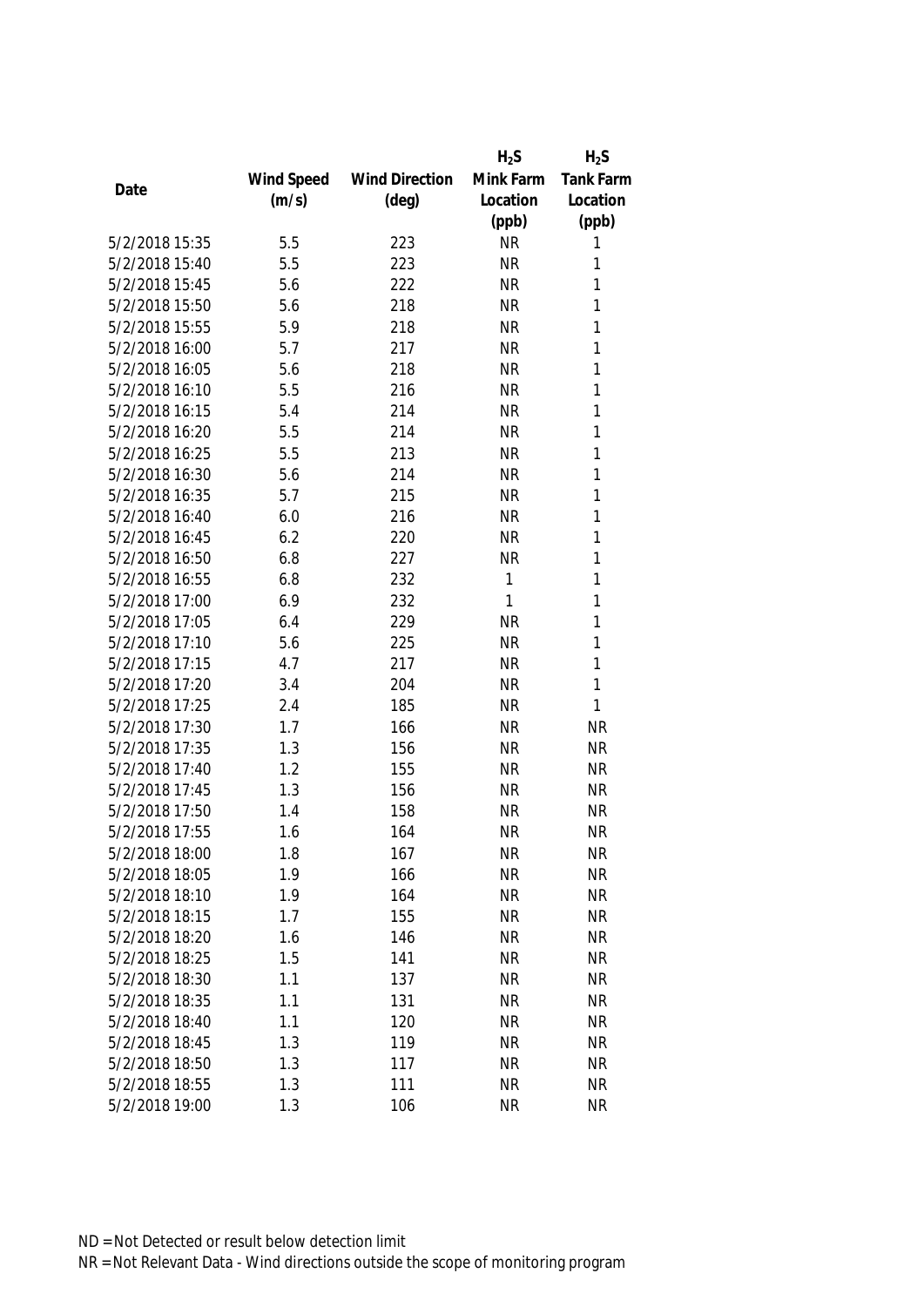|                |            |                       | $H_2S$       | $H_2S$    |
|----------------|------------|-----------------------|--------------|-----------|
|                | Wind Speed | <b>Wind Direction</b> | Mink Farm    | Tank Farm |
| Date           | (m/s)      | $(\text{deg})$        | Location     | Location  |
|                |            |                       | (ppb)        | (ppb)     |
| 5/2/2018 19:05 | 1.3        | 92                    | <b>NR</b>    | <b>NR</b> |
| 5/2/2018 19:10 | 1.4        | 80                    | <b>NR</b>    | <b>NR</b> |
| 5/2/2018 19:15 | 1.4        | 77                    | <b>NR</b>    | <b>NR</b> |
| 5/2/2018 19:20 | 1.4        | 77                    | <b>NR</b>    | <b>NR</b> |
| 5/2/2018 19:25 | 1.6        | 82                    | <b>NR</b>    | <b>NR</b> |
| 5/2/2018 19:30 | 1.9        | 98                    | <b>NR</b>    | <b>NR</b> |
| 5/2/2018 19:35 | 2.0        | 115                   | <b>NR</b>    | <b>NR</b> |
| 5/2/2018 19:40 | 2.0        | 130                   | <b>NR</b>    | <b>NR</b> |
| 5/2/2018 19:45 | 2.0        | 146                   | <b>NR</b>    | <b>NR</b> |
| 5/2/2018 19:50 | 1.8        | 162                   | <b>NR</b>    | <b>NR</b> |
| 5/2/2018 19:55 | 1.6        | 182                   | <b>NR</b>    | <b>NR</b> |
| 5/2/2018 20:00 | 1.4        | 189                   | <b>NR</b>    | <b>NR</b> |
| 5/2/2018 20:05 | 1.4        | 197                   | <b>NR</b>    | 1         |
| 5/2/2018 20:10 | 1.5        | 209                   | <b>NR</b>    | 1         |
| 5/2/2018 20:15 | 1.6        | 212                   | <b>NR</b>    | <b>NR</b> |
| 5/2/2018 20:20 | 1.7        | 225                   | <b>NR</b>    | <b>NR</b> |
| 5/2/2018 20:25 | 1.9        | 260                   | <b>NR</b>    | <b>NR</b> |
| 5/2/2018 20:30 | 2.2        | 336                   | <b>NR</b>    | <b>NR</b> |
| 5/2/2018 20:35 | 2.5        | 354                   | <b>NR</b>    | <b>NR</b> |
| 5/2/2018 20:40 | 2.7        | $\overline{7}$        | 1            | <b>NR</b> |
| 5/2/2018 20:45 | 2.9        | 17                    | 1            | <b>NR</b> |
| 5/2/2018 20:50 | 3.1        | 24                    | 1            | <b>NR</b> |
| 5/2/2018 20:55 | 3.1        | 31                    | 1            | <b>NR</b> |
| 5/2/2018 21:00 | 2.9        | 34                    | $\mathbf{1}$ | <b>NR</b> |
| 5/2/2018 21:05 | 2.7        | 41                    | <b>NR</b>    | <b>NR</b> |
| 5/2/2018 21:10 | 2.5        | 52                    | <b>NR</b>    | <b>NR</b> |
| 5/2/2018 21:15 | 2.5        | 60                    | <b>NR</b>    | <b>NR</b> |
| 5/2/2018 21:20 | 2.5        | 71                    | <b>NR</b>    | <b>NR</b> |
| 5/2/2018 21:25 | 2.5        | 84                    | <b>NR</b>    | <b>NR</b> |
| 5/2/2018 21:30 | 2.7        | 97                    | <b>NR</b>    | <b>NR</b> |
| 5/2/2018 21:35 | 2.8        | 109                   | <b>NR</b>    | <b>NR</b> |
| 5/2/2018 21:40 | 2.9        | 117                   | <b>NR</b>    | <b>NR</b> |
| 5/2/2018 21:45 | 2.8        | 123                   | <b>NR</b>    | <b>NR</b> |
| 5/2/2018 21:50 | 2.8        | 125                   | <b>NR</b>    | <b>NR</b> |
| 5/2/2018 21:55 | 2.8        | 127                   | <b>NR</b>    | <b>NR</b> |
| 5/2/2018 22:00 | 2.7        | 129                   | <b>NR</b>    | <b>NR</b> |
| 5/2/2018 22:05 | 2.8        | 127                   | <b>NR</b>    | <b>NR</b> |
| 5/2/2018 22:10 | 2.9        | 124                   | <b>NR</b>    | <b>NR</b> |
| 5/2/2018 22:15 | 3.0        | 120                   | <b>NR</b>    | <b>NR</b> |
| 5/2/2018 22:20 | 3.2        | 121                   | <b>NR</b>    | <b>NR</b> |
| 5/2/2018 22:25 | 3.4        | 121                   | <b>NR</b>    | <b>NR</b> |
| 5/2/2018 22:30 | 3.5        | 123                   | <b>NR</b>    | <b>NR</b> |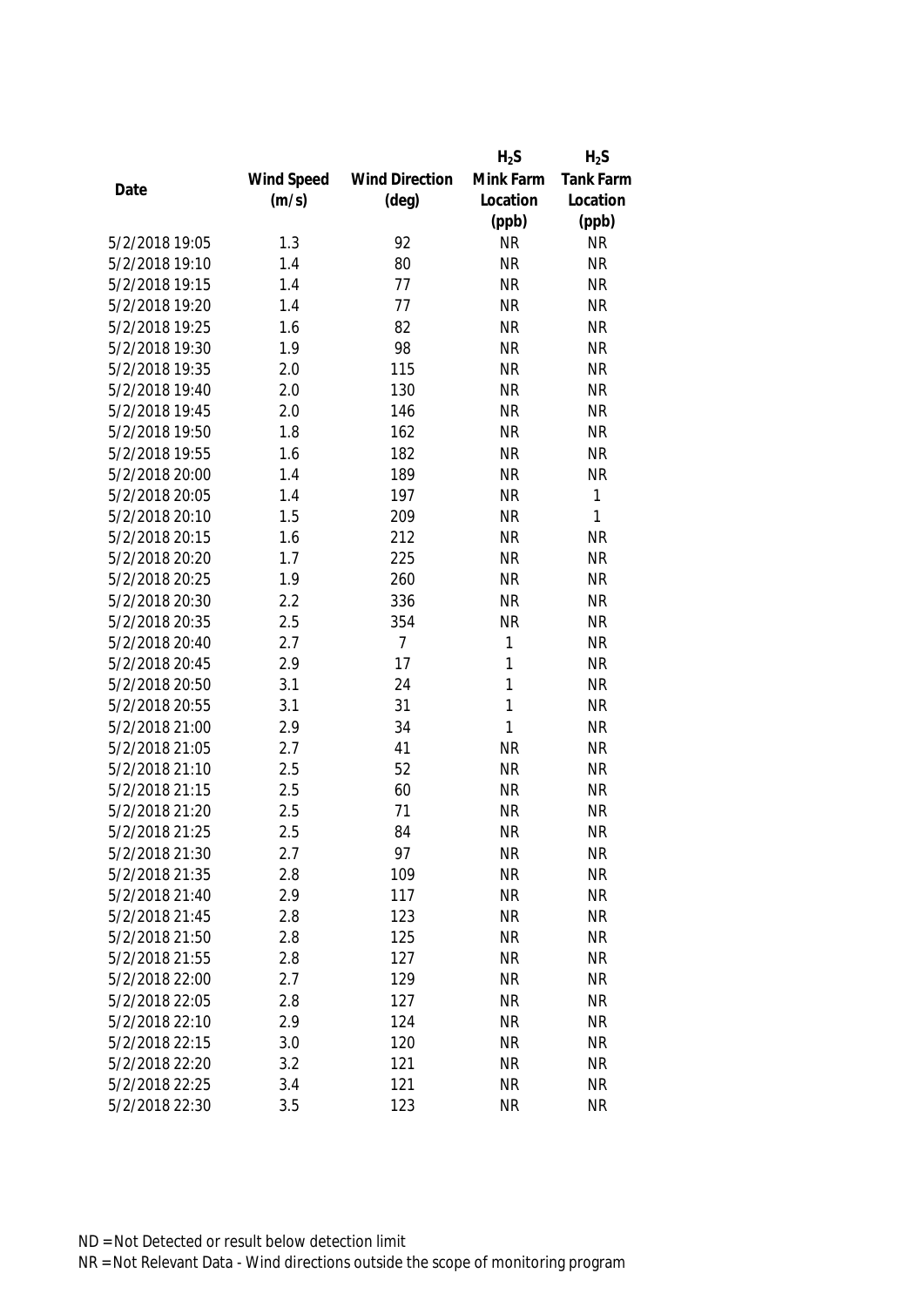|                |            |                       | $H_2S$       | $H_2S$    |
|----------------|------------|-----------------------|--------------|-----------|
|                | Wind Speed | <b>Wind Direction</b> | Mink Farm    | Tank Farm |
| Date           | (m/s)      | $(\text{deg})$        | Location     | Location  |
|                |            |                       | (ppb)        | (ppb)     |
| 5/2/2018 22:35 | 3.6        | 125                   | <b>NR</b>    | <b>NR</b> |
| 5/2/2018 22:40 | 3.7        | 128                   | <b>NR</b>    | <b>NR</b> |
| 5/2/2018 22:45 | 3.9        | 132                   | <b>NR</b>    | <b>NR</b> |
| 5/2/2018 22:50 | 3.7        | 137                   | <b>NR</b>    | <b>NR</b> |
| 5/2/2018 22:55 | 3.4        | 138                   | <b>NR</b>    | <b>NR</b> |
| 5/2/2018 23:00 | 2.9        | 133                   | <b>NR</b>    | <b>NR</b> |
| 5/2/2018 23:05 | 2.5        | 125                   | <b>NR</b>    | <b>NR</b> |
| 5/2/2018 23:10 | 2.1        | 107                   | <b>NR</b>    | <b>NR</b> |
| 5/2/2018 23:15 | 1.8        | 69                    | <b>NR</b>    | <b>NR</b> |
| 5/2/2018 23:20 | 1.4        | 47                    | <b>NR</b>    | <b>NR</b> |
| 5/2/2018 23:25 | 1.2        | 35                    | <b>NR</b>    | <b>NR</b> |
| 5/2/2018 23:30 | 1.5        | 19                    | 1            | <b>NR</b> |
| 5/2/2018 23:35 | 1.9        | 17                    | $\mathbf{1}$ | <b>NR</b> |
| 5/2/2018 23:40 | 2.3        | 21                    | <b>ND</b>    | <b>NR</b> |
| 5/2/2018 23:45 | 2.5        | 20                    | 1            | <b>NR</b> |
| 5/2/2018 23:50 | 2.9        | 20                    | $\mathbf{1}$ | <b>NR</b> |
| 5/2/2018 23:55 | 3.1        | 16                    | $\mathbf{1}$ | <b>NR</b> |
| 5/2/2018 24:00 | 3.3        | 22                    | $\mathbf{1}$ | <b>NR</b> |
| 5/3/2018 00:05 | 3.5        | 15                    | 1            | <b>NR</b> |
| 5/3/2018 00:10 | 3.7        | $\overline{4}$        | <b>NR</b>    | <b>NR</b> |
| 5/3/2018 00:15 | 4.0        | 350                   | <b>NR</b>    | <b>NR</b> |
| 5/3/2018 00:20 | 4.2        | 335                   | <b>NR</b>    | <b>NR</b> |
| 5/3/2018 00:25 | 4.4        | 324                   | <b>ND</b>    | <b>NR</b> |
| 5/3/2018 00:30 | 4.5        | 316                   | $\mathbf{1}$ | <b>NR</b> |
| 5/3/2018 00:35 | 4.2        | 317                   | <b>ND</b>    | <b>NR</b> |
| 5/3/2018 00:40 | 4.2        | 321                   | <b>ND</b>    | <b>NR</b> |
| 5/3/2018 00:45 | 4.1        | 324                   | <b>ND</b>    | <b>NR</b> |
| 5/3/2018 00:50 | 3.8        | 327                   | 1            | <b>NR</b> |
| 5/3/2018 00:55 | 3.5        | 333                   | 1            | <b>NR</b> |
| 5/3/2018 01:00 | 3.1        | 344                   | 1            | <b>NR</b> |
| 5/3/2018 01:05 | 2.8        | 358                   | 1            | <b>NR</b> |
| 5/3/2018 01:10 | 2.3        | 14                    | <b>NR</b>    | <b>NR</b> |
| 5/3/2018 01:15 | 1.8        | 30                    | $\mathbf{1}$ | <b>NR</b> |
| 5/3/2018 01:20 | 1.6        | 48                    | <b>NR</b>    | <b>NR</b> |
| 5/3/2018 01:25 | 1.8        | 67                    | <b>NR</b>    | <b>NR</b> |
| 5/3/2018 01:30 | 1.8        | 82                    | <b>NR</b>    | <b>NR</b> |
| 5/3/2018 01:35 | 1.9        | 95                    | <b>NR</b>    | <b>NR</b> |
| 5/3/2018 01:40 | 2.0        | 107                   | <b>NR</b>    | <b>NR</b> |
| 5/3/2018 01:45 | 2.0        | 121                   | <b>NR</b>    | <b>NR</b> |
| 5/3/2018 01:50 | 2.1        | 126                   | <b>NR</b>    | <b>NR</b> |
| 5/3/2018 01:55 | 2.2        | 130                   | <b>NR</b>    | <b>NR</b> |
| 5/3/2018 02:00 | 2.3        | 133                   | <b>NR</b>    | <b>NR</b> |
|                |            |                       |              |           |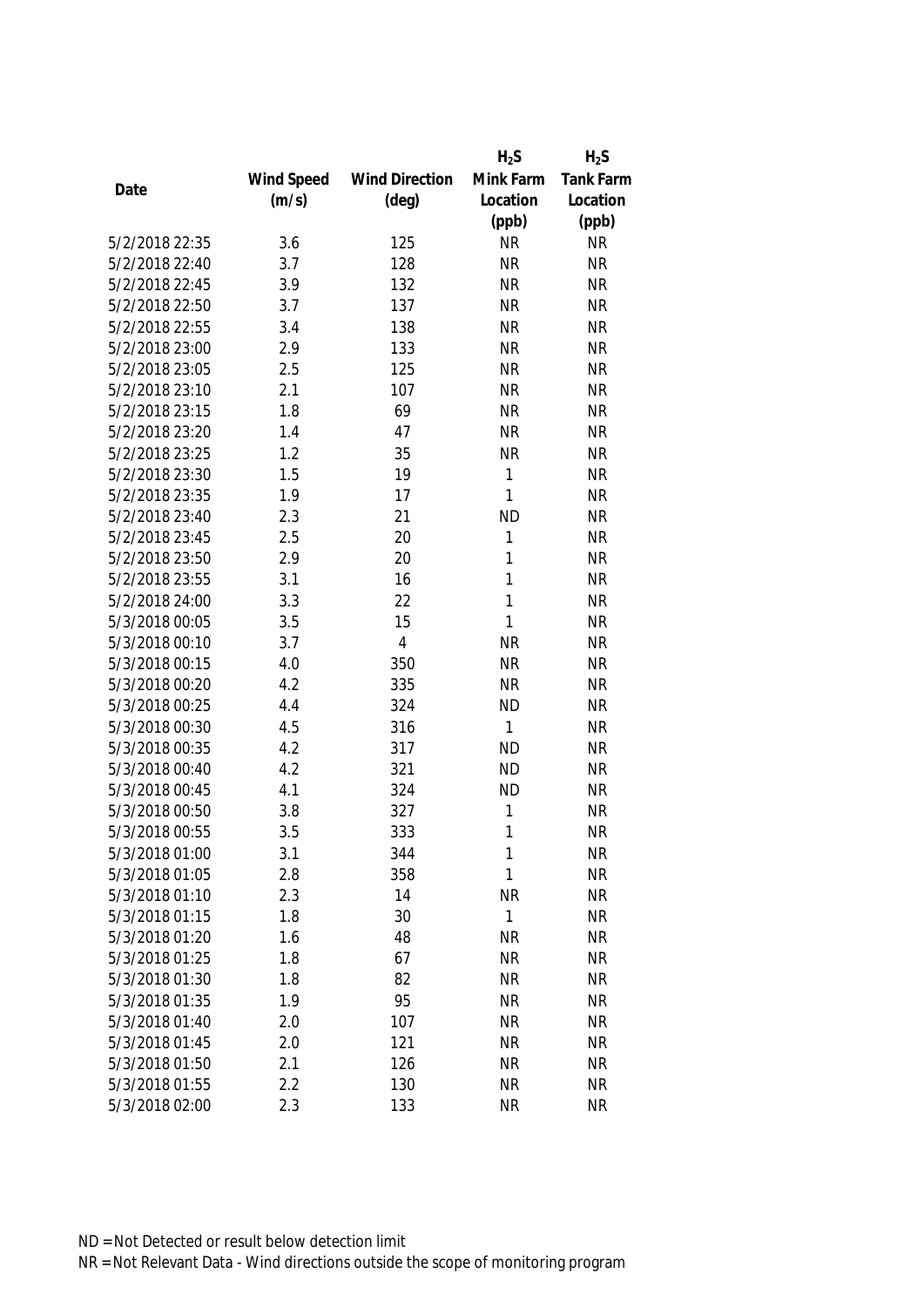|                |            |                       | $H_2S$       | $H_2S$    |
|----------------|------------|-----------------------|--------------|-----------|
|                | Wind Speed | <b>Wind Direction</b> | Mink Farm    | Tank Farm |
| Date           | (m/s)      | $(\text{deg})$        | Location     | Location  |
|                |            |                       | (ppb)        | (ppb)     |
| 5/3/2018 02:05 | 2.5        | 134                   | <b>NR</b>    | <b>NR</b> |
| 5/3/2018 02:10 | 2.8        | 134                   | <b>NR</b>    | <b>NR</b> |
| 5/3/2018 02:15 | 2.7        | 135                   | <b>NR</b>    | <b>NR</b> |
| 5/3/2018 02:20 | 2.9        | 137                   | <b>NR</b>    | <b>NR</b> |
| 5/3/2018 02:25 | 3.1        | 137                   | <b>NR</b>    | <b>NR</b> |
| 5/3/2018 02:30 | 3.2        | 136                   | <b>NR</b>    | <b>NR</b> |
| 5/3/2018 02:35 | 3.1        | 136                   | <b>NR</b>    | <b>NR</b> |
| 5/3/2018 02:40 | 3.3        | 136                   | <b>NR</b>    | <b>NR</b> |
| 5/3/2018 02:45 | 3.5        | 136                   | <b>NR</b>    | <b>NR</b> |
| 5/3/2018 02:50 | 3.5        | 139                   | <b>NR</b>    | <b>NR</b> |
| 5/3/2018 02:55 | 3.4        | 145                   | <b>NR</b>    | <b>NR</b> |
| 5/3/2018 03:00 | 3.2        | 149                   | <b>NR</b>    | <b>NR</b> |
| 5/3/2018 03:05 | 3.1        | 151                   | <b>NR</b>    | <b>NR</b> |
| 5/3/2018 03:10 | 2.8        | 153                   | <b>NR</b>    | <b>NR</b> |
| 5/3/2018 03:15 | 2.4        | 159                   | <b>NR</b>    | <b>NR</b> |
| 5/3/2018 03:20 | 2.3        | 164                   | <b>NR</b>    | <b>NR</b> |
| 5/3/2018 03:25 | 2.3        | 143                   | <b>NR</b>    | <b>NR</b> |
| 5/3/2018 03:30 | 2.2        | 58                    | <b>NR</b>    | <b>NR</b> |
| 5/3/2018 03:35 | 2.1        | 358                   | <b>NR</b>    | <b>NR</b> |
| 5/3/2018 03:40 | 1.9        | 349                   | <b>NR</b>    | <b>NR</b> |
| 5/3/2018 03:45 | 1.8        | 347                   | <b>NR</b>    | <b>NR</b> |
| 5/3/2018 03:50 | 1.5        | 352                   | <b>NR</b>    | <b>NR</b> |
| 5/3/2018 03:55 | 1.5        | 340                   | <b>NR</b>    | <b>NR</b> |
| 5/3/2018 04:00 | 1.4        | 335                   | <b>NR</b>    | <b>NR</b> |
| 5/3/2018 04:05 | 1.3        | 333                   | <b>NR</b>    | <b>NR</b> |
| 5/3/2018 04:10 | 1.3        | 330                   | <b>NR</b>    | <b>NR</b> |
| 5/3/2018 04:15 | 1.4        | 327                   | $\mathbf{1}$ | <b>NR</b> |
| 5/3/2018 04:20 | 1.9        | 311                   | <b>NR</b>    | <b>NR</b> |
| 5/3/2018 04:25 | 1.9        | 296                   | <b>NR</b>    | <b>NR</b> |
| 5/3/2018 04:30 | 2.0        | 280                   | 1            | <b>NR</b> |
| 5/3/2018 04:35 | 1.9        | 275                   | 1            | 1         |
| 5/3/2018 04:40 | 2.1        | 275                   | <b>NR</b>    | <b>NR</b> |
| 5/3/2018 04:45 | 2.2        | 303                   | <b>NR</b>    | <b>NR</b> |
| 5/3/2018 04:50 | 1.9        | 5                     | <b>NR</b>    | <b>NR</b> |
| 5/3/2018 04:55 | 1.8        | 40                    | <b>NR</b>    | <b>NR</b> |
| 5/3/2018 05:00 | 1.8        | 53                    | <b>NR</b>    | <b>NR</b> |
| 5/3/2018 05:05 | 1.9        | 60                    | <b>NR</b>    | <b>NR</b> |
| 5/3/2018 05:10 | 2.0        | 59                    | <b>NR</b>    | <b>NR</b> |
| 5/3/2018 05:15 | 2.0        | 60                    | <b>NR</b>    | <b>NR</b> |
| 5/3/2018 05:20 | 2.0        | 63                    | <b>NR</b>    | <b>NR</b> |
| 5/3/2018 05:25 | 2.0        | 63                    | <b>NR</b>    | <b>NR</b> |
|                |            |                       |              |           |
| 5/3/2018 05:30 | 2.1        | 66                    | <b>NR</b>    | <b>NR</b> |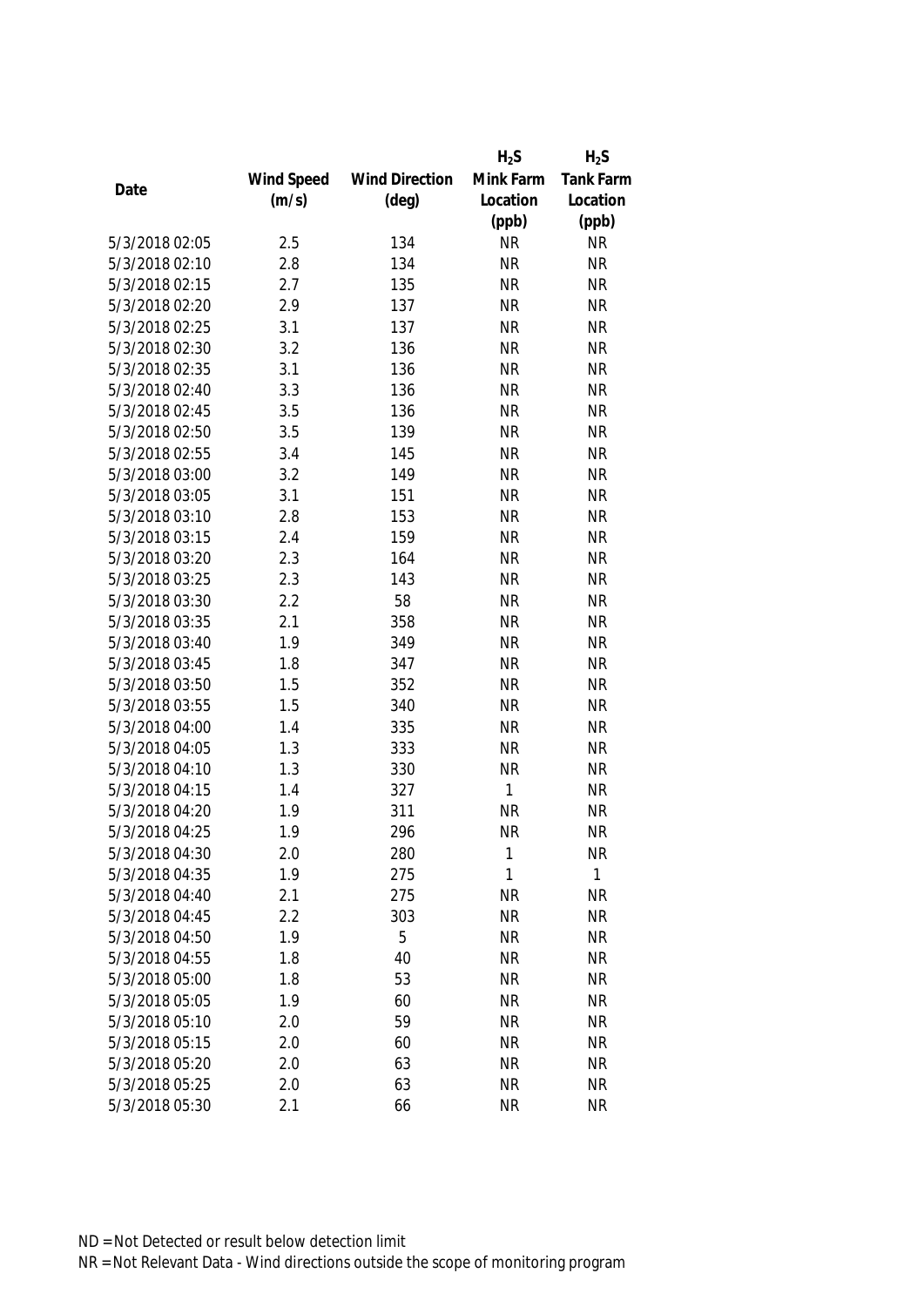|                |            |                       | $H_2S$    | $H_2S$    |
|----------------|------------|-----------------------|-----------|-----------|
|                | Wind Speed | <b>Wind Direction</b> | Mink Farm | Tank Farm |
| Date           | (m/s)      | $(\text{deg})$        | Location  | Location  |
|                |            |                       | (ppb)     | (ppb)     |
| 5/3/2018 05:35 | 2.1        | 70                    | <b>NR</b> | <b>NR</b> |
| 5/3/2018 05:40 | 2.2        | 75                    | <b>NR</b> | <b>NR</b> |
| 5/3/2018 05:45 | 2.4        | 84                    | <b>NR</b> | <b>NR</b> |
| 5/3/2018 05:50 | 2.5        | 94                    | <b>NR</b> | <b>NR</b> |
| 5/3/2018 05:55 | 2.4        | 104                   | <b>NR</b> | <b>NR</b> |
| 5/3/2018 06:00 | 2.4        | 111                   | <b>NR</b> | <b>NR</b> |
| 5/3/2018 06:05 | 2.5        | 121                   | <b>NR</b> | <b>NR</b> |
| 5/3/2018 06:10 | 2.4        | 130                   | <b>NR</b> | <b>NR</b> |
| 5/3/2018 06:15 | 2.2        | 139                   | <b>NR</b> | <b>NR</b> |
| 5/3/2018 06:20 | 2.0        | 146                   | <b>NR</b> | <b>NR</b> |
| 5/3/2018 06:25 | 2.0        | 146                   | <b>NR</b> | <b>NR</b> |
| 5/3/2018 06:30 | 1.9        | 153                   | <b>NR</b> | <b>NR</b> |
| 5/3/2018 06:35 | 1.9        | 150                   | <b>NR</b> | <b>NR</b> |
| 5/3/2018 06:40 | 2.1        | 147                   | <b>NR</b> | <b>NR</b> |
| 5/3/2018 06:45 | 2.2        | 143                   | <b>NR</b> | <b>NR</b> |
| 5/3/2018 06:50 | 2.3        | 142                   | <b>NR</b> | <b>NR</b> |
| 5/3/2018 06:55 | 2.4        | 142                   | <b>NR</b> | <b>NR</b> |
| 5/3/2018 07:00 | 2.6        | 139                   | <b>NR</b> | <b>NR</b> |
| 5/3/2018 07:05 | 2.7        | 136                   | <b>NR</b> | <b>NR</b> |
| 5/3/2018 07:10 | 2.6        | 135                   | <b>NR</b> | <b>NR</b> |
| 5/3/2018 07:15 | 2.5        | 132                   | <b>NR</b> | <b>NR</b> |
| 5/3/2018 07:20 | 2.5        | 128                   | <b>NR</b> | <b>NR</b> |
| 5/3/2018 07:25 | 2.5        | 124                   | <b>NR</b> | <b>NR</b> |
| 5/3/2018 07:30 | 2.4        | 120                   | <b>NR</b> | <b>NR</b> |
| 5/3/2018 07:35 | 2.2        | 117                   | <b>NR</b> | <b>NR</b> |
| 5/3/2018 07:40 | 2.0        | 117                   | <b>NR</b> | <b>NR</b> |
| 5/3/2018 07:45 | 1.7        | 117                   | <b>NR</b> | <b>NR</b> |
| 5/3/2018 07:50 | 1.5        | 108                   | <b>NR</b> | <b>NR</b> |
| 5/3/2018 07:55 | 1.3        | 71                    | <b>NR</b> | <b>NR</b> |
| 5/3/2018 08:00 | 1.3        | 356                   | <b>NR</b> | <b>NR</b> |
| 5/3/2018 08:05 | 1.4        | 335                   | <b>NR</b> | <b>NR</b> |
| 5/3/2018 08:10 | 1.6        | 329                   | <b>ND</b> | <b>NR</b> |
| 5/3/2018 08:15 | 2.2        | 328                   | <b>ND</b> | <b>NR</b> |
| 5/3/2018 08:20 | 2.6        | 329                   | <b>ND</b> | <b>NR</b> |
| 5/3/2018 08:25 | 2.7        | 329                   | <b>ND</b> | <b>NR</b> |
| 5/3/2018 08:30 | 2.6        | 333                   | 1         | <b>NR</b> |
| 5/3/2018 08:35 | 2.6        | 337                   | 1         | <b>NR</b> |
| 5/3/2018 08:40 | 2.5        | 348                   | 1         | <b>NR</b> |
| 5/3/2018 08:45 | 2.1        | 356                   | 1         | <b>NR</b> |
| 5/3/2018 08:50 | 1.9        | 6                     | 1         | <b>NR</b> |
| 5/3/2018 08:55 | 1.7        | 15                    | 1         | <b>NR</b> |
| 5/3/2018 09:00 | 1.6        | 21                    | 1         | <b>NR</b> |
|                |            |                       |           |           |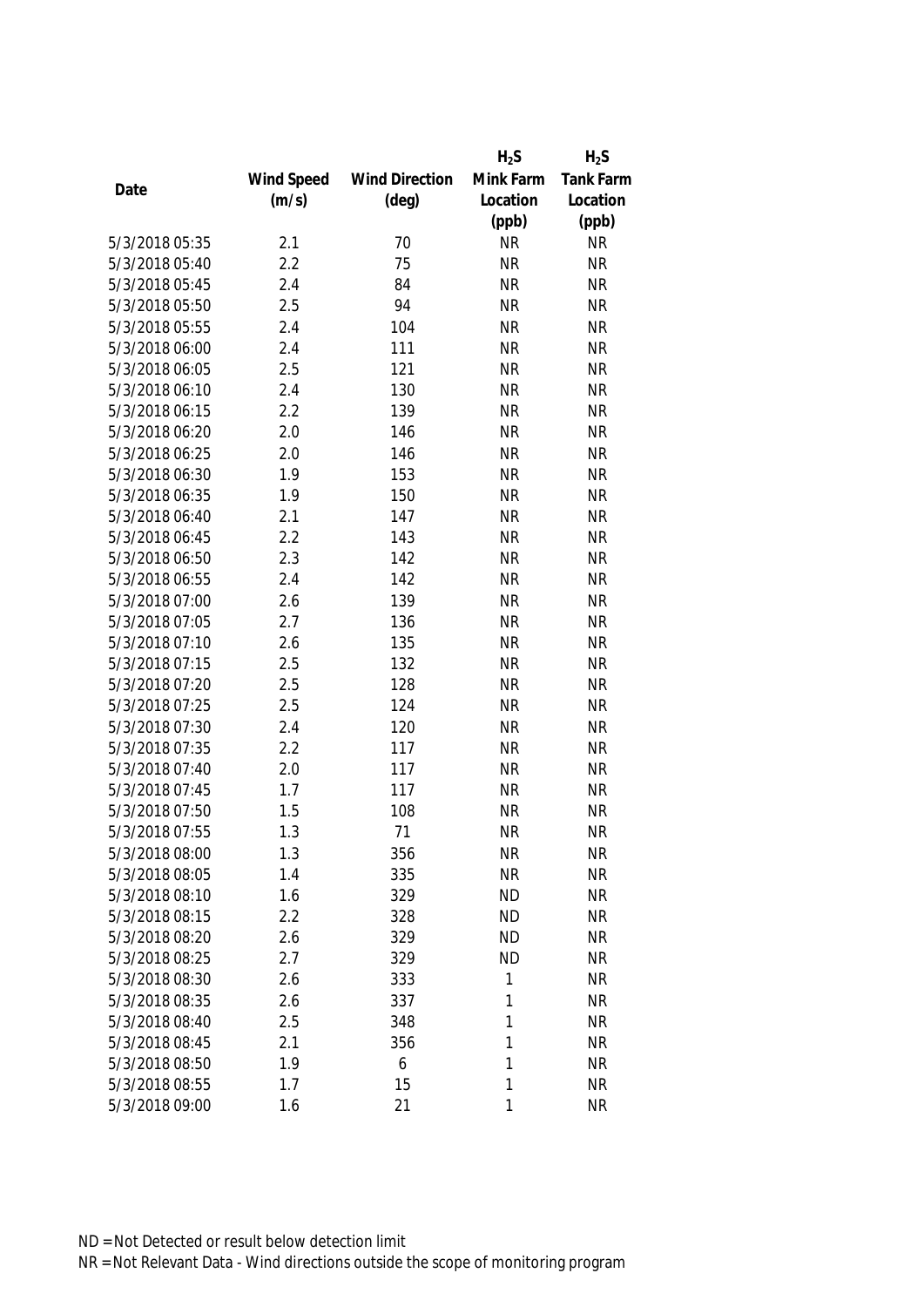|                |            |                       | $H_2S$       | $H_2S$           |
|----------------|------------|-----------------------|--------------|------------------|
|                | Wind Speed | <b>Wind Direction</b> | Mink Farm    | <b>Tank Farm</b> |
| Date           | (m/s)      | $(\text{deg})$        | Location     | Location         |
|                |            |                       | (ppb)        | (ppb)            |
| 5/3/2018 09:05 | 1.4        | 28                    | 1            | <b>NR</b>        |
| 5/3/2018 09:10 | 1.3        | 29                    | 1            | <b>NR</b>        |
| 5/3/2018 09:15 | 1.3        | 35                    | 1            | <b>NR</b>        |
| 5/3/2018 09:20 | 1.2        | 30                    | 1            | <b>NR</b>        |
| 5/3/2018 09:25 | 1.2        | 28                    | 1            | <b>NR</b>        |
| 5/3/2018 09:30 | 1.2        | 14                    | 1            | <b>NR</b>        |
| 5/3/2018 09:35 | 1.2        | $\overline{4}$        | 1            | <b>NR</b>        |
| 5/3/2018 09:40 | 1.0        | 358                   | 1            | <b>NR</b>        |
| 5/3/2018 09:45 | 1.0        | 355                   | <b>NR</b>    | <b>NR</b>        |
| 5/3/2018 09:50 | 1.1        | 334                   | <b>NR</b>    | <b>NR</b>        |
| 5/3/2018 09:55 | 1.3        | 260                   | <b>NR</b>    | <b>NR</b>        |
| 5/3/2018 10:00 | 1.7        | 240                   | <b>NR</b>    | <b>NR</b>        |
| 5/3/2018 10:05 | 2.2        | 237                   | <b>NR</b>    | <b>NR</b>        |
| 5/3/2018 10:10 | 2.7        | 243                   | <b>NR</b>    | <b>NR</b>        |
| 5/3/2018 10:15 | 3.1        | 253                   | 1            | 1                |
| 5/3/2018 10:20 | 3.4        | 256                   | 1            | $\mathbf{1}$     |
| 5/3/2018 10:25 | 3.3        | 256                   | 1            | 1                |
| 5/3/2018 10:30 | 3.3        | 258                   | 1            | 1                |
| 5/3/2018 10:35 | 3.0        | 255                   | 1            | 1                |
| 5/3/2018 10:40 | 3.1        | 253                   | 1            | 1                |
| 5/3/2018 10:45 | 3.2        | 249                   | 1            | 1                |
| 5/3/2018 10:50 | 3.2        | 246                   | 1            | 1                |
| 5/3/2018 10:55 | 3.1        | 245                   | 1            | 1                |
| 5/3/2018 11:00 | 3.1        | 244                   | <b>ND</b>    | 1                |
| 5/3/2018 11:05 | 3.2        | 246                   | 1            | 1                |
| 5/3/2018 11:10 | 3.1        | 247                   | 1            | $\sqrt{2}$       |
| 5/3/2018 11:15 | 2.9        | 251                   | 1            | $\overline{2}$   |
| 5/3/2018 11:20 | 2.8        | 254                   | 1            | $\overline{2}$   |
| 5/3/2018 11:25 | 2.9        | 259                   | 1            | 1                |
| 5/3/2018 11:30 | 3.0        | 261                   | 1            | 2                |
| 5/3/2018 11:35 | 2.8        | 264                   | <b>ND</b>    | $\overline{2}$   |
| 5/3/2018 11:40 | 2.7        | 266                   | <b>ND</b>    | 1                |
| 5/3/2018 11:45 | 2.6        | 267                   | $\mathbf{1}$ | 1                |
| 5/3/2018 11:50 | 2.6        | 267                   | <b>ND</b>    | 1                |
| 5/3/2018 11:55 | 2.5        | 264                   | <b>ND</b>    | 1                |
| 5/3/2018 12:00 | 2.5        | 261                   | 1            | 1                |
| 5/3/2018 12:05 | 2.5        | 252                   | 1            | 1                |
| 5/3/2018 12:10 | 2.6        | 249                   | 1            | 1                |
| 5/3/2018 12:15 | 2.8        | 247                   | 1            | 1                |
| 5/3/2018 12:20 | 2.8        | 239                   | 1            | 1                |
| 5/3/2018 12:25 | 3.0        | 228                   | <b>NR</b>    | 1                |
| 5/3/2018 12:30 | 3.2        | 220                   | <b>NR</b>    | 1                |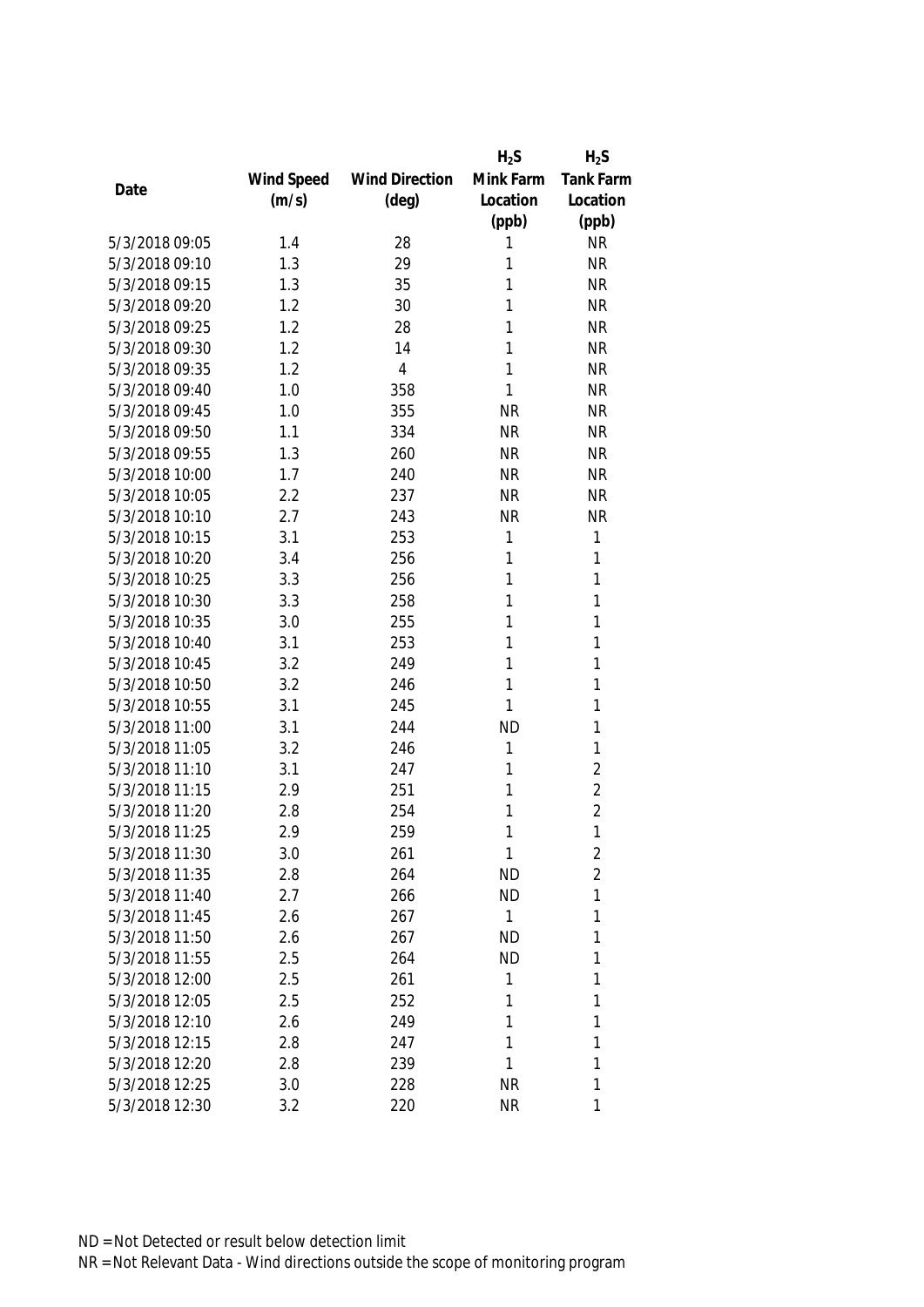|                |            |                       | $H_2S$    | $H_2S$           |
|----------------|------------|-----------------------|-----------|------------------|
|                | Wind Speed | <b>Wind Direction</b> | Mink Farm | <b>Tank Farm</b> |
| Date           | (m/s)      | $(\text{deg})$        | Location  | Location         |
|                |            |                       | (ppb)     | (ppb)            |
| 5/3/2018 12:35 | 3.2        | 218                   | <b>NR</b> | 1                |
| 5/3/2018 12:40 | 3.3        | 212                   | <b>NR</b> | 1                |
| 5/3/2018 12:45 | 3.4        | 203                   | <b>NR</b> | 1                |
| 5/3/2018 12:50 | 3.4        | 199                   | <b>NR</b> | 1                |
| 5/3/2018 12:55 | 3.3        | 200                   | <b>NR</b> | 1                |
| 5/3/2018 13:00 | 3.3        | 201                   | <b>NR</b> | 1                |
| 5/3/2018 13:05 | 3.5        | 200                   | <b>NR</b> | 1                |
| 5/3/2018 13:10 | 3.7        | 201                   | <b>NR</b> | 1                |
| 5/3/2018 13:15 | 3.8        | 206                   | <b>NR</b> | 1                |
| 5/3/2018 13:20 | 4.2        | 212                   | <b>NR</b> | 1                |
| 5/3/2018 13:25 | 4.2        | 211                   | <b>NR</b> | 1                |
| 5/3/2018 13:30 | 4.2        | 214                   | <b>NR</b> | 1                |
| 5/3/2018 13:35 | 4.1        | 218                   | <b>NR</b> | 1                |
| 5/3/2018 13:40 | 4.0        | 213                   | <b>NR</b> | 1                |
| 5/3/2018 13:45 | 3.8        | 212                   | <b>NR</b> | 1                |
| 5/3/2018 13:50 | 3.6        | 208                   | <b>NR</b> | $\mathbf{1}$     |
| 5/3/2018 13:55 | 3.7        | 210                   | <b>NR</b> | 1                |
| 5/3/2018 14:00 | 3.8        | 207                   | <b>NR</b> | 1                |
| 5/3/2018 14:05 | 3.9        | 205                   | <b>NR</b> | 1                |
| 5/3/2018 14:10 | 4.0        | 204                   | <b>NR</b> | 1                |
| 5/3/2018 14:15 | 4.2        | 203                   | <b>NR</b> | 1                |
| 5/3/2018 14:20 | 4.2        | 203                   | <b>NR</b> | $\mathbf{1}$     |
| 5/3/2018 14:25 | 4.2        | 205                   | <b>NR</b> | 1                |
| 5/3/2018 14:30 | 4.2        | 207                   | <b>NR</b> | 1                |
| 5/3/2018 14:35 | 4.3        | 209                   | <b>NR</b> | 1                |
| 5/3/2018 14:40 | 4.6        | 213                   | <b>NR</b> | 1                |
| 5/3/2018 14:45 | 4.7        | 215                   | <b>NR</b> | 1                |
| 5/3/2018 14:50 | 4.9        | 218                   | <b>NR</b> | 1                |
| 5/3/2018 14:55 | 5.1        | 217                   | <b>NR</b> | 1                |
| 5/3/2018 15:00 | 5.1        | 216                   | <b>NR</b> | 1                |
| 5/3/2018 15:05 | 5.4        | 217                   | <b>NR</b> | 1                |
| 5/3/2018 15:10 | 5.3        | 218                   | <b>NR</b> | 1                |
| 5/3/2018 15:15 | 5.3        | 219                   | <b>NR</b> | 1                |
| 5/3/2018 15:20 | 5.3        | 220                   | <b>NR</b> | 1                |
| 5/3/2018 15:25 | 5.3        | 219                   | <b>NR</b> | 1                |
| 5/3/2018 15:30 | 5.3        | 220                   | <b>NR</b> | 1                |
| 5/3/2018 15:35 | 4.8        | 217                   | <b>NR</b> | 1                |
| 5/3/2018 15:40 | 4.7        | 217                   | <b>NR</b> | 1                |
| 5/3/2018 15:45 | 4.8        | 217                   | <b>NR</b> | 1                |
| 5/3/2018 15:50 | 5.1        | 217                   | <b>NR</b> | 1                |
| 5/3/2018 15:55 | 5.3        | 219                   | <b>NR</b> | 1                |
| 5/3/2018 16:00 | 5.7        | 221                   | <b>NR</b> | 1                |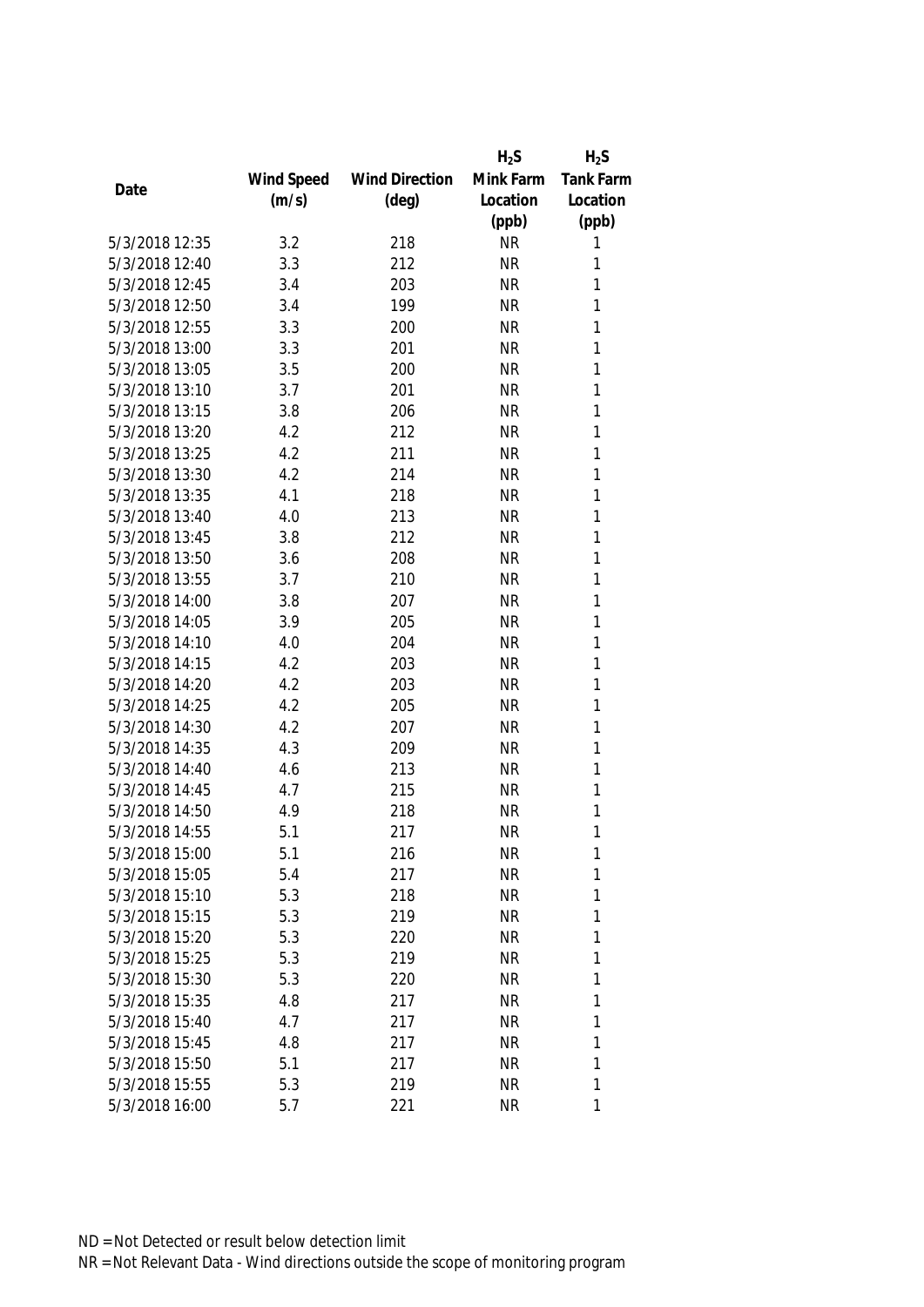|                |            |                       | $H_2S$    | $H_2S$           |
|----------------|------------|-----------------------|-----------|------------------|
|                | Wind Speed | <b>Wind Direction</b> | Mink Farm | <b>Tank Farm</b> |
| Date           | (m/s)      | $(\text{deg})$        | Location  | Location         |
|                |            |                       | (ppb)     | (ppb)            |
| 5/3/2018 16:05 | 6.3        | 224                   | <b>NR</b> | 1                |
| 5/3/2018 16:10 | 6.7        | 223                   | <b>NR</b> | 1                |
| 5/3/2018 16:15 | 6.9        | 222                   | <b>NR</b> | 1                |
| 5/3/2018 16:20 | 6.8        | 220                   | <b>NR</b> | 1                |
| 5/3/2018 16:25 | 7.0        | 221                   | <b>NR</b> | 1                |
| 5/3/2018 16:30 | 6.8        | 220                   | <b>NR</b> | 1                |
| 5/3/2018 16:35 | 6.8        | 219                   | <b>NR</b> | 1                |
| 5/3/2018 16:40 | 7.1        | 221                   | <b>NR</b> | 1                |
| 5/3/2018 16:45 | 7.6        | 222                   | <b>NR</b> | 1                |
| 5/3/2018 16:50 | 7.8        | 224                   | <b>NR</b> | 1                |
| 5/3/2018 16:55 | 7.9        | 223                   | <b>NR</b> | 1                |
| 5/3/2018 17:00 | 8.2        | 224                   | <b>NR</b> | 1                |
| 5/3/2018 17:05 | 8.2        | 224                   | <b>NR</b> | 1                |
| 5/3/2018 17:10 | 8.0        | 223                   | <b>NR</b> | 1                |
| 5/3/2018 17:15 | 7.6        | 223                   | <b>NR</b> | 1                |
| 5/3/2018 17:20 | 7.4        | 222                   | <b>NR</b> | $\mathbf{1}$     |
| 5/3/2018 17:25 | 7.1        | 222                   | <b>NR</b> | 1                |
| 5/3/2018 17:30 | 6.5        | 219                   | <b>NR</b> | 1                |
| 5/3/2018 17:35 | 6.0        | 217                   | <b>NR</b> | 1                |
| 5/3/2018 17:40 | 5.4        | 214                   | <b>NR</b> | 1                |
| 5/3/2018 17:45 | 4.9        | 211                   | <b>NR</b> | 1                |
| 5/3/2018 17:50 | 4.5        | 208                   | <b>NR</b> | 1                |
| 5/3/2018 17:55 | 4.0        | 203                   | <b>NR</b> | 1                |
| 5/3/2018 18:00 | 3.8        | 200                   | <b>NR</b> | 1                |
| 5/3/2018 18:05 | 3.6        | 199                   | <b>NR</b> | 1                |
| 5/3/2018 18:10 | 3.4        | 197                   | <b>NR</b> | 1                |
| 5/3/2018 18:15 | 3.2        | 197                   | <b>NR</b> | 1                |
| 5/3/2018 18:20 | 3.0        | 197                   | <b>NR</b> | 1                |
| 5/3/2018 18:25 | 2.8        | 196                   | <b>NR</b> | 1                |
| 5/3/2018 18:30 | 2.8        | 192                   | <b>NR</b> | 1                |
| 5/3/2018 18:35 | 2.9        | 185                   | <b>NR</b> | 1                |
| 5/3/2018 18:40 | 3.0        | 182                   | <b>NR</b> | 1                |
| 5/3/2018 18:45 | 2.9        | 176                   | <b>NR</b> | 1                |
| 5/3/2018 18:50 | 2.8        | 169                   | <b>NR</b> | <b>NR</b>        |
| 5/3/2018 18:55 | 3.0        | 166                   | <b>NR</b> | <b>NR</b>        |
| 5/3/2018 19:00 | 3.1        | 167                   | <b>NR</b> | <b>NR</b>        |
| 5/3/2018 19:05 | 3.1        | 168                   | <b>NR</b> | <b>NR</b>        |
| 5/3/2018 19:10 | 3.3        | 167                   | <b>NR</b> | <b>NR</b>        |
| 5/3/2018 19:15 | 3.5        | 167                   | <b>NR</b> | <b>NR</b>        |
| 5/3/2018 19:20 | 3.8        | 169                   | <b>NR</b> | <b>NR</b>        |
| 5/3/2018 19:25 | 3.9        | 169                   | <b>NR</b> | <b>NR</b>        |
| 5/3/2018 19:30 | 3.9        | 170                   | <b>NR</b> | $\mathbf{1}$     |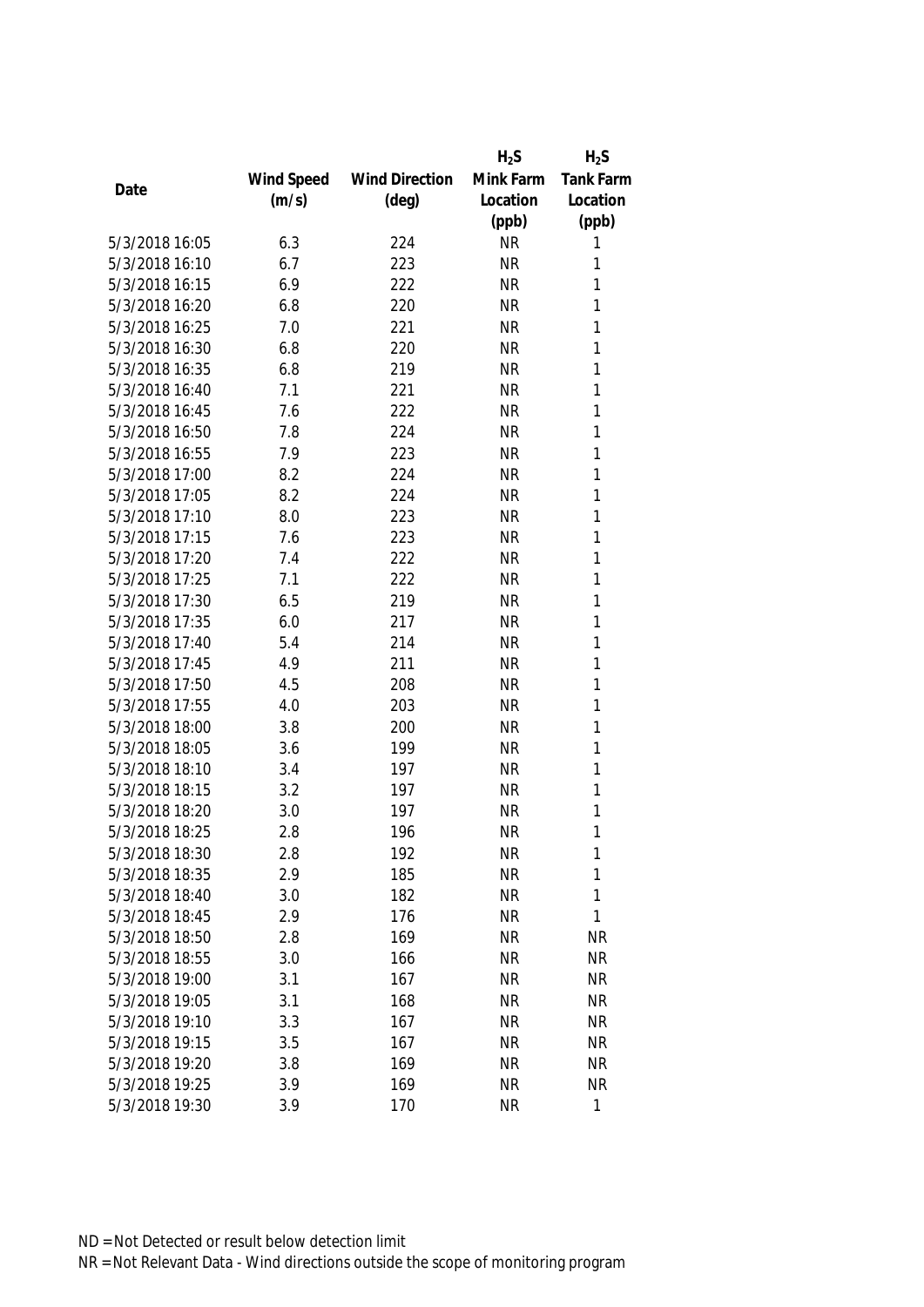|                |            |                       | $H_2S$    | $H_2S$           |
|----------------|------------|-----------------------|-----------|------------------|
|                | Wind Speed | <b>Wind Direction</b> | Mink Farm | <b>Tank Farm</b> |
| Date           | (m/s)      | $(\text{deg})$        | Location  | Location         |
|                |            |                       | (ppb)     | (ppb)            |
| 5/3/2018 19:35 | 3.9        | 171                   | <b>NR</b> | 1                |
| 5/3/2018 19:40 | 3.9        | 171                   | <b>NR</b> | 1                |
| 5/3/2018 19:45 | 4.0        | 172                   | <b>NR</b> | $\overline{2}$   |
| 5/3/2018 19:50 | 4.0        | 175                   | <b>NR</b> | $\overline{2}$   |
| 5/3/2018 19:55 | 4.4        | 177                   | <b>NR</b> | $\overline{2}$   |
| 5/3/2018 20:00 | 4.5        | 178                   | <b>NR</b> | 1                |
| 5/3/2018 20:05 | 4.6        | 181                   | <b>NR</b> | 1                |
| 5/3/2018 20:10 | 4.6        | 183                   | <b>NR</b> | 1                |
| 5/3/2018 20:15 | 4.6        | 184                   | <b>NR</b> | $\mathbf{1}$     |
| 5/3/2018 20:20 | 4.6        | 182                   | <b>NR</b> | 1                |
| 5/3/2018 20:25 | 4.6        | 181                   | <b>NR</b> | 1                |
| 5/3/2018 20:30 | 4.6        | 179                   | <b>NR</b> | 1                |
| 5/3/2018 20:35 | 4.7        | 177                   | <b>NR</b> | 1                |
| 5/3/2018 20:40 | 4.8        | 177                   | <b>NR</b> | 1                |
| 5/3/2018 20:45 | 4.7        | 176                   | <b>NR</b> | 1                |
| 5/3/2018 20:50 | 4.8        | 176                   | <b>NR</b> | $\mathbf{1}$     |
| 5/3/2018 20:55 | 4.9        | 176                   | <b>NR</b> | 1                |
| 5/3/2018 21:00 | 5.1        | 178                   | <b>NR</b> | 1                |
| 5/3/2018 21:05 | 5.3        | 178                   | <b>NR</b> | 1                |
| 5/3/2018 21:10 | 5.4        | 179                   | <b>NR</b> | 1                |
| 5/3/2018 21:15 | 5.7        | 182                   | <b>NR</b> | 1                |
| 5/3/2018 21:20 | 5.6        | 184                   | <b>NR</b> | 1                |
| 5/3/2018 21:25 | 5.7        | 187                   | <b>NR</b> | 1                |
| 5/3/2018 21:30 | 5.9        | 190                   | <b>NR</b> | 1                |
| 5/3/2018 21:35 | 6.1        | 192                   | <b>NR</b> | 1                |
| 5/3/2018 21:40 | 6.1        | 195                   | <b>NR</b> | 1                |
| 5/3/2018 21:45 | 6.1        | 195                   | <b>NR</b> | 1                |
| 5/3/2018 21:50 | 6.3        | 196                   | <b>NR</b> | 1                |
| 5/3/2018 21:55 | 6.4        | 194                   | <b>NR</b> | 1                |
| 5/3/2018 22:00 | 6.2        | 192                   | <b>NR</b> | 1                |
| 5/3/2018 22:05 | 6.0        | 191                   | <b>NR</b> | 1                |
| 5/3/2018 22:10 | 6.0        | 188                   | <b>NR</b> | 1                |
| 5/3/2018 22:15 | 6.0        | 189                   | <b>NR</b> | 1                |
| 5/3/2018 22:20 | 5.9        | 189                   | <b>NR</b> | 1                |
| 5/3/2018 22:25 | 5.9        | 189                   | <b>NR</b> | <b>ND</b>        |
| 5/3/2018 22:30 | 6.1        | 189                   | <b>NR</b> | <b>ND</b>        |
| 5/3/2018 22:35 | 6.1        | 191                   | <b>NR</b> | <b>ND</b>        |
| 5/3/2018 22:40 | 6.1        | 192                   | <b>NR</b> | <b>ND</b>        |
| 5/3/2018 22:45 | 6.1        | 192                   | <b>NR</b> | 1                |
| 5/3/2018 22:50 | 6.1        | 191                   | <b>NR</b> | 1                |
| 5/3/2018 22:55 | 6.0        | 192                   | <b>NR</b> | 1                |
| 5/3/2018 23:00 | 6.0        | 193                   | <b>NR</b> | 1                |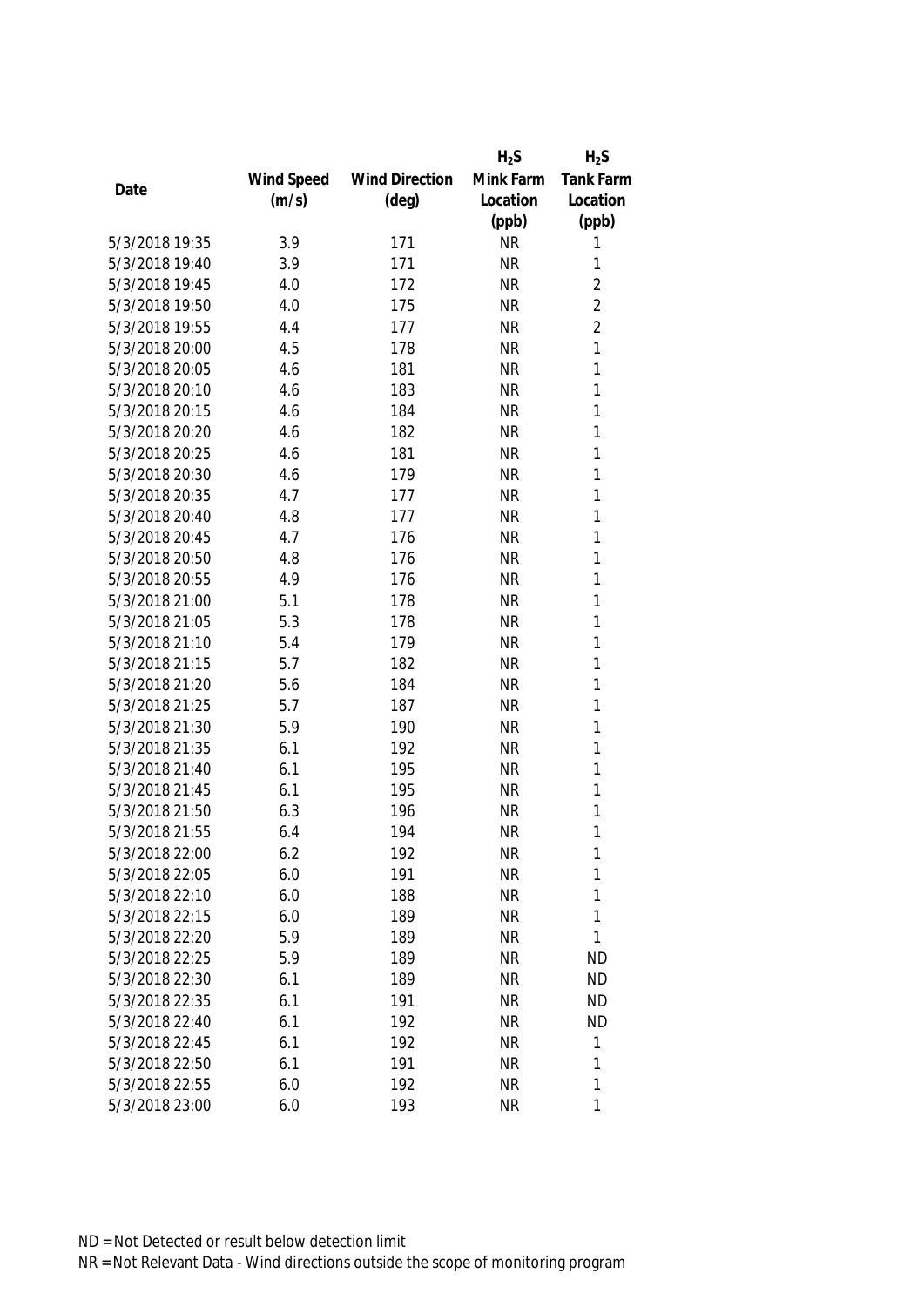|                |            |                       | $H_2S$    | $H_2S$           |
|----------------|------------|-----------------------|-----------|------------------|
|                | Wind Speed | <b>Wind Direction</b> | Mink Farm | <b>Tank Farm</b> |
| Date           | (m/s)      | $(\text{deg})$        | Location  | Location         |
|                |            |                       | (ppb)     | (ppb)            |
| 5/3/2018 23:05 | 6.1        | 194                   | <b>NR</b> | 1                |
| 5/3/2018 23:10 | 6.2        | 195                   | <b>NR</b> | 1                |
| 5/3/2018 23:15 | 6.4        | 197                   | <b>NR</b> | 1                |
| 5/3/2018 23:20 | 6.5        | 200                   | <b>NR</b> | 1                |
| 5/3/2018 23:25 | 6.6        | 201                   | <b>NR</b> | 1                |
| 5/3/2018 23:30 | 6.6        | 201                   | <b>NR</b> | 1                |
| 5/3/2018 23:35 | 6.5        | 202                   | <b>NR</b> | 1                |
| 5/3/2018 23:40 | 6.6        | 201                   | <b>NR</b> | 1                |
| 5/3/2018 23:45 | 6.5        | 200                   | <b>NR</b> | 1                |
| 5/3/2018 23:50 | 6.4        | 200                   | <b>NR</b> | 1                |
| 5/3/2018 23:55 | 6.5        | 200                   | <b>NR</b> | 1                |
| 5/3/2018 24:00 | 6.3        | 200                   | <b>NR</b> | 1                |
| 5/4/2018 00:05 | 6.4        | 199                   | <b>NR</b> | 1                |
| 5/4/2018 00:10 | 6.4        | 199                   | <b>NR</b> | 1                |
| 5/4/2018 00:15 | 6.3        | 198                   | <b>NR</b> | 1                |
| 5/4/2018 00:20 | 6.4        | 196                   | <b>NR</b> | $\mathbf{1}$     |
| 5/4/2018 00:25 | 6.3        | 197                   | <b>NR</b> | 1                |
| 5/4/2018 00:30 | 6.3        | 197                   | <b>NR</b> | 1                |
| 5/4/2018 00:35 | 6.2        | 198                   | <b>NR</b> | 1                |
| 5/4/2018 00:40 | 6.2        | 200                   | <b>NR</b> | 1                |
| 5/4/2018 00:45 | 6.2        | 200                   | <b>NR</b> | 1                |
| 5/4/2018 00:50 | 6.0        | 201                   | <b>NR</b> | 1                |
| 5/4/2018 00:55 | 6.0        | 199                   | <b>NR</b> | 1                |
| 5/4/2018 01:00 | 6.2        | 199                   | <b>NR</b> | 1                |
| 5/4/2018 01:05 | 6.2        | 200                   | <b>NR</b> | 1                |
| 5/4/2018 01:10 | 6.2        | 201                   | <b>NR</b> | 1                |
| 5/4/2018 01:15 | 6.4        | 202                   | <b>NR</b> | 1                |
| 5/4/2018 01:20 | 6.6        | 202                   | <b>NR</b> | 1                |
| 5/4/2018 01:25 | 6.8        | 206                   | <b>NR</b> | 1                |
| 5/4/2018 01:30 | 6.8        | 208                   | <b>NR</b> | 1                |
| 5/4/2018 01:35 | 7.0        | 209                   | <b>NR</b> | 1                |
| 5/4/2018 01:40 | 7.1        | 209                   | <b>NR</b> | 1                |
| 5/4/2018 01:45 | 7.0        | 208                   | <b>NR</b> | 1                |
| 5/4/2018 01:50 | 6.9        | 206                   | NR        | 1                |
| 5/4/2018 01:55 | 6.7        | 205                   | <b>NR</b> | 1                |
| 5/4/2018 02:00 | 6.9        | 205                   | <b>NR</b> | 1                |
| 5/4/2018 02:05 | 7.0        | 206                   | <b>NR</b> | 1                |
| 5/4/2018 02:10 | 7.3        | 208                   | <b>NR</b> | 1                |
| 5/4/2018 02:15 | 7.7        | 210                   | <b>NR</b> | 1                |
| 5/4/2018 02:20 | 8.0        | 215                   | <b>NR</b> | 1                |
| 5/4/2018 02:25 | 8.5        | 216                   | <b>NR</b> | 1                |
| 5/4/2018 02:30 | 8.6        | 217                   | <b>NR</b> | 1                |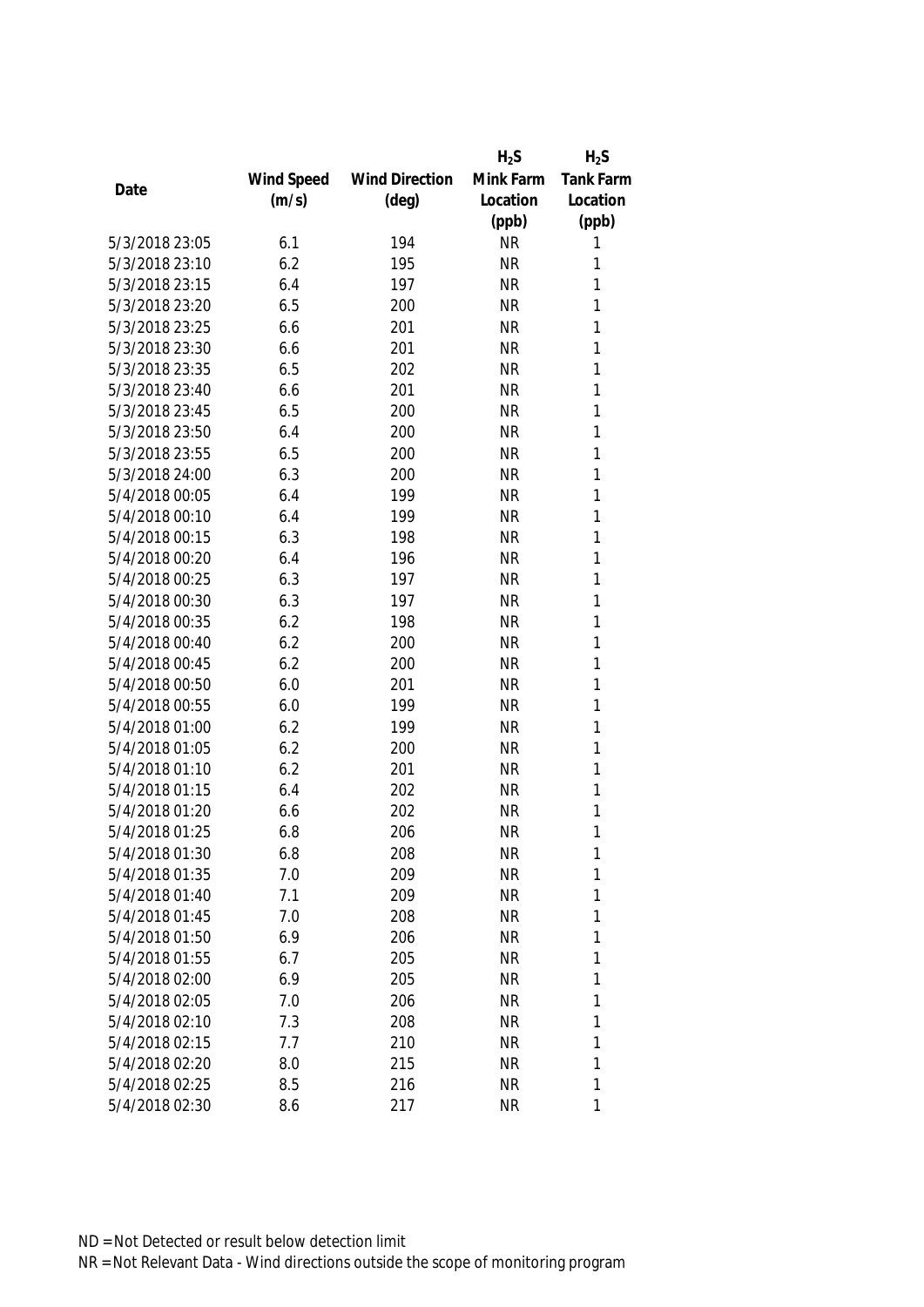|                |            |                       | $H_2S$    | $H_2S$           |
|----------------|------------|-----------------------|-----------|------------------|
|                | Wind Speed | <b>Wind Direction</b> | Mink Farm | <b>Tank Farm</b> |
| Date           | (m/s)      | (deg)                 | Location  | Location         |
|                |            |                       | (ppb)     | (ppb)            |
| 5/4/2018 02:35 | 8.8        | 219                   | <b>NR</b> | 1                |
| 5/4/2018 02:40 | 8.8        | 219                   | <b>NR</b> | 1                |
| 5/4/2018 02:45 | 8.5        | 220                   | <b>NR</b> | 1                |
| 5/4/2018 02:50 | 8.5        | 219                   | <b>NR</b> | 1                |
| 5/4/2018 02:55 | 8.1        | 219                   | <b>NR</b> | 1                |
| 5/4/2018 03:00 | 8.1        | 220                   | <b>NR</b> | 1                |
| 5/4/2018 03:05 | 7.7        | 219                   | <b>NR</b> | 1                |
| 5/4/2018 03:10 | 7.7        | 219                   | <b>NR</b> | 1                |
| 5/4/2018 03:15 | 7.8        | 220                   | <b>NR</b> | $\mathbf{1}$     |
| 5/4/2018 03:20 | 7.8        | 220                   | <b>NR</b> | 1                |
| 5/4/2018 03:25 | 7.9        | 221                   | <b>NR</b> | 1                |
| 5/4/2018 03:30 | 7.9        | 221                   | <b>NR</b> | <b>ND</b>        |
| 5/4/2018 03:35 | 8.0        | 221                   | <b>NR</b> | 1                |
| 5/4/2018 03:40 | 7.9        | 220                   | <b>NR</b> | 1                |
| 5/4/2018 03:45 | 7.7        | 220                   | <b>NR</b> | 1                |
| 5/4/2018 03:50 | 7.4        | 220                   | <b>NR</b> | $\mathbf{1}$     |
| 5/4/2018 03:55 | 7.1        | 219                   | <b>NR</b> | 1                |
| 5/4/2018 04:00 | 6.7        | 215                   | <b>NR</b> | 1                |
| 5/4/2018 04:05 | 6.4        | 214                   | <b>NR</b> | 1                |
| 5/4/2018 04:10 | 6.3        | 212                   | <b>NR</b> | 1                |
| 5/4/2018 04:15 | 6.6        | 212                   | <b>NR</b> | 1                |
| 5/4/2018 04:20 | 7.0        | 213                   | <b>NR</b> | 1                |
| 5/4/2018 04:25 | 7.2        | 214                   | <b>NR</b> | 1                |
| 5/4/2018 04:30 | 7.6        | 217                   | <b>NR</b> | 1                |
| 5/4/2018 04:35 | 8.2        | 220                   | <b>NR</b> | 1                |
| 5/4/2018 04:40 | 8.5        | 221                   | <b>NR</b> | 1                |
| 5/4/2018 04:45 | 8.5        | 223                   | <b>NR</b> | 1                |
| 5/4/2018 04:50 | 8.7        | 223                   | <b>NR</b> | 1                |
| 5/4/2018 04:55 | 9.0        | 224                   | <b>NR</b> | 1                |
| 5/4/2018 05:00 | 9.4        | 225                   | <b>NR</b> | 1                |
| 5/4/2018 05:05 | 9.2        | 226                   | <b>NR</b> | 1                |
| 5/4/2018 05:10 | 9.1        | 226                   | <b>NR</b> | 1                |
| 5/4/2018 05:15 | 9.1        | 226                   | <b>NR</b> | 1                |
| 5/4/2018 05:20 | 9.0        | 226                   | <b>NR</b> | 1                |
| 5/4/2018 05:25 | 9.0        | 225                   | <b>NR</b> | $\overline{2}$   |
| 5/4/2018 05:30 | 8.6        | 224                   | <b>NR</b> | 1                |
| 5/4/2018 05:35 | 8.5        | 223                   | <b>NR</b> | 1                |
| 5/4/2018 05:40 | 8.5        | 222                   | <b>NR</b> | $\overline{2}$   |
| 5/4/2018 05:45 | 8.3        | 222                   | <b>NR</b> | $\overline{2}$   |
| 5/4/2018 05:50 | 8.3        | 222                   | <b>NR</b> | 1                |
| 5/4/2018 05:55 | 8.3        | 223                   | <b>NR</b> | 1                |
| 5/4/2018 06:00 | 8.4        | 222                   | <b>NR</b> | 1                |
|                |            |                       |           |                  |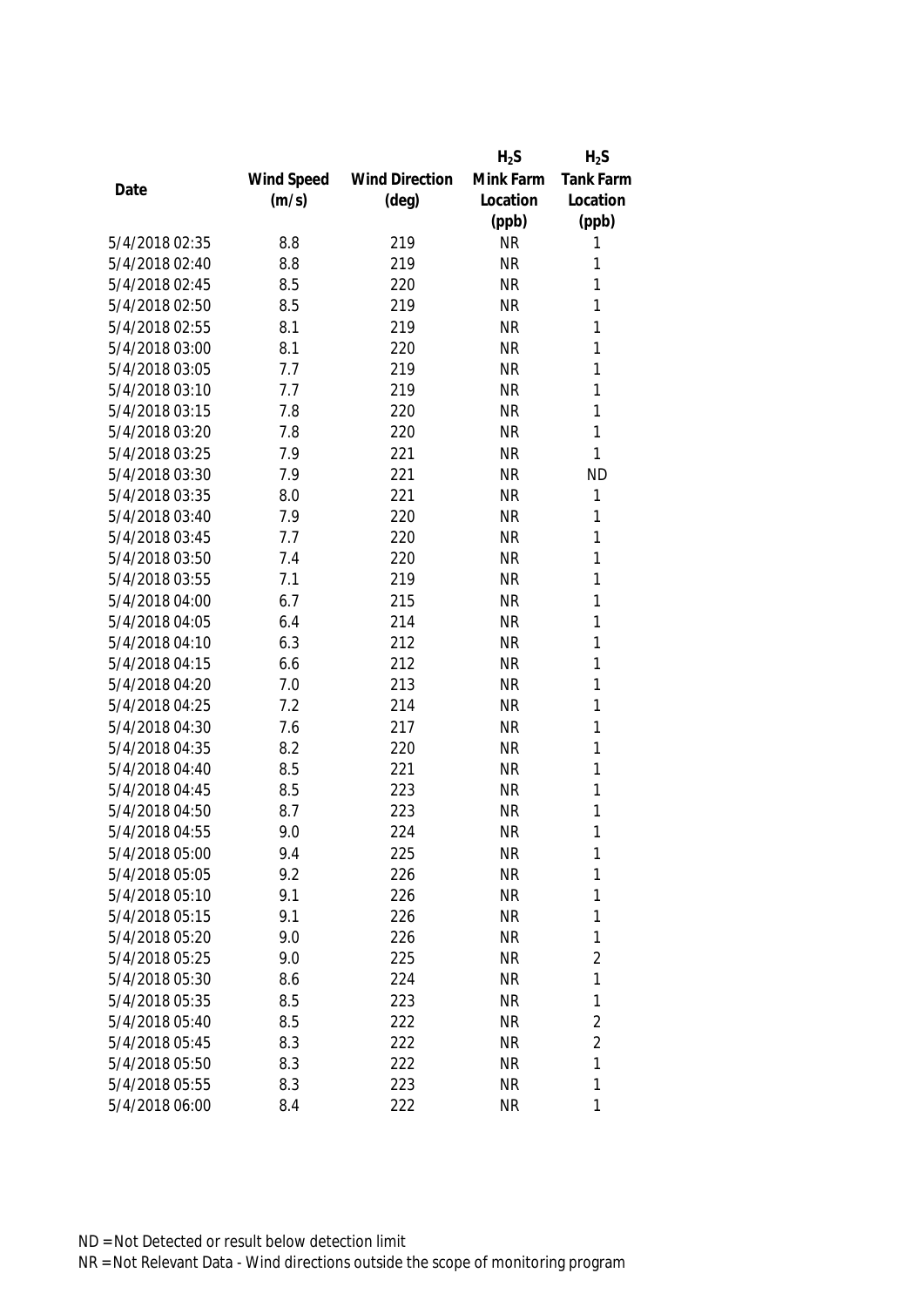|                |            |                       | $H_2S$         | $H_2S$           |
|----------------|------------|-----------------------|----------------|------------------|
|                | Wind Speed | <b>Wind Direction</b> | Mink Farm      | <b>Tank Farm</b> |
| Date           | (m/s)      | (deg)                 | Location       | Location         |
|                |            |                       | (ppb)          | (ppb)            |
| 5/4/2018 06:05 | 8.5        | 223                   | <b>NR</b>      | 1                |
| 5/4/2018 06:10 | 8.6        | 223                   | <b>NR</b>      | 1                |
| 5/4/2018 06:15 | 8.8        | 224                   | <b>NR</b>      | 1                |
| 5/4/2018 06:20 | 8.6        | 227                   | <b>NR</b>      | 1                |
| 5/4/2018 06:25 | 8.4        | 230                   | 1              | 1                |
| 5/4/2018 06:30 | 8.3        | 233                   | 1              | 1                |
| 5/4/2018 06:35 | 8.3        | 236                   | <b>ND</b>      | 1                |
| 5/4/2018 06:40 | 8.2        | 238                   | <b>ND</b>      | 1                |
| 5/4/2018 06:45 | 8.1        | 240                   | <b>ND</b>      | 1                |
| 5/4/2018 06:50 | 8.4        | 241                   | <b>ND</b>      | 1                |
| 5/4/2018 06:55 | 8.7        | 242                   | <b>ND</b>      | 1                |
| 5/4/2018 07:00 | 8.8        | 244                   | 1              | 1                |
| 5/4/2018 07:05 | 8.9        | 247                   | 1              | 1                |
| 5/4/2018 07:10 | 9.1        | 251                   | 1              | 1                |
| 5/4/2018 07:15 | 8.7        | 255                   | 1              | 1                |
| 5/4/2018 07:20 | 8.5        | 258                   | 1              | $\mathbf{1}$     |
| 5/4/2018 07:25 | 8.6        | 262                   | 1              | 1                |
| 5/4/2018 07:30 | 8.6        | 263                   | 1              | 1                |
| 5/4/2018 07:35 | 8.3        | 265                   | 1              | 1                |
| 5/4/2018 07:40 | 8.1        | 266                   | 1              | 1                |
| 5/4/2018 07:45 | 8.5        | 268                   | 1              | 1                |
| 5/4/2018 07:50 | 8.5        | 270                   | 1              | 1                |
| 5/4/2018 07:55 | 8.5        | 272                   | 1              | 1                |
| 5/4/2018 08:00 | 8.6        | 274                   | 1              | 1                |
| 5/4/2018 08:05 | 8.6        | 277                   | $\overline{2}$ | <b>NR</b>        |
| 5/4/2018 08:10 | 9.0        | 282                   | $\overline{2}$ | <b>NR</b>        |
| 5/4/2018 08:15 | 9.1        | 285                   | $\overline{2}$ | <b>NR</b>        |
| 5/4/2018 08:20 | 9.0        | 288                   | $\overline{2}$ | <b>NR</b>        |
| 5/4/2018 08:25 | 8.6        | 289                   | $\overline{2}$ | <b>NR</b>        |
| 5/4/2018 08:30 | 8.2        | 291                   | 2              | <b>NR</b>        |
| 5/4/2018 08:35 | 8.0        | 293                   | $\overline{2}$ | <b>NR</b>        |
| 5/4/2018 08:40 | 7.4        | 294                   | 1              | <b>NR</b>        |
| 5/4/2018 08:45 | 7.0        | 295                   | 1              | <b>NR</b>        |
| 5/4/2018 08:50 | 6.9        | 295                   | 1              | <b>NR</b>        |
| 5/4/2018 08:55 | 6.9        | 297                   | 1              | <b>NR</b>        |
| 5/4/2018 09:00 | 6.6        | 298                   | 1              | <b>NR</b>        |
| 5/4/2018 09:05 | 6.7        | 296                   | 1              | <b>NR</b>        |
| 5/4/2018 09:10 | 6.7        | 295                   | 1              | <b>NR</b>        |
| 5/4/2018 09:15 | 6.8        | 295                   | 1              | <b>NR</b>        |
| 5/4/2018 09:20 | 6.8        | 298                   | 1              | <b>NR</b>        |
| 5/4/2018 09:25 | 6.8        | 300                   | 1              | <b>NR</b>        |
| 5/4/2018 09:30 | 6.9        | 301                   | 1              | <b>NR</b>        |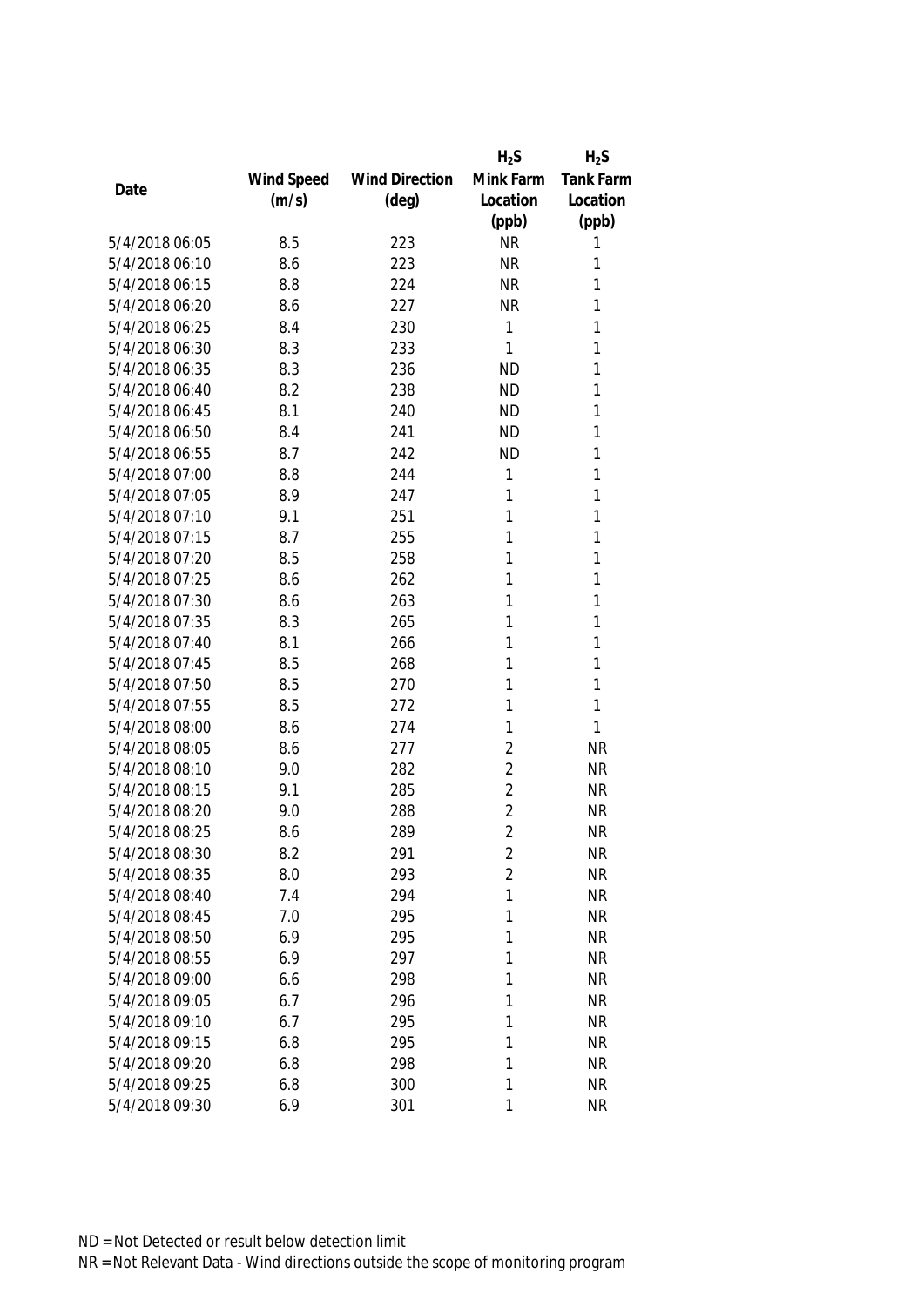|                |            |                       | $H_2S$    | $H_2S$           |
|----------------|------------|-----------------------|-----------|------------------|
|                | Wind Speed | <b>Wind Direction</b> | Mink Farm | <b>Tank Farm</b> |
| Date           | (m/s)      | $(\text{deg})$        | Location  | Location         |
|                |            |                       | (ppb)     | (ppb)            |
| 5/4/2018 09:35 | 6.9        | 303                   | 1         | <b>NR</b>        |
| 5/4/2018 09:40 | 6.8        | 305                   | 1         | <b>NR</b>        |
| 5/4/2018 09:45 | 6.4        | 305                   | 1         | <b>NR</b>        |
| 5/4/2018 09:50 | 6.3        | 302                   | 1         | <b>NR</b>        |
| 5/4/2018 09:55 | 6.0        | 302                   | 1         | <b>NR</b>        |
| 5/4/2018 10:00 | 6.0        | 302                   | 1         | <b>NR</b>        |
| 5/4/2018 10:05 | 5.6        | 303                   | 1         | <b>NR</b>        |
| 5/4/2018 10:10 | 5.5        | 304                   | 1         | <b>NR</b>        |
| 5/4/2018 10:15 | 5.8        | 307                   | 1         | <b>NR</b>        |
| 5/4/2018 10:20 | 5.8        | 310                   | 1         | <b>NR</b>        |
| 5/4/2018 10:25 | 5.9        | 310                   | 1         | <b>NR</b>        |
| 5/4/2018 10:30 | 6.0        | 313                   | 1         | <b>NR</b>        |
| 5/4/2018 10:35 | 6.2        | 317                   | 1         | <b>NR</b>        |
| 5/4/2018 10:40 | 6.2        | 318                   | 1         | <b>NR</b>        |
| 5/4/2018 10:45 | 6.0        | 320                   | 1         | <b>NR</b>        |
| 5/4/2018 10:50 | 5.9        | 321                   | 1         | <b>NR</b>        |
| 5/4/2018 10:55 | 5.8        | 323                   | 1         | <b>NR</b>        |
| 5/4/2018 11:00 | 5.7        | 322                   | 1         | <b>NR</b>        |
| 5/4/2018 11:05 | 5.6        | 320                   | 1         | <b>NR</b>        |
| 5/4/2018 11:10 | 5.7        | 323                   | <b>ND</b> | <b>NR</b>        |
| 5/4/2018 11:15 | 5.8        | 322                   | <b>ND</b> | <b>NR</b>        |
| 5/4/2018 11:20 | 5.7        | 323                   | <b>ND</b> | <b>NR</b>        |
| 5/4/2018 11:25 | 5.4        | 327                   | <b>ND</b> | <b>NR</b>        |
| 5/4/2018 11:30 | 5.2        | 328                   | <b>ND</b> | <b>NR</b>        |
| 5/4/2018 11:35 | 5.1        | 331                   | <b>ND</b> | <b>NR</b>        |
| 5/4/2018 11:40 | 4.7        | 335                   | <b>ND</b> | <b>NR</b>        |
| 5/4/2018 11:45 | 4.4        | 336                   | <b>ND</b> | <b>NR</b>        |
| 5/4/2018 11:50 | 4.5        | 335                   | 1         | <b>NR</b>        |
| 5/4/2018 11:55 | 4.7        | 333                   | 1         | <b>NR</b>        |
| 5/4/2018 12:00 | 4.7        | 334                   | 1         | <b>NR</b>        |
| 5/4/2018 12:05 | 5.0        | 331                   | 1         | <b>NR</b>        |
| 5/4/2018 12:10 | 5.1        | 330                   | 1         | <b>NR</b>        |
| 5/4/2018 12:15 | 5.2        | 329                   | 1         | <b>NR</b>        |
| 5/4/2018 12:20 | 5.3        | 327                   | 1         | <b>NR</b>        |
| 5/4/2018 12:25 | 5.1        | 326                   | 1         | <b>NR</b>        |
| 5/4/2018 12:30 | 5.0        | 325                   | 1         | <b>NR</b>        |
| 5/4/2018 12:35 | 4.7        | 326                   | 1         | <b>NR</b>        |
| 5/4/2018 12:40 | 4.7        | 318                   | 1         | <b>NR</b>        |
| 5/4/2018 12:45 | 4.7        | 313                   | 1         | <b>NR</b>        |
| 5/4/2018 12:50 | 4.5        | 309                   | 1         | <b>NR</b>        |
| 5/4/2018 12:55 | 4.5        | 307                   | 1         | <b>NR</b>        |
| 5/4/2018 13:00 | 4.4        | 308                   | 1         | <b>NR</b>        |
|                |            |                       |           |                  |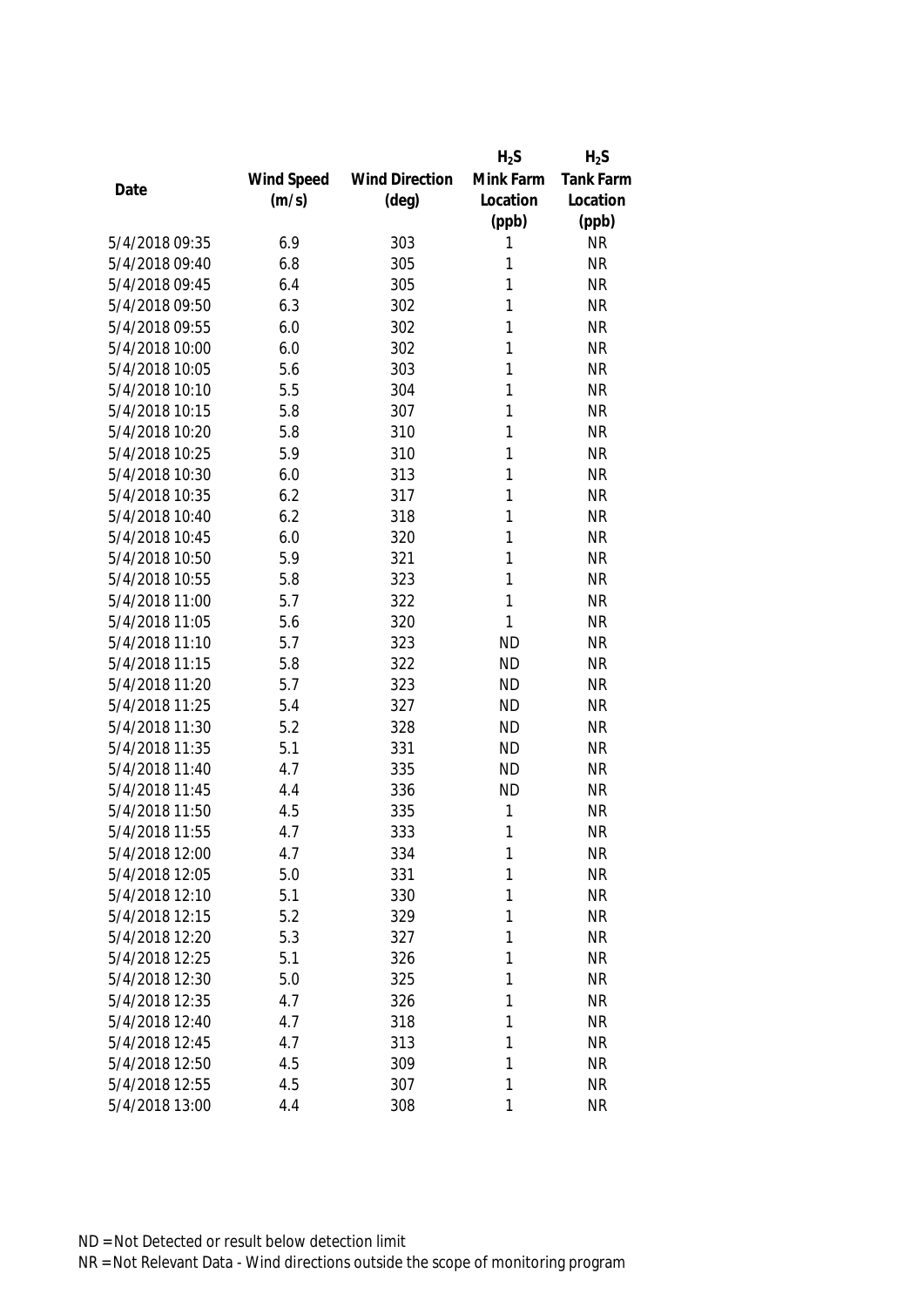|                |            |                       | $H_2S$         | $H_2S$    |
|----------------|------------|-----------------------|----------------|-----------|
|                | Wind Speed | <b>Wind Direction</b> | Mink Farm      | Tank Farm |
| Date           | (m/s)      | $(\text{deg})$        | Location       | Location  |
|                |            |                       | (ppb)          | (ppb)     |
| 5/4/2018 13:05 | 4.2        | 303                   | 1              | <b>NR</b> |
| 5/4/2018 13:10 | 4.1        | 306                   | 1              | <b>NR</b> |
| 5/4/2018 13:15 | 4.0        | 307                   | 1              | <b>NR</b> |
| 5/4/2018 13:20 | 4.0        | 306                   | 1              | <b>NR</b> |
| 5/4/2018 13:25 | 4.0        | 300                   | 1              | <b>NR</b> |
| 5/4/2018 13:30 | 4.0        | 289                   | 1              | <b>NR</b> |
| 5/4/2018 13:35 | 4.2        | 288                   | 1              | <b>NR</b> |
| 5/4/2018 13:40 | 4.1        | 285                   | $\mathbf{1}$   | <b>NR</b> |
| 5/4/2018 13:45 | 3.9        | 280                   | 1              | <b>NR</b> |
| 5/4/2018 13:50 | 3.9        | 279                   | <b>ND</b>      | <b>NR</b> |
| 5/4/2018 13:55 | 3.6        | 278                   | <b>ND</b>      | <b>NR</b> |
| 5/4/2018 14:00 | 3.9        | 280                   | <b>ND</b>      | <b>NR</b> |
| 5/4/2018 14:05 | 4.0        | 277                   | 1              | <b>NR</b> |
| 5/4/2018 14:10 | 4.5        | 278                   | 1              | <b>NR</b> |
| 5/4/2018 14:15 | 4.8        | 282                   | 1              | <b>NR</b> |
| 5/4/2018 14:20 | 4.9        | 283                   | $\mathbf{1}$   | <b>NR</b> |
| 5/4/2018 14:25 | 5.2        | 282                   | 1              | <b>NR</b> |
| 5/4/2018 14:30 | 5.1        | 280                   | 1              | <b>NR</b> |
| 5/4/2018 14:35 | 5.1        | 281                   | <b>ND</b>      | <b>NR</b> |
| 5/4/2018 14:40 | 5.0        | 283                   | 1              | <b>NR</b> |
| 5/4/2018 14:45 | 5.2        | 285                   | 1              | <b>NR</b> |
| 5/4/2018 14:50 | 5.1        | 284                   | 1              | <b>NR</b> |
| 5/4/2018 14:55 | 5.3        | 287                   | 1              | <b>NR</b> |
| 5/4/2018 15:00 | 5.2        | 289                   | 1              | <b>NR</b> |
| 5/4/2018 15:05 | 5.2        | 292                   | 1              | <b>NR</b> |
| 5/4/2018 15:10 | 5.1        | 292                   | 1              | <b>NR</b> |
| 5/4/2018 15:15 | 4.8        | 290                   | 1              | <b>NR</b> |
| 5/4/2018 15:20 | 4.9        | 293                   | 1              | <b>NR</b> |
| 5/4/2018 15:25 | 4.7        | 293                   | 1              | <b>NR</b> |
| 5/4/2018 15:30 | 4.7        | 294                   | 1              | <b>NR</b> |
| 5/4/2018 15:35 | 4.7        | 289                   | 1              | <b>NR</b> |
| 5/4/2018 15:40 | 4.7        | 286                   | 1              | <b>NR</b> |
| 5/4/2018 15:45 | 4.7        | 281                   | 1              | <b>NR</b> |
| 5/4/2018 15:50 | 4.8        | 275                   | 1              | 1         |
| 5/4/2018 15:55 | 4.9        | 274                   | 1              | 1         |
| 5/4/2018 16:00 | 5.0        | 272                   | $\overline{2}$ | 1         |
| 5/4/2018 16:05 | 5.0        | 271                   | 1              | 1         |
| 5/4/2018 16:10 | 5.2        | 273                   | 1              | 1         |
| 5/4/2018 16:15 | 5.4        | 274                   | $\overline{2}$ | 1         |
| 5/4/2018 16:20 | 5.2        | 273                   | 1              | 1         |
| 5/4/2018 16:25 | 4.9        | 273                   | 1              | 1         |
| 5/4/2018 16:30 | 5.0        | 276                   | 1              | <b>NR</b> |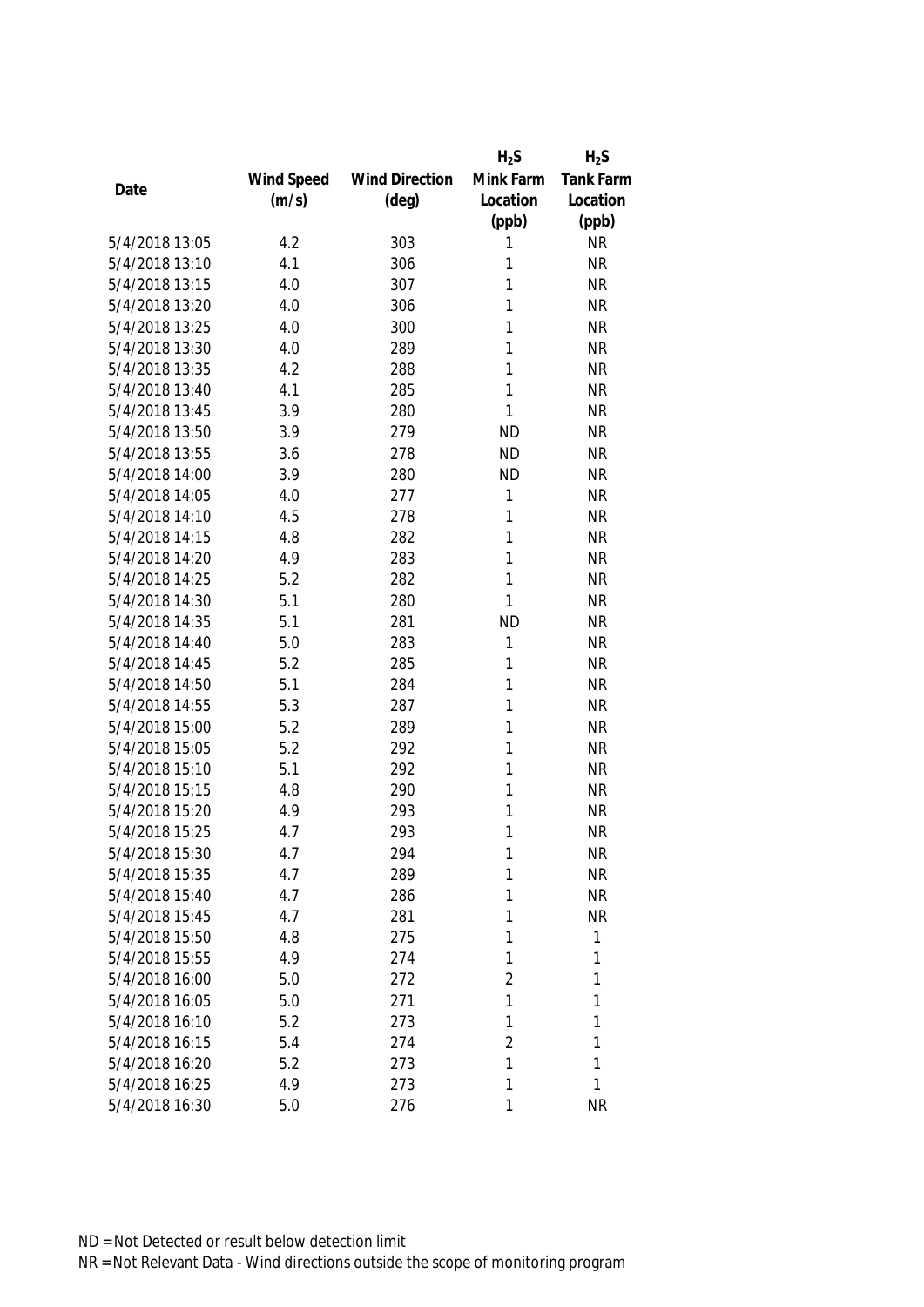|                |            |                       | $H_2S$         | $H_2S$         |
|----------------|------------|-----------------------|----------------|----------------|
|                | Wind Speed | <b>Wind Direction</b> | Mink Farm      | Tank Farm      |
| Date           | (m/s)      | $(\text{deg})$        | Location       | Location       |
|                |            |                       | (ppb)          | (ppb)          |
| 5/4/2018 16:35 | 4.8        | 279                   | 1              | <b>NR</b>      |
| 5/4/2018 16:40 | 4.6        | 281                   | 1              | <b>NR</b>      |
| 5/4/2018 16:45 | 4.3        | 282                   | <b>ND</b>      | <b>NR</b>      |
| 5/4/2018 16:50 | 4.3        | 286                   | <b>ND</b>      | <b>NR</b>      |
| 5/4/2018 16:55 | 4.3        | 284                   | <b>ND</b>      | <b>NR</b>      |
| 5/4/2018 17:00 | 4.3        | 281                   | <b>ND</b>      | <b>NR</b>      |
| 5/4/2018 17:05 | 4.5        | 279                   | 1              | <b>NR</b>      |
| 5/4/2018 17:10 | 4.5        | 277                   | $\mathbf{1}$   | <b>NR</b>      |
| 5/4/2018 17:15 | 4.6        | 274                   | $\mathbf{1}$   | 1              |
| 5/4/2018 17:20 | 4.8        | 271                   | <b>ND</b>      | 1              |
| 5/4/2018 17:25 | 4.8        | 271                   | <b>ND</b>      | 1              |
| 5/4/2018 17:30 | 4.7        | 274                   | <b>ND</b>      | 1              |
| 5/4/2018 17:35 | 4.6        | 277                   | <b>ND</b>      | <b>NR</b>      |
| 5/4/2018 17:40 | 4.8        | 281                   | <b>ND</b>      | <b>NR</b>      |
| 5/4/2018 17:45 | 4.7        | 283                   | <b>ND</b>      | <b>NR</b>      |
| 5/4/2018 17:50 | 4.7        | 285                   | 1              | <b>NR</b>      |
| 5/4/2018 17:55 | 4.6        | 287                   | 1              | <b>NR</b>      |
| 5/4/2018 18:00 | 4.5        | 286                   | <b>ND</b>      | <b>NR</b>      |
| 5/4/2018 18:05 | 4.3        | 282                   | <b>ND</b>      | <b>NR</b>      |
| 5/4/2018 18:10 | 4.1        | 280                   | <b>ND</b>      | <b>NR</b>      |
| 5/4/2018 18:15 | 4.1        | 282                   | 1              | <b>NR</b>      |
| 5/4/2018 18:20 | 4.2        | 283                   | 1              | <b>NR</b>      |
| 5/4/2018 18:25 | 4.1        | 283                   | 1              | <b>NR</b>      |
| 5/4/2018 18:30 | 4.2        | 284                   | $\overline{2}$ | <b>NR</b>      |
| 5/4/2018 18:35 | 4.3        | 285                   | $\overline{2}$ | <b>NR</b>      |
| 5/4/2018 18:40 | 4.3        | 283                   | $\overline{2}$ | <b>NR</b>      |
| 5/4/2018 18:45 | 4.1        | 279                   | $\overline{2}$ | <b>NR</b>      |
| 5/4/2018 18:50 | 4.0        | 278                   | 1              | <b>NR</b>      |
| 5/4/2018 18:55 | 4.1        | 278                   | 1              | <b>NR</b>      |
| 5/4/2018 19:00 | 4.0        | 276                   | 1              | <b>NR</b>      |
| 5/4/2018 19:05 | 3.8        | 274                   | 1              | 1              |
| 5/4/2018 19:10 | 3.9        | 276                   | 1              | <b>NR</b>      |
| 5/4/2018 19:15 | 4.0        | 277                   | 1              | <b>NR</b>      |
| 5/4/2018 19:20 | 3.9        | 276                   | 1              | <b>NR</b>      |
| 5/4/2018 19:25 | 3.7        | 278                   | 1              | <b>NR</b>      |
| 5/4/2018 19:30 | 3.6        | 278                   | 1              | <b>NR</b>      |
| 5/4/2018 19:35 | 3.6        | 278                   | 1              | <b>NR</b>      |
| 5/4/2018 19:40 | 3.3        | 276                   | 1              | <b>NR</b>      |
| 5/4/2018 19:45 | 3.2        | 275                   | 1              | 2              |
| 5/4/2018 19:50 | 3.0        | 274                   | 1              | $\overline{2}$ |
| 5/4/2018 19:55 | 2.8        | 271                   | 1              | $\overline{2}$ |
| 5/4/2018 20:00 | 2.8        | 268                   | 1              | $\overline{2}$ |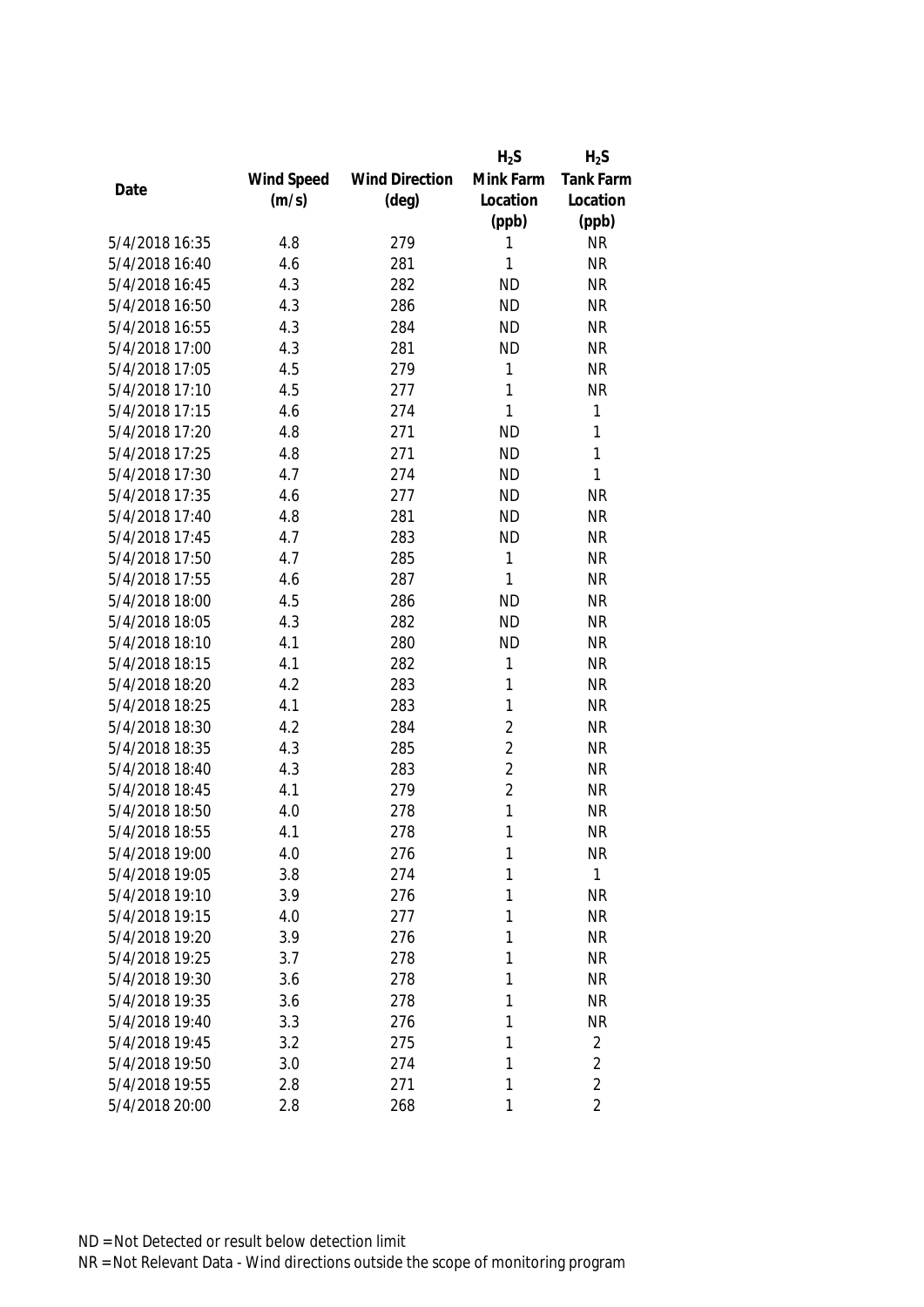|                |            |                       | $H_2S$    | $H_2S$           |
|----------------|------------|-----------------------|-----------|------------------|
|                | Wind Speed | <b>Wind Direction</b> | Mink Farm | <b>Tank Farm</b> |
| Date           | (m/s)      | $(\text{deg})$        | Location  | Location         |
|                |            |                       | (ppb)     | (ppb)            |
| 5/4/2018 20:05 | 2.7        | 267                   | 1         | 2                |
| 5/4/2018 20:10 | 2.7        | 266                   | 1         | $\overline{2}$   |
| 5/4/2018 20:15 | 2.6        | 264                   | <b>ND</b> | $\overline{2}$   |
| 5/4/2018 20:20 | 2.5        | 260                   | <b>ND</b> | $\overline{2}$   |
| 5/4/2018 20:25 | 2.5        | 257                   | 1         | 1                |
| 5/4/2018 20:30 | 2.5        | 255                   | 1         | 1                |
| 5/4/2018 20:35 | 2.6        | 253                   | 1         | 1                |
| 5/4/2018 20:40 | 2.7        | 251                   | 1         | 1                |
| 5/4/2018 20:45 | 2.9        | 249                   | 1         | 1                |
| 5/4/2018 20:50 | 3.1        | 248                   | 1         | 1                |
| 5/4/2018 20:55 | 3.4        | 248                   | 1         | 1                |
| 5/4/2018 21:00 | 3.5        | 246                   | 1         | 1                |
| 5/4/2018 21:05 | 3.4        | 243                   | 1         | 1                |
| 5/4/2018 21:10 | 3.2        | 237                   | 1         | 1                |
| 5/4/2018 21:15 | 3.1        | 230                   | 1         | 1                |
| 5/4/2018 21:20 | 2.9        | 221                   | <b>NR</b> | 1                |
| 5/4/2018 21:25 | 2.6        | 211                   | <b>NR</b> | 1                |
| 5/4/2018 21:30 | 2.5        | 203                   | <b>NR</b> | 1                |
| 5/4/2018 21:35 | 2.5        | 201                   | <b>NR</b> | 1                |
| 5/4/2018 21:40 | 2.3        | 199                   | <b>NR</b> | 1                |
| 5/4/2018 21:45 | 1.9        | 197                   | <b>NR</b> | 1                |
| 5/4/2018 21:50 | 1.8        | 192                   | <b>NR</b> | 1                |
| 5/4/2018 21:55 | 1.7        | 189                   | <b>NR</b> | 1                |
| 5/4/2018 22:00 | 1.5        | 188                   | <b>NR</b> | 1                |
| 5/4/2018 22:05 | 1.3        | 178                   | <b>NR</b> | 1                |
| 5/4/2018 22:10 | 1.4        | 175                   | <b>NR</b> | 1                |
| 5/4/2018 22:15 | 1.5        | 181                   | <b>NR</b> | 1                |
| 5/4/2018 22:20 | 1.3        | 185                   | <b>NR</b> | 1                |
| 5/4/2018 22:25 | 1.2        | 185                   | <b>NR</b> | 1                |
| 5/4/2018 22:30 | 1.4        | 185                   | <b>NR</b> | 1                |
| 5/4/2018 22:35 | 1.6        | 186                   | <b>NR</b> | 1                |
| 5/4/2018 22:40 | 1.8        | 186                   | <b>NR</b> | 1                |
| 5/4/2018 22:45 | 2.2        | 179                   | <b>NR</b> | 1                |
| 5/4/2018 22:50 | 2.5        | 179                   | <b>NR</b> | 1                |
| 5/4/2018 22:55 | 2.7        | 179                   | <b>NR</b> | 1                |
| 5/4/2018 23:00 | 2.9        | 179                   | <b>NR</b> | 1                |
| 5/4/2018 23:05 | 3.0        | 180                   | <b>NR</b> | 1                |
| 5/4/2018 23:10 | 3.0        | 180                   | <b>NR</b> | $\overline{2}$   |
| 5/4/2018 23:15 | 3.0        | 181                   | <b>NR</b> | $\overline{2}$   |
| 5/4/2018 23:20 | 3.0        | 182                   | <b>NR</b> | $\overline{2}$   |
| 5/4/2018 23:25 | 2.8        | 185                   | <b>NR</b> | 1                |
| 5/4/2018 23:30 | 2.6        | 190                   | <b>NR</b> | 1                |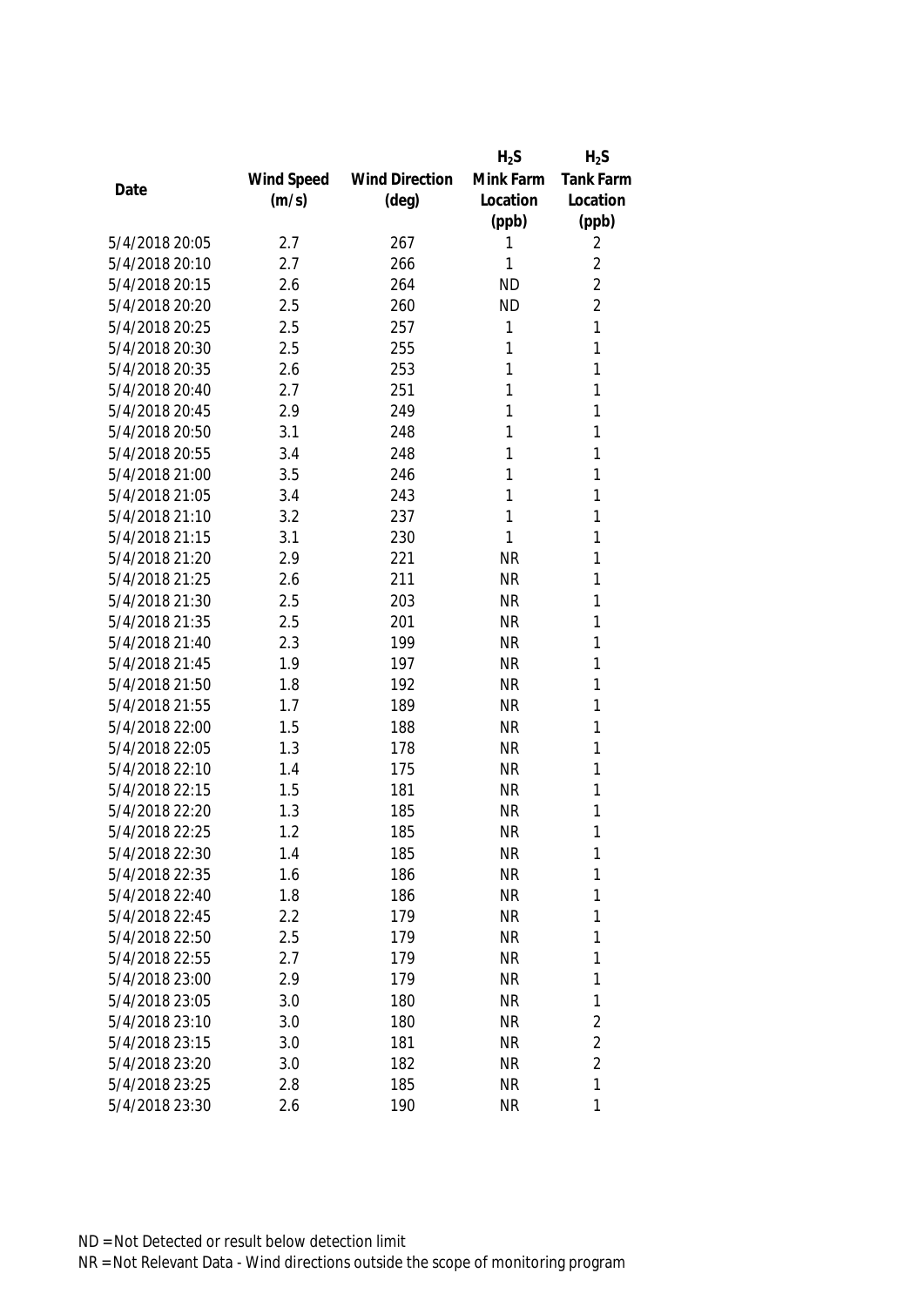|                |            |                       | $H_2S$    | $H_2S$           |
|----------------|------------|-----------------------|-----------|------------------|
|                | Wind Speed | <b>Wind Direction</b> | Mink Farm | <b>Tank Farm</b> |
| Date           | (m/s)      | $(\text{deg})$        | Location  | Location         |
|                |            |                       | (ppb)     | (ppb)            |
| 5/4/2018 23:35 | 2.4        | 194                   | <b>NR</b> | 1                |
| 5/4/2018 23:40 | 2.3        | 195                   | <b>NR</b> | 1                |
| 5/4/2018 23:45 | 2.2        | 198                   | <b>NR</b> | 1                |
| 5/4/2018 23:50 | 2.2        | 200                   | <b>NR</b> | 1                |
| 5/4/2018 23:55 | 2.3        | 200                   | <b>NR</b> | 1                |
| 5/4/2018 24:00 | 2.3        | 201                   | <b>NR</b> | 1                |
| 5/5/2018 00:05 | 2.3        | 208                   | <b>NR</b> | 1                |
| 5/5/2018 00:10 | 2.2        | 212                   | <b>NR</b> | 1                |
| 5/5/2018 00:15 | 2.1        | 216                   | <b>NR</b> | $\mathbf{1}$     |
| 5/5/2018 00:20 | 2.0        | 217                   | <b>NR</b> | $\overline{2}$   |
| 5/5/2018 00:25 | 1.8        | 217                   | <b>NR</b> | $\overline{2}$   |
| 5/5/2018 00:30 | 1.8        | 210                   | <b>NR</b> | $\overline{2}$   |
| 5/5/2018 00:35 | 1.9        | 201                   | <b>NR</b> | $\overline{2}$   |
| 5/5/2018 00:40 | 1.9        | 196                   | <b>NR</b> | $\overline{2}$   |
| 5/5/2018 00:45 | 1.9        | 191                   | <b>NR</b> | $\overline{2}$   |
| 5/5/2018 00:50 | 2.0        | 188                   | <b>NR</b> | $\overline{2}$   |
| 5/5/2018 00:55 | 2.0        | 188                   | <b>NR</b> | $\overline{2}$   |
| 5/5/2018 01:00 | 2.1        | 191                   | <b>NR</b> | $\overline{2}$   |
| 5/5/2018 01:05 | 2.0        | 195                   | <b>NR</b> | $\overline{2}$   |
| 5/5/2018 01:10 | 2.0        | 196                   | <b>NR</b> | $\overline{2}$   |
| 5/5/2018 01:15 | 2.0        | 199                   | <b>NR</b> | $\overline{2}$   |
| 5/5/2018 01:20 | 2.0        | 199                   | <b>NR</b> | $\overline{2}$   |
| 5/5/2018 01:25 | 2.0        | 198                   | <b>NR</b> | $\overline{2}$   |
| 5/5/2018 01:30 | 2.0        | 200                   | <b>NR</b> | $\overline{2}$   |
| 5/5/2018 01:35 | 2.0        | 197                   | <b>NR</b> | $\overline{2}$   |
| 5/5/2018 01:40 | 1.9        | 198                   | <b>NR</b> | $\overline{2}$   |
| 5/5/2018 01:45 | 1.9        | 199                   | <b>NR</b> | 1                |
| 5/5/2018 01:50 | 1.8        | 200                   | <b>NR</b> | 1                |
| 5/5/2018 01:55 | 1.8        | 198                   | <b>NR</b> | 1                |
| 5/5/2018 02:00 | 1.7        | 194                   | <b>NR</b> | 1                |
| 5/5/2018 02:05 | 1.6        | 193                   | <b>NR</b> | 1                |
| 5/5/2018 02:10 | 1.6        | 189                   | <b>NR</b> | 1                |
| 5/5/2018 02:15 | 1.7        | 185                   | <b>NR</b> | $\overline{2}$   |
| 5/5/2018 02:20 | 1.6        | 183                   | <b>NR</b> | $\overline{2}$   |
| 5/5/2018 02:25 | 1.5        | 181                   | <b>NR</b> | $\overline{2}$   |
| 5/5/2018 02:30 | 1.4        | 179                   | <b>NR</b> | $\overline{2}$   |
| 5/5/2018 02:35 | 1.3        | 180                   | <b>NR</b> | $\overline{2}$   |
| 5/5/2018 02:40 | 1.3        | 188                   | <b>NR</b> | $\overline{2}$   |
| 5/5/2018 02:45 | 1.2        | 194                   | <b>NR</b> | $\overline{2}$   |
| 5/5/2018 02:50 | 1.2        | 199                   | <b>NR</b> | $\overline{2}$   |
| 5/5/2018 02:55 | 1.3        | 198                   | <b>NR</b> | $\overline{2}$   |
| 5/5/2018 03:00 | 1.3        | 200                   | <b>NR</b> | $\overline{2}$   |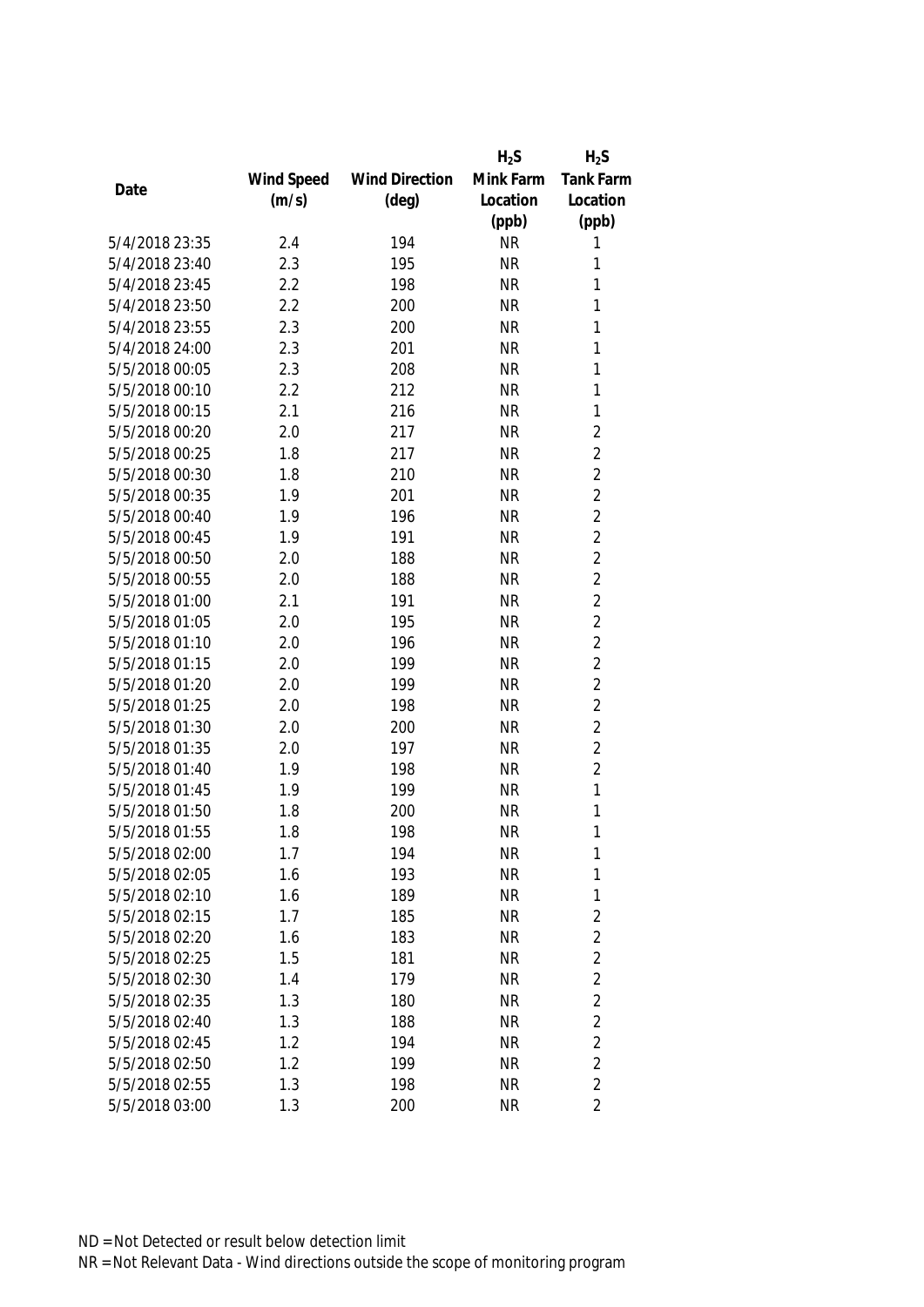|                |            |                       | $H_2S$    | $H_2S$           |
|----------------|------------|-----------------------|-----------|------------------|
|                | Wind Speed | <b>Wind Direction</b> | Mink Farm | <b>Tank Farm</b> |
| Date           | (m/s)      | $(\text{deg})$        | Location  | Location         |
|                |            |                       | (ppb)     | (ppb)            |
| 5/5/2018 03:05 | 1.4        | 198                   | <b>NR</b> | 2                |
| 5/5/2018 03:10 | 1.4        | 193                   | <b>NR</b> | $\overline{2}$   |
| 5/5/2018 03:15 | 1.4        | 191                   | <b>NR</b> | $\overline{2}$   |
| 5/5/2018 03:20 | 1.4        | 190                   | <b>NR</b> | $\overline{2}$   |
| 5/5/2018 03:25 | 1.4        | 194                   | <b>NR</b> | $\mathbf{1}$     |
| 5/5/2018 03:30 | 1.4        | 193                   | <b>NR</b> | 1                |
| 5/5/2018 03:35 | 1.4        | 193                   | <b>NR</b> | $\overline{2}$   |
| 5/5/2018 03:40 | 1.4        | 190                   | <b>NR</b> | $\overline{2}$   |
| 5/5/2018 03:45 | 1.4        | 190                   | <b>NR</b> | $\overline{2}$   |
| 5/5/2018 03:50 | 1.6        | 187                   | <b>NR</b> | $\overline{2}$   |
| 5/5/2018 03:55 | 1.7        | 186                   | <b>NR</b> | $\mathbf{1}$     |
| 5/5/2018 04:00 | 1.7        | 187                   | <b>NR</b> | $\overline{2}$   |
| 5/5/2018 04:05 | 1.6        | 187                   | <b>NR</b> | $\overline{2}$   |
| 5/5/2018 04:10 | 1.6        | 190                   | <b>NR</b> | $\overline{2}$   |
| 5/5/2018 04:15 | 1.6        | 190                   | <b>NR</b> | $\overline{2}$   |
| 5/5/2018 04:20 | 1.4        | 190                   | <b>NR</b> | $\overline{2}$   |
| 5/5/2018 04:25 | 1.4        | 191                   | <b>NR</b> | $\overline{2}$   |
| 5/5/2018 04:30 | 1.4        | 192                   | <b>NR</b> | $\mathbf{1}$     |
| 5/5/2018 04:35 | 1.5        | 193                   | <b>NR</b> | 1                |
| 5/5/2018 04:40 | 1.5        | 191                   | <b>NR</b> | 1                |
| 5/5/2018 04:45 | 1.5        | 189                   | <b>NR</b> | $\mathbf{1}$     |
| 5/5/2018 04:50 | 1.6        | 188                   | <b>NR</b> | $\mathbf{1}$     |
| 5/5/2018 04:55 | 1.6        | 185                   | <b>NR</b> | $\mathbf{1}$     |
| 5/5/2018 05:00 | 1.6        | 185                   | <b>NR</b> | 1                |
| 5/5/2018 05:05 | 1.6        | 188                   | <b>NR</b> | 1                |
| 5/5/2018 05:10 | 1.6        | 187                   | <b>NR</b> | 1                |
| 5/5/2018 05:15 | 1.6        | 189                   | <b>NR</b> | 1                |
| 5/5/2018 05:20 | 1.6        | 188                   | <b>NR</b> | 1                |
| 5/5/2018 05:25 | 1.7        | 187                   | <b>NR</b> | 1                |
| 5/5/2018 05:30 | 1.7        | 187                   | <b>NR</b> | 1                |
| 5/5/2018 05:35 | 1.6        | 185                   | <b>NR</b> | 1                |
| 5/5/2018 05:40 | 1.7        | 185                   | <b>NR</b> | 1                |
| 5/5/2018 05:45 | 1.7        | 185                   | <b>NR</b> | 1                |
| 5/5/2018 05:50 | 1.8        | 187                   | <b>NR</b> | 1                |
| 5/5/2018 05:55 | 1.7        | 190                   | <b>NR</b> | 1                |
| 5/5/2018 06:00 | 1.7        | 193                   | <b>NR</b> | 1                |
| 5/5/2018 06:05 | 1.8        | 194                   | <b>NR</b> | 1                |
| 5/5/2018 06:10 | 1.8        | 197                   | <b>NR</b> | 1                |
| 5/5/2018 06:15 | 1.8        | 200                   | <b>NR</b> | $\sqrt{2}$       |
| 5/5/2018 06:20 | 1.8        | 199                   | <b>NR</b> | $\overline{2}$   |
| 5/5/2018 06:25 | 1.8        | 198                   | <b>NR</b> | $\overline{2}$   |
| 5/5/2018 06:30 | 1.9        | 199                   | <b>NR</b> | $\overline{2}$   |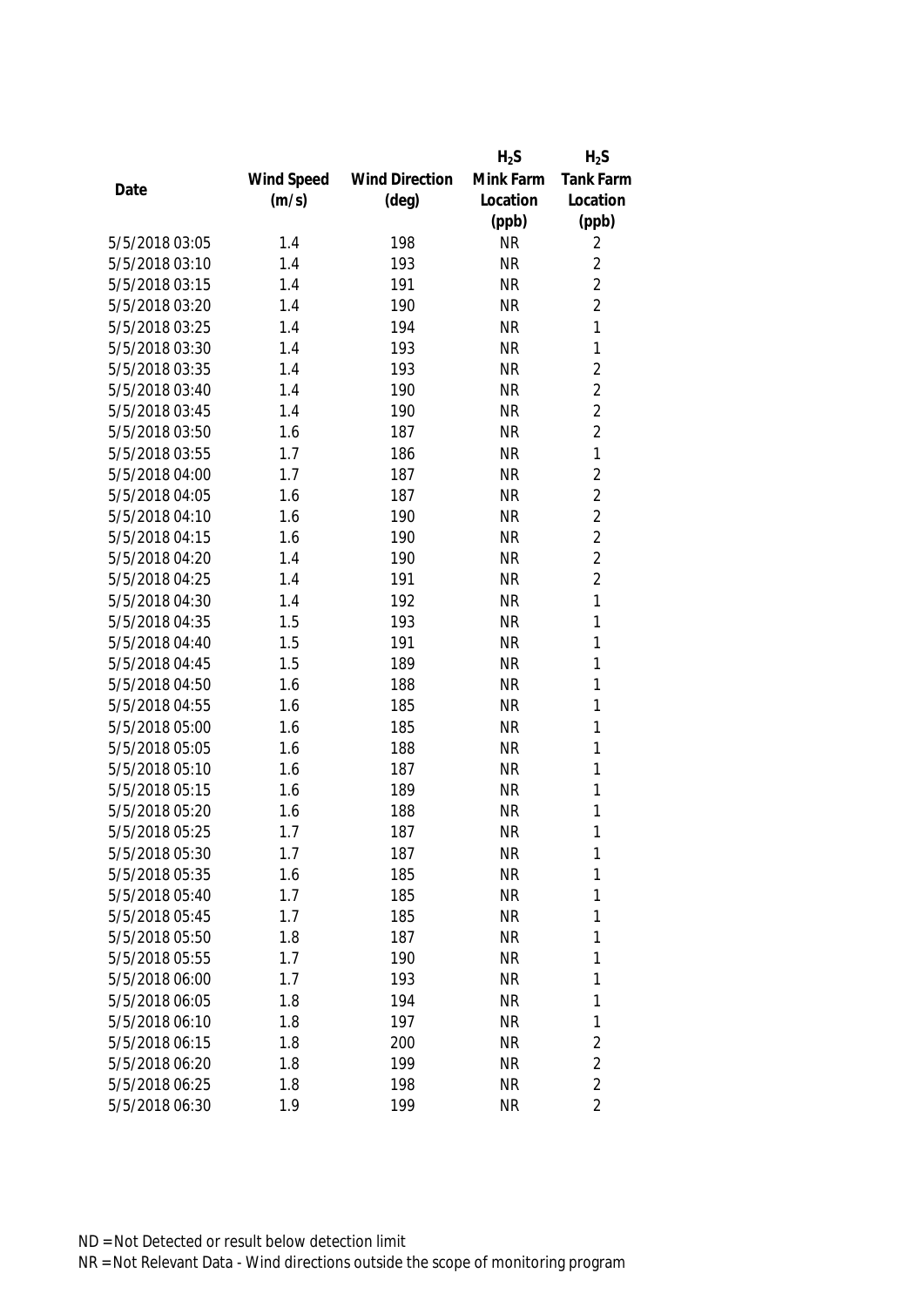|                |            |                       | $H_2S$    | $H_2S$           |
|----------------|------------|-----------------------|-----------|------------------|
|                | Wind Speed | <b>Wind Direction</b> | Mink Farm | <b>Tank Farm</b> |
| Date           | (m/s)      | $(\text{deg})$        | Location  | Location         |
|                |            |                       | (ppb)     | (ppb)            |
| 5/5/2018 06:35 | 2.0        | 203                   | <b>NR</b> | 2                |
| 5/5/2018 06:40 | 1.9        | 203                   | <b>NR</b> | $\overline{2}$   |
| 5/5/2018 06:45 | 1.9        | 200                   | <b>NR</b> | $\overline{2}$   |
| 5/5/2018 06:50 | 1.9        | 200                   | <b>NR</b> | $\overline{2}$   |
| 5/5/2018 06:55 | 1.9        | 200                   | <b>NR</b> | $\overline{2}$   |
| 5/5/2018 07:00 | 1.8        | 199                   | <b>NR</b> | 1                |
| 5/5/2018 07:05 | 1.8        | 196                   | <b>NR</b> | 1                |
| 5/5/2018 07:10 | 1.7        | 195                   | <b>NR</b> | 1                |
| 5/5/2018 07:15 | 1.6        | 197                   | <b>NR</b> | 1                |
| 5/5/2018 07:20 | 1.5        | 202                   | <b>NR</b> | 1                |
| 5/5/2018 07:25 | 1.6        | 208                   | <b>NR</b> | 1                |
| 5/5/2018 07:30 | 1.7        | 211                   | <b>NR</b> | 1                |
| 5/5/2018 07:35 | 1.8        | 215                   | <b>NR</b> | 1                |
| 5/5/2018 07:40 | 1.9        | 221                   | <b>NR</b> | $\overline{2}$   |
| 5/5/2018 07:45 | 2.0        | 226                   | <b>NR</b> | $\overline{2}$   |
| 5/5/2018 07:50 | 2.0        | 232                   | 1         | $\overline{2}$   |
| 5/5/2018 07:55 | 1.9        | 236                   | 1         | $\overline{2}$   |
| 5/5/2018 08:00 | 1.9        | 241                   | 1         | $\overline{2}$   |
| 5/5/2018 08:05 | 1.9        | 246                   | 1         | 3                |
| 5/5/2018 08:10 | 2.0        | 252                   | 1         | 3                |
| 5/5/2018 08:15 | 2.0        | 256                   | 1         | 3                |
| 5/5/2018 08:20 | 2.1        | 255                   | 1         | 3                |
| 5/5/2018 08:25 | 2.1        | 256                   | 1         | 3                |
| 5/5/2018 08:30 | 2.0        | 256                   | 1         | 3                |
| 5/5/2018 08:35 | 2.0        | 255                   | 1         | $\overline{2}$   |
| 5/5/2018 08:40 | 2.0        | 254                   | 1         | 3                |
| 5/5/2018 08:45 | 2.0        | 253                   | 1         | $\overline{2}$   |
| 5/5/2018 08:50 | 2.1        | 252                   | 1         | $\overline{2}$   |
| 5/5/2018 08:55 | 2.1        | 251                   | <b>ND</b> | $\overline{2}$   |
| 5/5/2018 09:00 | 2.1        | 249                   | <b>ND</b> | 2                |
| 5/5/2018 09:05 | 2.2        | 249                   | <b>ND</b> | $\overline{2}$   |
| 5/5/2018 09:10 | 2.2        | 249                   | 1         | $\overline{2}$   |
| 5/5/2018 09:15 | 2.2        | 248                   | 1         | $\overline{2}$   |
| 5/5/2018 09:20 | 2.1        | 248                   | 1         | $\overline{2}$   |
| 5/5/2018 09:25 | 2.1        | 247                   | 1         | $\overline{2}$   |
| 5/5/2018 09:30 | 2.1        | 247                   | 1         | $\overline{2}$   |
| 5/5/2018 09:35 | 2.1        | 248                   | 1         | $\overline{2}$   |
| 5/5/2018 09:40 | 2.0        | 248                   | 1         | $\overline{2}$   |
| 5/5/2018 09:45 | 2.0        | 249                   | 1         | $\overline{2}$   |
| 5/5/2018 09:50 | 2.0        | 251                   | 1         | 1                |
| 5/5/2018 09:55 | 2.1        | 254                   | 1         | 1                |
| 5/5/2018 10:00 | 2.2        | 260                   | 1         | 1                |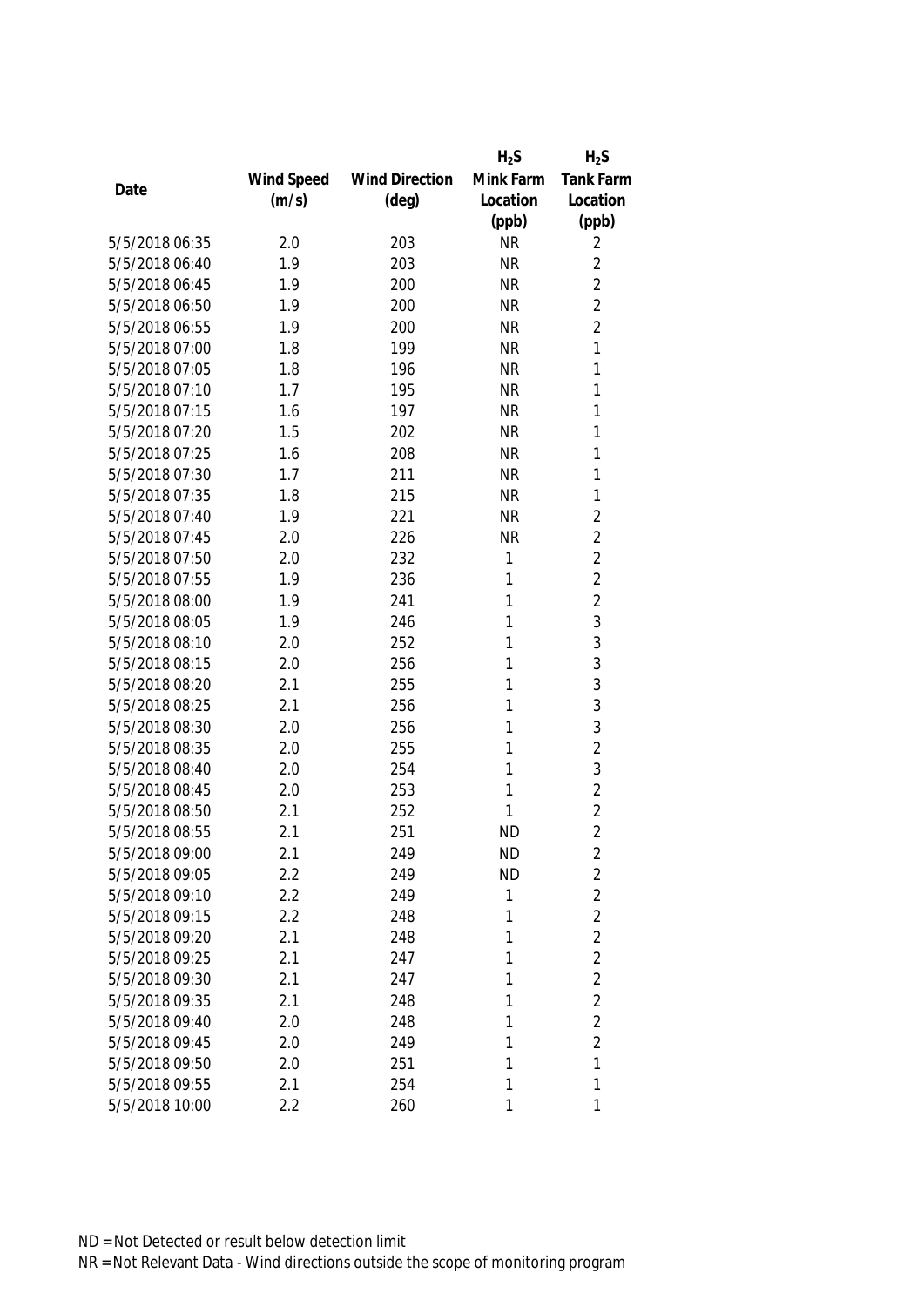|                |            |                       | $H_2S$         | $H_2S$           |
|----------------|------------|-----------------------|----------------|------------------|
|                | Wind Speed | <b>Wind Direction</b> | Mink Farm      | <b>Tank Farm</b> |
| Date           | (m/s)      | $(\text{deg})$        | Location       | Location         |
|                |            |                       | (ppb)          | (ppb)            |
| 5/5/2018 10:05 | 2.3        | 260                   | 1              | 1                |
| 5/5/2018 10:10 | 2.5        | 261                   | 1              | 1                |
| 5/5/2018 10:15 | 2.7        | 259                   | 1              | 1                |
| 5/5/2018 10:20 | 2.8        | 259                   | 1              | 1                |
| 5/5/2018 10:25 | 3.0        | 262                   | $\overline{2}$ | 1                |
| 5/5/2018 10:30 | 3.0        | 260                   | $\overline{2}$ | 1                |
| 5/5/2018 10:35 | 3.1        | 263                   | 1              | 1                |
| 5/5/2018 10:40 | 3.1        | 263                   | $\overline{2}$ | $\overline{2}$   |
| 5/5/2018 10:45 | 3.2        | 266                   | $\overline{2}$ | 1                |
| 5/5/2018 10:50 | 3.1        | 268                   | 1              | 1                |
| 5/5/2018 10:55 | 3.2        | 262                   | 1              | 1                |
| 5/5/2018 11:00 | 3.2        | 260                   | 1              | 1                |
| 5/5/2018 11:05 | 3.2        | 257                   | 1              | 1                |
| 5/5/2018 11:10 | 3.3        | 261                   | 1              | 1                |
| 5/5/2018 11:15 | 3.3        | 260                   | 1              | 1                |
| 5/5/2018 11:20 | 3.4        | 260                   | 1              | 1                |
| 5/5/2018 11:25 | 3.5        | 261                   | 1              | 1                |
| 5/5/2018 11:30 | 3.6        | 264                   | 1              | 1                |
| 5/5/2018 11:35 | 3.5        | 264                   | 1              | 1                |
| 5/5/2018 11:40 | 3.6        | 259                   | <b>ND</b>      | 1                |
| 5/5/2018 11:45 | 3.7        | 262                   | 1              | 1                |
| 5/5/2018 11:50 | 3.7        | 264                   | 1              | 1                |
| 5/5/2018 11:55 | 3.6        | 269                   | 1              | 1                |
| 5/5/2018 12:00 | 3.6        | 270                   | 1              | 1                |
| 5/5/2018 12:05 | 3.6        | 270                   | 1              | 1                |
| 5/5/2018 12:10 | 3.7        | 269                   | 1              | 1                |
| 5/5/2018 12:15 | 3.7        | 267                   | <b>ND</b>      | 1                |
| 5/5/2018 12:20 | 3.8        | 262                   | 1              | 1                |
| 5/5/2018 12:25 | 3.9        | 258                   | 1              | 1                |
| 5/5/2018 12:30 | 3.9        | 254                   | 1              | 1                |
| 5/5/2018 12:35 | 3.9        | 260                   | <b>ND</b>      | 1                |
| 5/5/2018 12:40 | 3.7        | 266                   | <b>ND</b>      | 1                |
| 5/5/2018 12:45 | 3.7        | 265                   | <b>ND</b>      | 1                |
| 5/5/2018 12:50 | 3.6        | 268                   | <b>ND</b>      | 1                |
| 5/5/2018 12:55 | 3.3        | 270                   | <b>ND</b>      | 1                |
| 5/5/2018 13:00 | 3.1        | 274                   | <b>ND</b>      | 1                |
| 5/5/2018 13:05 | 3.4        | 272                   | <b>ND</b>      | 1                |
| 5/5/2018 13:10 | 3.4        | 272                   | <b>ND</b>      | 1                |
| 5/5/2018 13:15 | 3.3        | 275                   | 1              | 1                |
| 5/5/2018 13:20 | 3.3        | 278                   | <b>ND</b>      | <b>NR</b>        |
| 5/5/2018 13:25 | 3.5        | 284                   | <b>ND</b>      | <b>NR</b>        |
| 5/5/2018 13:30 | 3.7        | 290                   | <b>ND</b>      | <b>NR</b>        |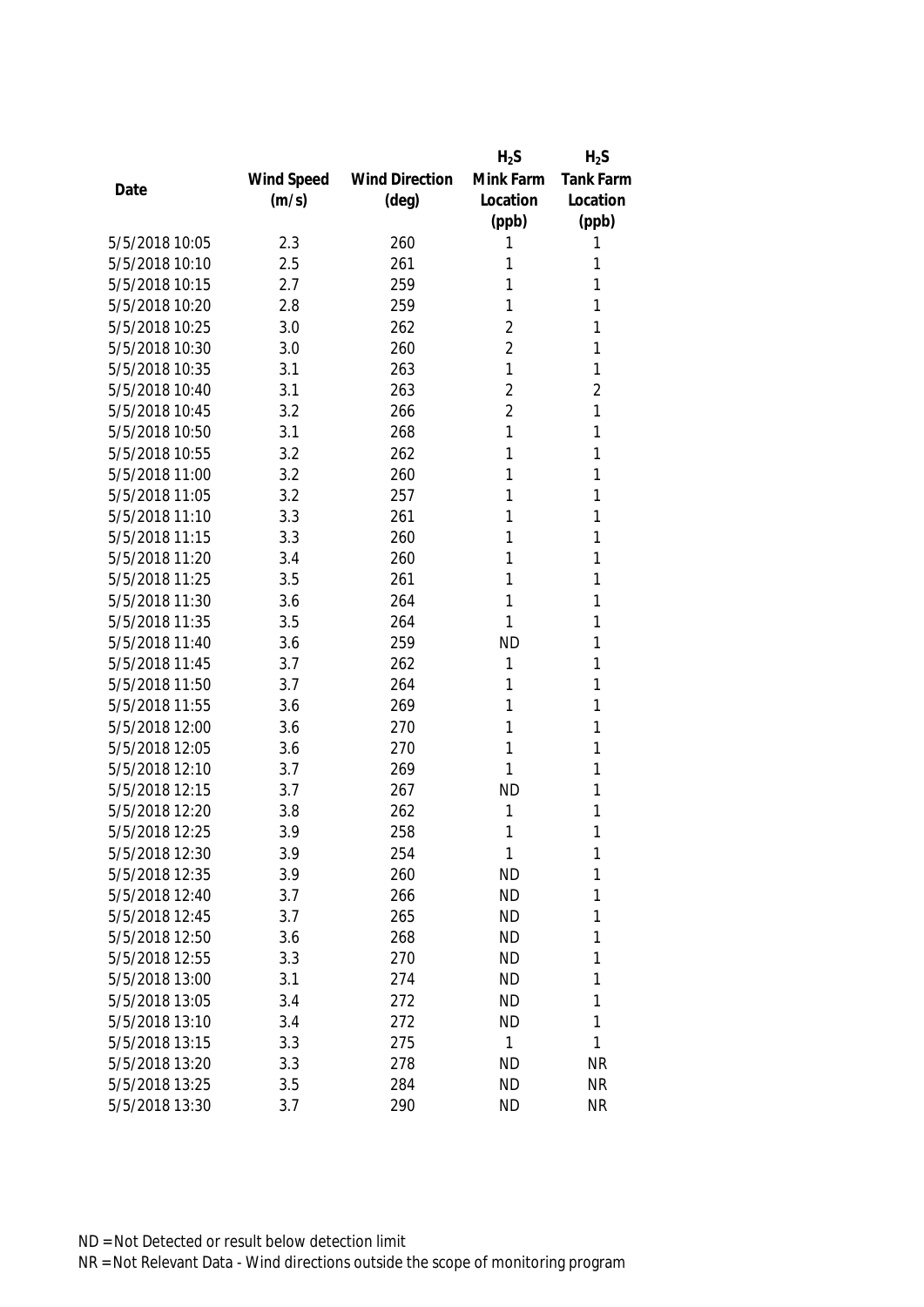|                |            |                       | $H_2S$         | $H_2S$    |
|----------------|------------|-----------------------|----------------|-----------|
|                | Wind Speed | <b>Wind Direction</b> | Mink Farm      | Tank Farm |
| Date           | (m/s)      | $(\text{deg})$        | Location       | Location  |
|                |            |                       | (ppb)          | (ppb)     |
| 5/5/2018 13:35 | 3.6        | 286                   | 1              | <b>NR</b> |
| 5/5/2018 13:40 | 3.7        | 286                   | 1              | <b>NR</b> |
| 5/5/2018 13:45 | 3.8        | 291                   | 1              | <b>NR</b> |
| 5/5/2018 13:50 | 3.9        | 289                   | 1              | <b>NR</b> |
| 5/5/2018 13:55 | 4.0        | 279                   | 1              | <b>NR</b> |
| 5/5/2018 14:00 | 3.9        | 270                   | 1              | 1         |
| 5/5/2018 14:05 | 3.9        | 277                   | 1              | <b>NR</b> |
| 5/5/2018 14:10 | 3.6        | 276                   | 1              | <b>NR</b> |
| 5/5/2018 14:15 | 3.8        | 266                   | 1              | 1         |
| 5/5/2018 14:20 | 3.9        | 264                   | <b>ND</b>      | 1         |
| 5/5/2018 14:25 | 3.9        | 265                   | 1              | 1         |
| 5/5/2018 14:30 | 4.0        | 269                   | 1              | 1         |
| 5/5/2018 14:35 | 3.9        | 265                   | 1              | 1         |
| 5/5/2018 14:40 | 4.1        | 265                   | <b>ND</b>      | 1         |
| 5/5/2018 14:45 | 4.2        | 266                   | 1              | 1         |
| 5/5/2018 14:50 | 4.2        | 267                   | 1              | 1         |
| 5/5/2018 14:55 | 4.2        | 271                   | 1              | 1         |
| 5/5/2018 15:00 | 4.3        | 269                   | 1              | 1         |
| 5/5/2018 15:05 | 4.4        | 269                   | 1              | 1         |
| 5/5/2018 15:10 | 4.5        | 273                   | 1              | 1         |
| 5/5/2018 15:15 | 4.1        | 279                   | 1              | <b>NR</b> |
| 5/5/2018 15:20 | 4.1        | 281                   | <b>ND</b>      | <b>NR</b> |
| 5/5/2018 15:25 | 4.2        | 286                   | 1              | <b>NR</b> |
| 5/5/2018 15:30 | 4.4        | 286                   | 1              | <b>NR</b> |
| 5/5/2018 15:35 | 4.3        | 289                   | 1              | <b>NR</b> |
| 5/5/2018 15:40 | 4.4        | 290                   | 1              | <b>NR</b> |
| 5/5/2018 15:45 | 4.8        | 292                   | 1              | <b>NR</b> |
| 5/5/2018 15:50 | 4.8        | 295                   | 1              | <b>NR</b> |
| 5/5/2018 15:55 | 4.8        | 290                   | 1              | <b>NR</b> |
| 5/5/2018 16:00 | 4.5        | 290                   | 1              | <b>NR</b> |
| 5/5/2018 16:05 | 4.6        | 288                   | 1              | <b>NR</b> |
| 5/5/2018 16:10 | 4.4        | 283                   | $\overline{2}$ | <b>NR</b> |
| 5/5/2018 16:15 | 4.2        | 278                   | 1              | <b>NR</b> |
| 5/5/2018 16:20 | 4.2        | 275                   | 1              | 1         |
| 5/5/2018 16:25 | 4.0        | 273                   | 1              | 1         |
| 5/5/2018 16:30 | 4.0        | 277                   | 1              | <b>NR</b> |
| 5/5/2018 16:35 | 3.9        | 279                   | 1              | <b>NR</b> |
| 5/5/2018 16:40 | 3.8        | 281                   | 1              | <b>NR</b> |
| 5/5/2018 16:45 | 3.6        | 285                   | 1              | <b>NR</b> |
| 5/5/2018 16:50 | 3.6        | 286                   | <b>ND</b>      | <b>NR</b> |
| 5/5/2018 16:55 | 3.8        | 291                   | 1              | <b>NR</b> |
| 5/5/2018 17:00 | 3.7        | 290                   | 1              | <b>NR</b> |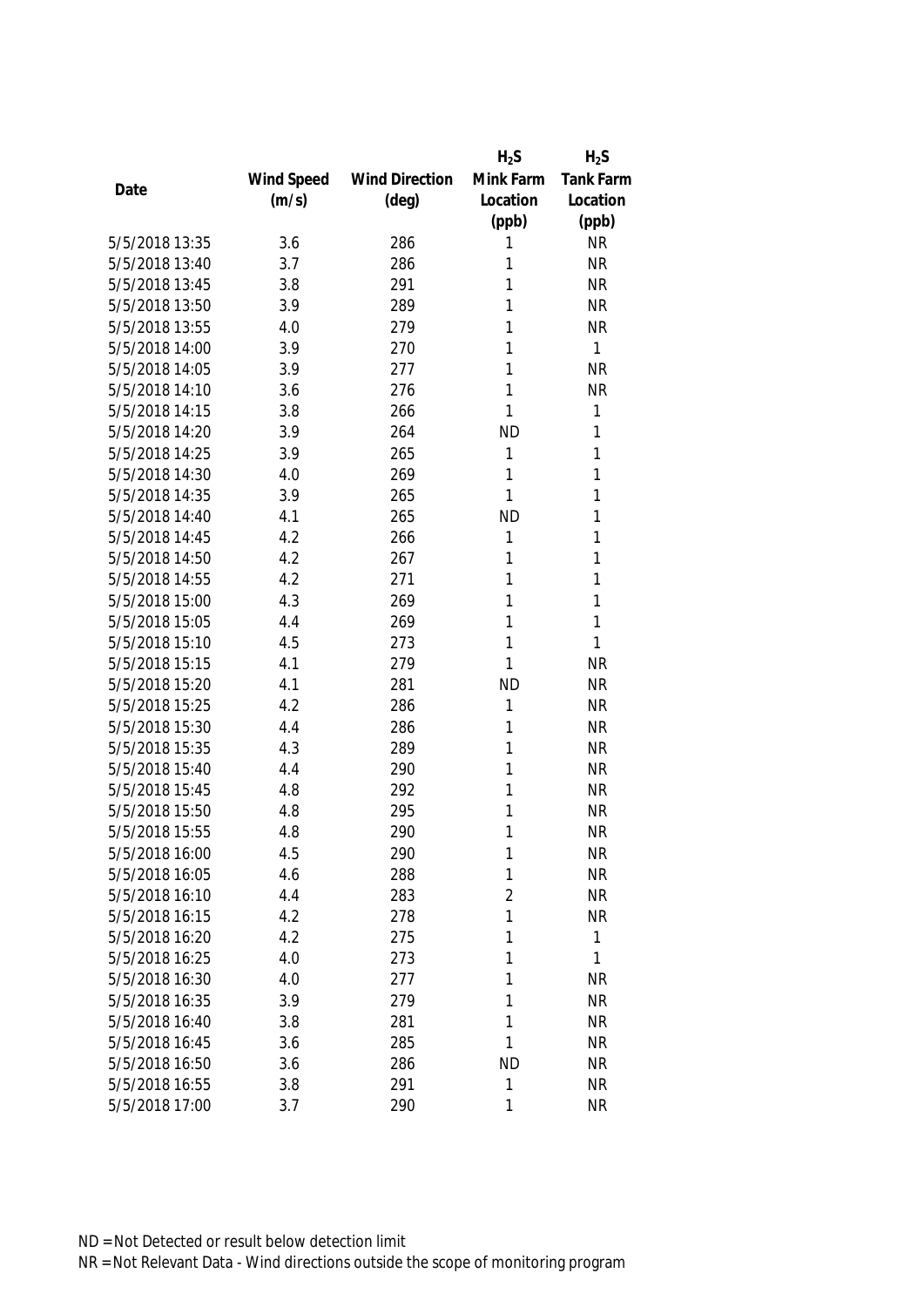|                |            |                       | $H_2S$    | $H_2S$           |
|----------------|------------|-----------------------|-----------|------------------|
|                | Wind Speed | <b>Wind Direction</b> | Mink Farm | <b>Tank Farm</b> |
| Date           | (m/s)      | $(\text{deg})$        | Location  | Location         |
|                |            |                       | (ppb)     | (ppb)            |
| 5/5/2018 17:05 | 4.0        | 290                   | 1         | <b>NR</b>        |
| 5/5/2018 17:10 | 4.1        | 290                   | 1         | <b>NR</b>        |
| 5/5/2018 17:15 | 4.1        | 290                   | 1         | <b>NR</b>        |
| 5/5/2018 17:20 | 4.0        | 287                   | 1         | <b>NR</b>        |
| 5/5/2018 17:25 | 3.8        | 284                   | 1         | <b>NR</b>        |
| 5/5/2018 17:30 | 4.0        | 284                   | 1         | <b>NR</b>        |
| 5/5/2018 17:35 | 3.6        | 287                   | 1         | <b>NR</b>        |
| 5/5/2018 17:40 | 3.6        | 287                   | 1         | <b>NR</b>        |
| 5/5/2018 17:45 | 3.7        | 285                   | 1         | <b>NR</b>        |
| 5/5/2018 17:50 | 3.7        | 287                   | 1         | <b>NR</b>        |
| 5/5/2018 17:55 | 3.6        | 288                   | 1         | <b>NR</b>        |
| 5/5/2018 18:00 | 3.5        | 286                   | 1         | <b>NR</b>        |
| 5/5/2018 18:05 | 3.6        | 284                   | 1         | <b>NR</b>        |
| 5/5/2018 18:10 | 3.4        | 283                   | 1         | <b>NR</b>        |
| 5/5/2018 18:15 | 3.2        | 285                   | 1         | <b>NR</b>        |
| 5/5/2018 18:20 | 3.2        | 287                   | 1         | <b>NR</b>        |
| 5/5/2018 18:25 | 3.2        | 291                   | 1         | <b>NR</b>        |
| 5/5/2018 18:30 | 3.1        | 294                   | 1         | <b>NR</b>        |
| 5/5/2018 18:35 | 3.0        | 293                   | 1         | <b>NR</b>        |
| 5/5/2018 18:40 | 3.0        | 298                   | 1         | <b>NR</b>        |
| 5/5/2018 18:45 | 3.1        | 300                   | 1         | <b>NR</b>        |
| 5/5/2018 18:50 | 3.1        | 305                   | <b>ND</b> | <b>NR</b>        |
| 5/5/2018 18:55 | 2.9        | 310                   | <b>ND</b> | <b>NR</b>        |
| 5/5/2018 19:00 | 2.8        | 317                   | 1         | <b>NR</b>        |
| 5/5/2018 19:05 | 2.9        | 325                   | 1         | <b>NR</b>        |
| 5/5/2018 19:10 | 2.9        | 329                   | <b>ND</b> | <b>NR</b>        |
| 5/5/2018 19:15 | 3.0        | 332                   | <b>ND</b> | <b>NR</b>        |
| 5/5/2018 19:20 | 3.0        | 334                   | <b>ND</b> | <b>NR</b>        |
| 5/5/2018 19:25 | 2.9        | 335                   | <b>ND</b> | <b>NR</b>        |
| 5/5/2018 19:30 | 2.8        | 335                   | <b>ND</b> | <b>NR</b>        |
| 5/5/2018 19:35 | 2.7        | 335                   | <b>ND</b> | <b>NR</b>        |
| 5/5/2018 19:40 | 2.5        | 338                   | <b>ND</b> | <b>NR</b>        |
| 5/5/2018 19:45 | 2.5        | 340                   | <b>ND</b> | <b>NR</b>        |
| 5/5/2018 19:50 | 2.3        | 340                   | <b>ND</b> | <b>NR</b>        |
| 5/5/2018 19:55 | 2.3        | 341                   | <b>ND</b> | <b>NR</b>        |
| 5/5/2018 20:00 | 2.3        | 344                   | <b>ND</b> | <b>NR</b>        |
| 5/5/2018 20:05 | 2.4        | 350                   | 1         | <b>NR</b>        |
| 5/5/2018 20:10 | 2.6        | 356                   | 1         | <b>NR</b>        |
| 5/5/2018 20:15 | 2.6        | 6                     | 1         | <b>NR</b>        |
| 5/5/2018 20:20 | 3.0        | 14                    | 1         | <b>NR</b>        |
| 5/5/2018 20:25 | 3.3        | 21                    | 1         | <b>NR</b>        |
| 5/5/2018 20:30 | 3.6        | 28                    | 1         | <b>NR</b>        |
|                |            |                       |           |                  |